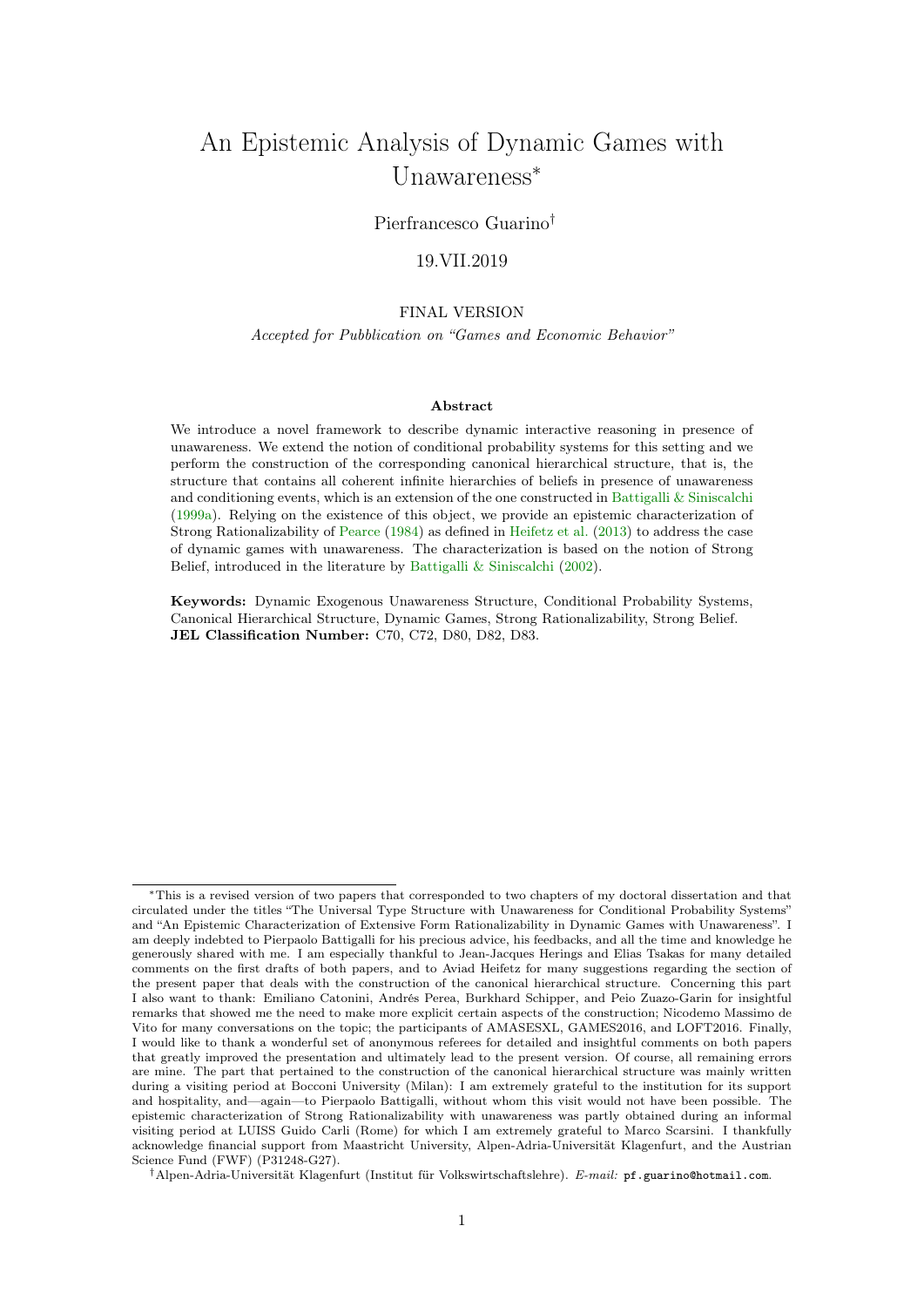# **CONTENTS**

<span id="page-1-0"></span>

| $\mathbf{1}$     | Introduction<br>3<br>4<br>5                                                                                             |                                   |  |  |  |
|------------------|-------------------------------------------------------------------------------------------------------------------------|-----------------------------------|--|--|--|
| $\bf{2}$         | <b>Heuristic Treatment</b><br>Unawareness<br>2.1<br>$2.2\,$<br>2.3<br>2.4<br>2.5                                        | 5<br>$\bf 5$<br>7<br>9<br>9<br>10 |  |  |  |
| 3                | <b>Mathematical Preliminaries</b>                                                                                       | 11                                |  |  |  |
| 4                | The Canonical Hierarchical Structure with Unawareness and Conditioning Events 12                                        |                                   |  |  |  |
|                  | 4.1                                                                                                                     | 13                                |  |  |  |
|                  | 4.2                                                                                                                     | 14                                |  |  |  |
|                  | 4.2.1                                                                                                                   | 15                                |  |  |  |
|                  | 4.2.2                                                                                                                   | 15                                |  |  |  |
|                  | 4.2.3                                                                                                                   | 17                                |  |  |  |
|                  | 4.2.4                                                                                                                   | 18                                |  |  |  |
|                  | Type Structures for Dynamic Exogenous Unawareness Structures<br>4.3                                                     | 20                                |  |  |  |
|                  | 4.4                                                                                                                     | 21                                |  |  |  |
|                  |                                                                                                                         |                                   |  |  |  |
| 5                | <b>Game-Theoretical Framework</b>                                                                                       | 22                                |  |  |  |
|                  | $5.1\,$                                                                                                                 | 22                                |  |  |  |
|                  | Strong Rationalizability in Finite Dynamic Games with Unawareness<br>5.2                                                | 25                                |  |  |  |
|                  |                                                                                                                         |                                   |  |  |  |
| 6                | <b>Epistemic Characterization</b><br>Relation between Dynamic Exogenous Unawareness Structures and Dynamic Games<br>6.1 | 27                                |  |  |  |
|                  |                                                                                                                         | 27                                |  |  |  |
|                  | Type Structures for Dynamic Games with Unawareness<br>6.2                                                               | 28                                |  |  |  |
|                  | 6.3                                                                                                                     | 30                                |  |  |  |
|                  | 6.4                                                                                                                     | 31                                |  |  |  |
| 7                | <b>Discussion</b><br>31                                                                                                 |                                   |  |  |  |
|                  | 7.1                                                                                                                     | 32                                |  |  |  |
|                  | Relation to Models of Dynamic Games with Unawareness<br>7.2                                                             | $32\,$                            |  |  |  |
|                  | 7.3                                                                                                                     | 33                                |  |  |  |
|                  | 7.4 Game-Theoretical Interpretation of the Domain of Uncertainty                                                        | 34                                |  |  |  |
|                  |                                                                                                                         |                                   |  |  |  |
|                  | 7.5                                                                                                                     | 34                                |  |  |  |
|                  | 7.6                                                                                                                     | 35                                |  |  |  |
|                  | A Proofs                                                                                                                |                                   |  |  |  |
|                  |                                                                                                                         | 36                                |  |  |  |
|                  |                                                                                                                         | 37                                |  |  |  |
|                  |                                                                                                                         |                                   |  |  |  |
| References<br>38 |                                                                                                                         |                                   |  |  |  |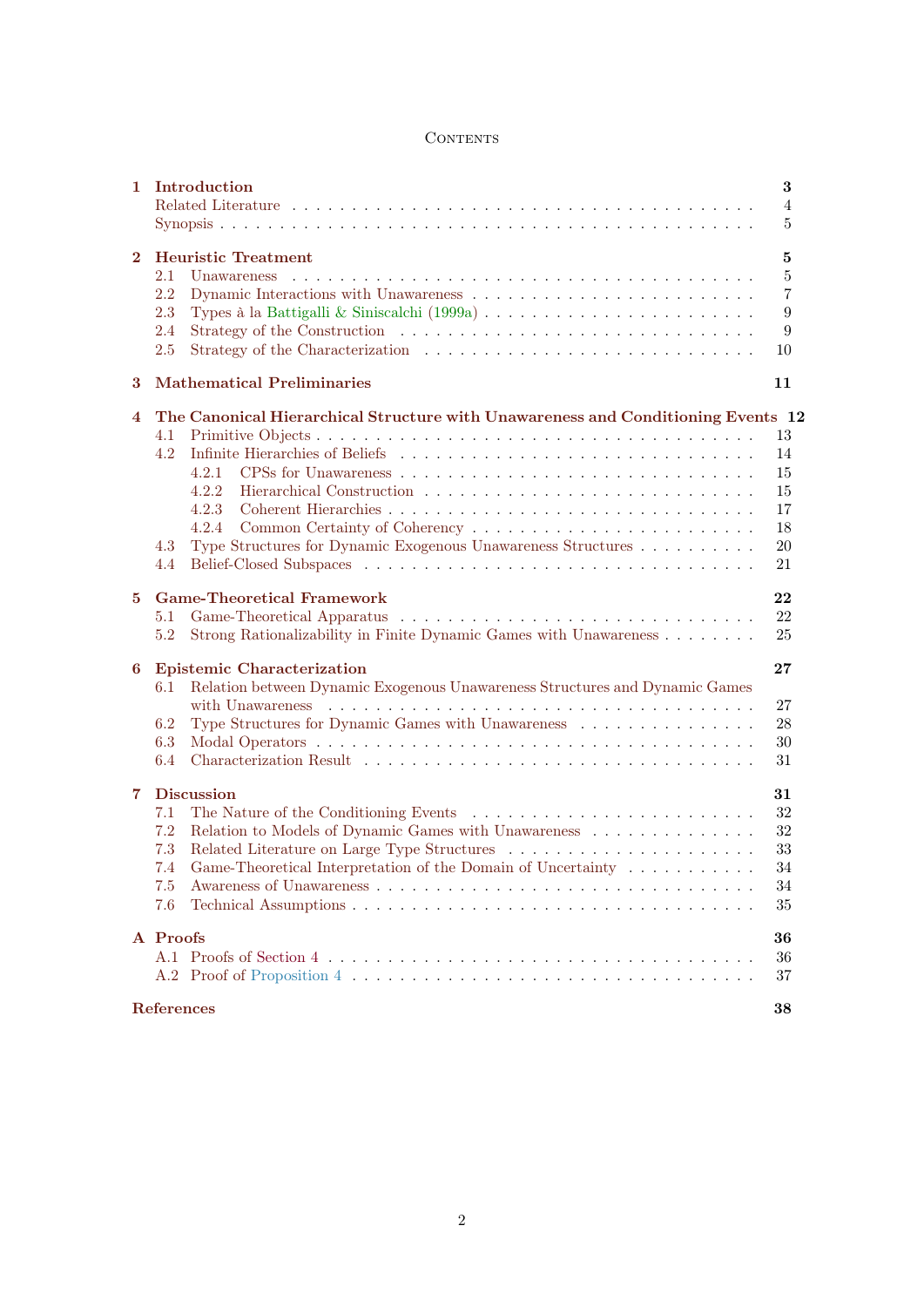#### 1. INTRODUCTION

<span id="page-2-2"></span><span id="page-2-0"></span>Unawareness is one of the most obvious instances of bounded rationality: indeed, it is rather natural to conceive somebody who does not know something and does not know not to know it (see [Schipper](#page-39-1) [\(2015\)](#page-39-1)). On intuitive grounds, this has immediate economic implications: a decision maker or a player who is not aware of some aspects of the decision or game she is involved in can very well behave in a completely different way in comparison to one that is aware of the same aspects.

In line with this point, [Heifetz et al.](#page-38-0) [\(2013\)](#page-38-0) showed that the introduction of unawareness in dynamic games leads to novel forms of behaviors. In particular, [Heifetz et al.](#page-38-0) [\(2013\)](#page-38-0) put in place a framework for modelling dynamic games with unawareness, adapted the definition of Strong Rationalizability<sup>[1](#page-2-1)</sup> of [Pearce](#page-39-0) [\(1984\)](#page-39-0) and [Battigalli](#page-37-3) [\(1997\)](#page-37-3) to their framework, and showed that the presence of unawareness in dynamic games leads to different predictions than those obtained in standard dynamic games. Beyond this last point, the adaptation of the definition of Strong Rationalizability for dynamic games with unawareness is a particularly important contribution per se, because it brings in this class of games *forward induction* reasoning in its purest form. This statement can be understood as follows: informally, forward induction captures the idea that a player involved in a strategic interaction should make deductions based on the opponents' rational behavior in the past, in contrast to *backward induction*, in which deductions should be based on the opponents' rational behavior in the future (see [Kohlberg](#page-38-1) [\(1990,](#page-38-1) Section 2.4)). While many attempts—starting from the seminal Kohlberg  $\&$  Mertens [\(1986\)](#page-39-2) (see also [Reny](#page-39-3) [\(1992\)](#page-39-3) and [Govin](#page-38-2)[dan & Wilson](#page-38-2) [\(2009\)](#page-38-2))—have been done to incorporate forward induction in game theory, they all introduced this form of reasoning on top of equilibrium-based solution concepts, thus automatically incorporating—along with forward induction—a form of correct beliefs and, additionally, of backward induction. On the contrary, Strong Rationalizability is a non-equilibrium solution concept, which formalizes forward induction without any reference to correct beliefs or backward induction. Hence, our statement above that, with their contribution, [Heifetz et al.](#page-38-0) [\(2013\)](#page-38-0) captured forward induction reasoning in dynamic games with unawareness "in its purest form".

This is the actual home ground of the present paper: [Heifetz et al.](#page-38-0) [\(2013\)](#page-38-0) left unanswered the two following questions:

- 1. Is possible to provide an epistemic foundation to Strong Rationalizability in dynamic games with unawareness?
- 2. Is possible to construct a space which encompasses all infinite hierarchies of beliefs in presence of conditioning events and unawareness?

These questions are strictly related. The first is rather natural, if one wants to investigate in a formal and explicit way the assumptions about rationality and mutual beliefs that are behind Strong Rationalizability in presence of unawareness, in line with the epistemic approach to game theory (see Dekel  $\&$  Siniscalchi [\(2015\)](#page-38-3)). The second one is an adaptation of a problem that goes back to Armbruster  $\&$  Böge [\(1979\)](#page-37-4) and Mertens  $\&$  Zamir [\(1985\)](#page-39-4) to the case of conditioning events and unawareness: this is essentially a reformulation of the question if it is possible to explicitly construct types à la [Harsanyi](#page-38-4) [\(1967-1968\)](#page-38-4) by means of an inductive process. The relation between the two questions lies in the fact that, to obtain an epistemic characterization of Strong Rationalizability, the analysis should be carried over in a large type structure with the characteristics of the one that corresponds to the space of all infinite hierarchies of beliefs.

In the standard case, we know the answer to both questions. To model the counterfactual beliefs that typically arise in dynamic games, [Battigalli & Siniscalchi](#page-37-0) [\(1999a\)](#page-37-0) took conditional probability as a primitive notion and gave a positive answer to question (2) by constructing the space of all infinite hierarchies of conditional probability systems (as in [Myerson](#page-39-5) [\(1986\)](#page-39-5)—see [Footnote 3](#page-10-1) for additional references) over a Polish space. Relying on the existence of this object, [Battigalli](#page-37-1)

<span id="page-2-1"></span><sup>&</sup>lt;sup>1</sup>Instead of "Strong Rationalizability", [Heifetz et al.](#page-38-0) [\(2013\) referred to this solution concept as "Extensive-Form](#page-37-1) [Rationalizability" \(which is the expression originally employed in](#page-37-1) [Pearce](#page-39-0) [\(1984\)](#page-39-0), also used in [Battigalli](#page-37-3) [\(1997\)](#page-37-3) and [Battigalli & Siniscalchi](#page-37-1) [\(2002\)\). Here we use the expression "Strong Rationalizability", by adopting a terminology](#page-37-1) introduced in [Battigalli](#page-37-5) [\(1999\)](#page-37-5) and [Battigalli & Siniscalchi](#page-37-6) [\(1999b\) \(later used also in](#page-37-1) [Battigalli & Siniscalchi](#page-37-7) [\(2003\)\), since it has the virtue of distinguishing it from other forms of Rationalizability that can be implemented](#page-37-1) [in the analysis of dynamic games represented in their extensive-form \(i.e., Initial \(or Weak\) Rationalizability](#page-37-1) à la [Ben-Porath](#page-37-8) [\(1997\) and Backward Rationalizability](#page-37-1) à la [Penta](#page-39-6) [\(2015\)](#page-39-6)).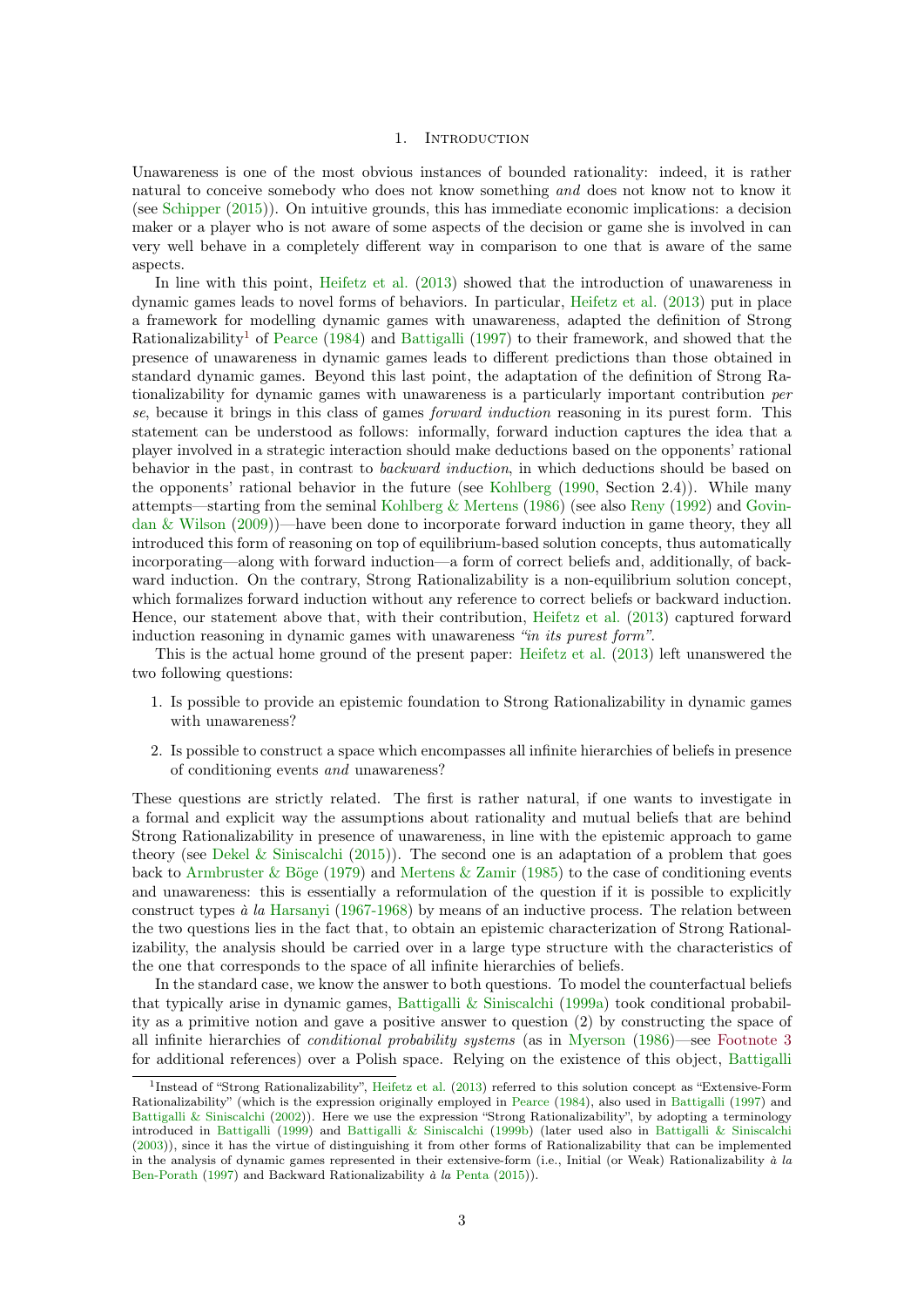<span id="page-3-1"></span>[& Siniscalchi](#page-37-1) [\(2002\)](#page-37-1) answered positively question (1) by epistemically characterizing Strong Rationalizability by means of the notion of Rationality and Common Strong Belief in Rationality (henceforth, RCSBR).

Here we extend the results of [Battigalli & Siniscalchi](#page-37-0) [\(1999a\)](#page-37-0) and [Battigalli & Siniscalchi](#page-37-1) [\(2002\)](#page-37-1), by showing that in dynamic games with unawareness the two questions above have a positive answer like in the standard case. To epistemically characterize Strong Rationalizability for dynamic games with unawareness, we rely on the existence of a large type structure for dynamic games with unawareness, such as the one that contains all infinite hierarchies of beliefs in presence of conditioning events and unawareness, that we establish in the course of the paper. Obtaining this object is by no means a trivial endeavour, due to the specific problems proper of the setting under scrutiny. Indeed, in general, different conditioning events could give rise to different 'views' of the interaction that is taking place. Hence, in presence of unawareness, it is crucial to distinguish between what is the interaction that *would* take place if the individuals would be aware of everything and what are the subjective perceptions of it that the individuals hold (which could change after different conditioning events).

To accomplish this goal, we formalize the notion of dynamic exogenous unawareness structure (see [Definition 4.4\)](#page-13-1), which is a novel abstract framework designed specifically to study dynamic interactions in presence of unawareness. One of the objects a dynamic exogenous unawareness structure is comprised of is a *perception function* (see [Definition 4.3\)](#page-12-1), which is a mapping from conditioning events to what players perceive, i.e., are aware of, at every conditioning event. To perform the construction, we extend the definition of conditional probability systems in a way that allows a meaningful analysis in presence of unawareness (see [Definition 4.5\)](#page-14-2). As a consequence, in [Proposition 2,](#page-18-0) we establish the existence of a structure which contains all coherent infinite hierarchies of beliefs with conditioning events in presence of unawareness, thus answering question  $(2)$  above. This object, called the *canonical hierarchical structure* (see [Definition 4.10\)](#page-18-1), corresponds to a large type structure, whose properties allow us to proceed with the epistemic characterization of Strong Rationalizability with unawareness. This is achieved in various steps. First of all, we reformulate the definition of Strong Rationalizability with unawareness in [Heifetz et al.](#page-38-0) [\(2013\)](#page-38-0) (see [Definition 5.5\)](#page-26-2). In second place, we show how to move from our abstract definition of type structure for dynamic exogenous unawareness structure to one tailored for the specific model of dynamic games with unawareness of [Heifetz et al.](#page-38-0) [\(2013\)](#page-38-0). Finally, we introduce a modal language capable of capturing RCSBR in presence of unawareness. As a result, [Proposition 4](#page-30-2) states that, when the epistemic analysis is performed in a type structure with the characteristics of the canonical hierarchical structure, the behavioral implications of RCSBR coincide with the strategies selected under Strong Rationalizability with unawareness, hence answering question (1).

## <span id="page-3-0"></span>Related Literature

As pointed out above, [Heifetz et al.](#page-38-0) [\(2013\)](#page-38-0) introduced a framework (which is an extension of the one used to study standard dynamic games) to represent dynamic games with unawareness and adapted to it the definition of Strong Rationalizability. Additionally, in [Heifetz et al.](#page-38-5) [\(2019\)](#page-38-5), they defined a new solution concept, called *Prudent Rationalizability*, whose definition is based on the language proper of their new framework. Other models that have been proposed in the literature to cope with unawareness in dynamic games are [Feinberg](#page-38-6) [\(2012\)](#page-38-6), [Rêgo & Halpern](#page-39-7) [\(2012\)](#page-39-7), and [Halpern & Rêgo](#page-38-7)  $(2014)$ . In doing so, all these papers provided extensions of the definitions of known solutions concepts such as Nash Equilibrium and Sequential Equilibrium for their settings.

Regarding type structures for games with unawareness, [Heinsalu](#page-38-8) [\(2014\)](#page-38-8) obtained a large type structure for static games with unawareness, while [Perea](#page-39-8) [\(2018\)](#page-39-8) studied the notion of Rationality and Common Belief in Rationality (see [Böge & Eisele](#page-37-9) [\(1979\)](#page-37-9), [Brandenburger & Dekel](#page-38-9) [\(1987\)](#page-38-9)[,Tan](#page-39-9) [& da Costa Werlang](#page-39-9) [\(1988\)](#page-39-9)) in games with unawareness, relying on a definition of type structure for games with unawareness. In both papers, types were not explicitly constructed by means of an inductive process (as in our paper), but were rather taken as ready-made objects, as in [Harsanyi](#page-38-4) [\(1967-1968\)](#page-38-4).

The relations between our contribution and some of the papers mentioned above are addressed in more details in [Section 7.](#page-30-1)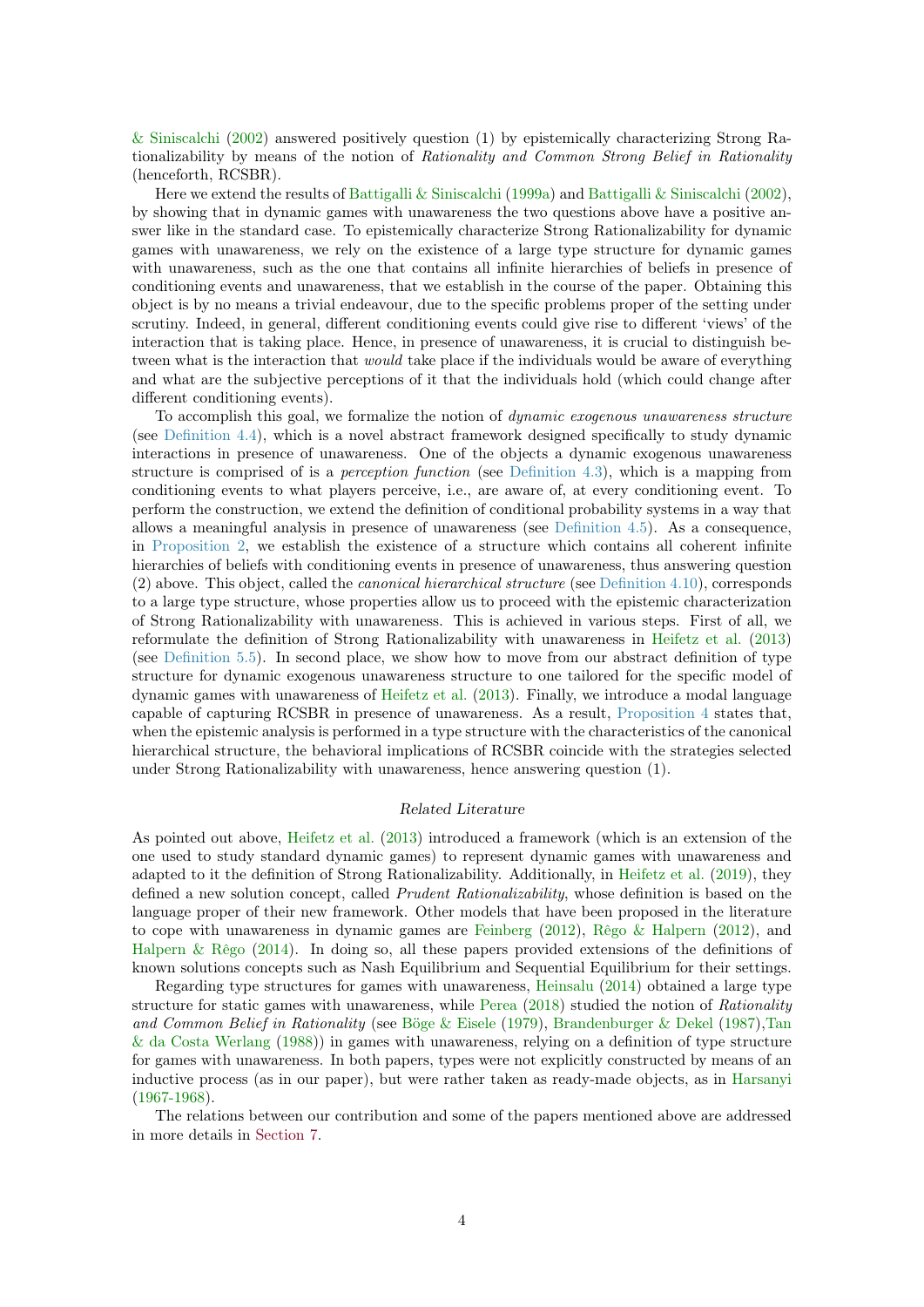#### <span id="page-4-0"></span>Synopsis

<span id="page-4-3"></span>[Section 2](#page-4-1) presents informally the problems that arise when modelling dynamic interactions in presence of unawareness, also sketching the path that we follow in addressing those problems, while [Section 3](#page-10-0) introduces the mathematical tools used in the rest of the paper. In [Section 4](#page-11-0) we tackle the problem of the construction of infinite hierarchies of beliefs in presence of conditioning events and unawareness. In [Section 5](#page-21-0) we introduce the model that we use to study dynamic games with unawareness, along with the adaptation of the definition of Strong Rationalizability for this class of games. [Section 6](#page-26-0) is devoted to provide the epistemic characterization of Strong Rationalizability with unawareness as defined in [Section 5.](#page-21-0) Finally, in [Section 7](#page-30-1) we discuss some technical aspects of the construction performed in [Section 4](#page-11-0) and some issues of dynamic games with unawareness in general. All the proofs are relegated to [Appendix A.](#page-35-0)

## 2. HEURISTIC TREATMENT

<span id="page-4-1"></span>This section is divided as follows. In [Section 2.1](#page-4-2) we present dynamic interactions in presence of unawareness and we—informally—show how to represent dynamic games with unawareness. In [Section 2.2](#page-6-0) we delve more into the typical features of this type of interactions, that we show in [Section 2.3](#page-8-0) cannot be captured by standard type structures with conditioning events. In [Section 2.4](#page-8-1) we provide the intuition behind the strategy used in the construction made in [Section 4.](#page-11-0) Finally, in [Section 2.5,](#page-9-0) we informally sketch the path we follow for the epistemic characterization of the solution concept under scrutiny.

## 2.1 Unawareness

<span id="page-4-2"></span>We say that an individual is *unaware* when she does not know something and—at the same time she does not know that she does not know that. In particular, in economics unawareness has been linked to lack of conception (as stressed in [Schipper](#page-39-1) [\(2015\)](#page-39-1)): an individual who is unaware of an event cannot conceive that event.

If we want to model the idea of individuals who can be unaware of something in a dynamic interaction, two main points have to be taken into consideration:

- 1. an individual who becomes aware of something should not—later on—become unaware of it;
- 2. in the course of the interaction, every individual involved in it can change both her perception of her own domain of uncertainty and of the domains of uncertainty perceived by the other individuals, and her perception of what the other individuals perceive as her domain of uncertainty, and so on.

Both points are rather natural. Point (1) is related to the idea that unawareness is about lack of conception: when an individual becomes aware of an event, she starts to conceive it and it would be unreasonable—under normal circumstances—to imagine that she later on can become unaware of it again. Concerning point (2), if the goal is to model unawareness in a dynamic interaction, it is the very point of the exercise to capture the fact that an individual who is unaware of something could eventually become aware of it as a consequence of some events.

To get the intuition behind the problems that can arise in a dynamic interaction with unawareness, we give the most natural example of it, i.e., a dynamic game with unawareness in its graphical representation  $\dot{a}$  la [Heifetz et al.](#page-38-0) [\(2013\)](#page-38-0). Consider [Figure 1:](#page-5-0) the whole figure, i.e., the two trees named  $G^*$  and  $G^{\alpha}$  related via blue arrows, represents a dynamic game form with unawareness with two players, Ann (viz.,  $a$ ) and Bob (viz.,  $b$ ), where we focus on dynamic game forms since players' payoff functions are irrelevant to build the intuition for these objects.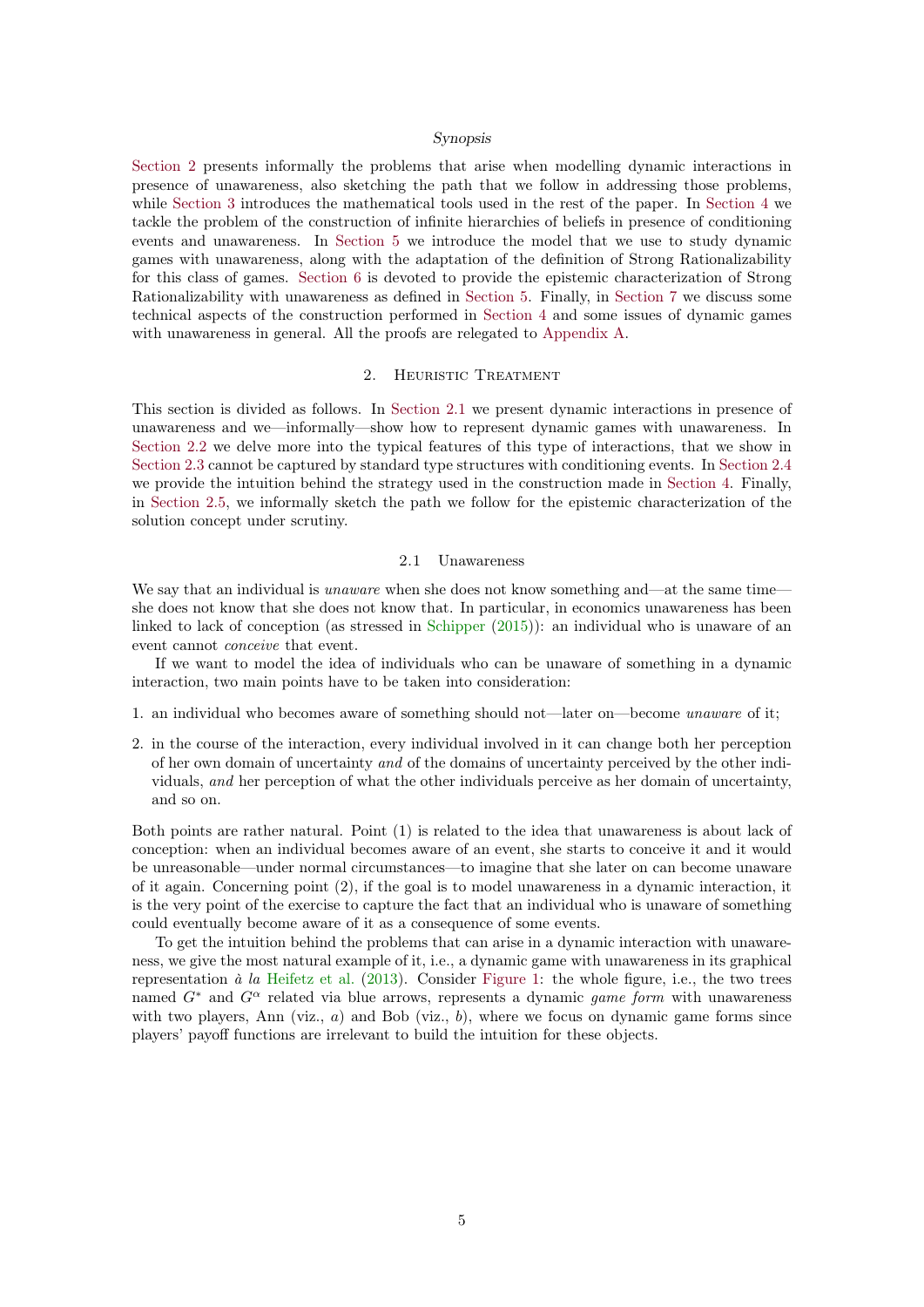

<span id="page-5-0"></span>Figure 1: A centipede game form with unawareness.

Concerning the representation, we have to imagine a situation in which there is a modeler outside the interaction—who knows that, if the players would be aware of everything,  $G^*$  would be the tree representing the game to be played, called the objective game: in other words, without unawareness,  $G^*$  would be the tree representing the game that Ann and Bob would actually play. However, the modeler, for reasons outside the realm of the interaction, knows that there is the presence of unawareness, represented via the tree  $G^{\alpha}$ . This tree is actually different from  $G^*$ , because action E is not available to Ann in  $G^{\alpha}$  at the last node where she is active. Hence,  $G^*$ is going to behave as a 'road map', i.e., for every node in  $G^*$ , the representation in [Figure 1](#page-5-0) is going to tell us what the players are aware of at that node via the blue circles, the green squares, and the blue arrows: all this apparatus captures the way in which *information sets* behave in dynamic games with unawareness (see [Section 5.1](#page-21-1) for a formal treatment). A crucial aspect of this representation is that, if a player holds perception  $G^{\lambda}$  at a given node, then she automatically perceives all the trees that are smaller than  $G^{\lambda}$  and are related to  $G^{\lambda}$  itself via arrows.

Before providing the description of this game, observe that we are going to implement the following notational conventions: we let  $\langle \varnothing \rangle$  denote the root of a tree and we let all the other nodes be denoted by writing  $\langle \cdot \rangle$ , i.e., given a node, the dot stands for all the actions that are played in the path that leads to that node; also, we specify the tree to which a node belongs to via subscripts, e.g.,  $\langle A \rangle_*$  denotes node  $\langle A \rangle$  in  $G^*$  and  $\langle A, c \rangle_{\alpha}$  denotes node  $\langle A, c \rangle$  in  $G^{\alpha}$ .

Hence, the dynamic game form with unawareness in [Figure 1,](#page-5-0) that is, the whole figure, has to be interpreted as follows.

- At  $\langle \varnothing \rangle_*$ , there is a blue arrow that leads to a blue circle around  $\langle \varnothing \rangle_\alpha$ , which means that Ann's information set belongs to  $G^{\alpha}$ . Hence, at the *objective* root, that is, at  $\langle \varnothing \rangle_*$ , Ann thinks that the game she is playing with Bob is represented by  $G^{\alpha}$ .
- At  $\langle A \rangle_{\ast}$ , there is a green square, which means that Bob can see that the game he is actually playing with Ann is represented by  $G^*$  and he can additionally see that Ann thinks that the game they are playing is represented by  $G^{\alpha}$  (this last point comes from what written above, i.e., the fact that if a player holds a certain perception at a given conditioning event, then she automatically perceives all the 'smaller' perceptions that are related to hers at that conditioning event). Observe that there is also a green square around  $\langle A \rangle_{\alpha}$ : this information set represents what—subjectively—Ann attributes to Bob. That is, this green square represents the fact that at  $\langle \varnothing \rangle_\alpha$ , by thinking they are actually playing  $G^\alpha$ , Ann has to attribute to Bob—according to her subjective view of the game at that node—the fact that he sees they are playing  $G^{\alpha}$ .
- At  $\langle A, c \rangle_*,$  there is again a blue arrow that leads to a blue circle around  $\langle A, c \rangle_\alpha$ , which means that Ann's information set belongs to  $G^{\alpha}$ . Hence, Ann still thinks that the game she is playing with Bob is represented by  $G^{\alpha}$ .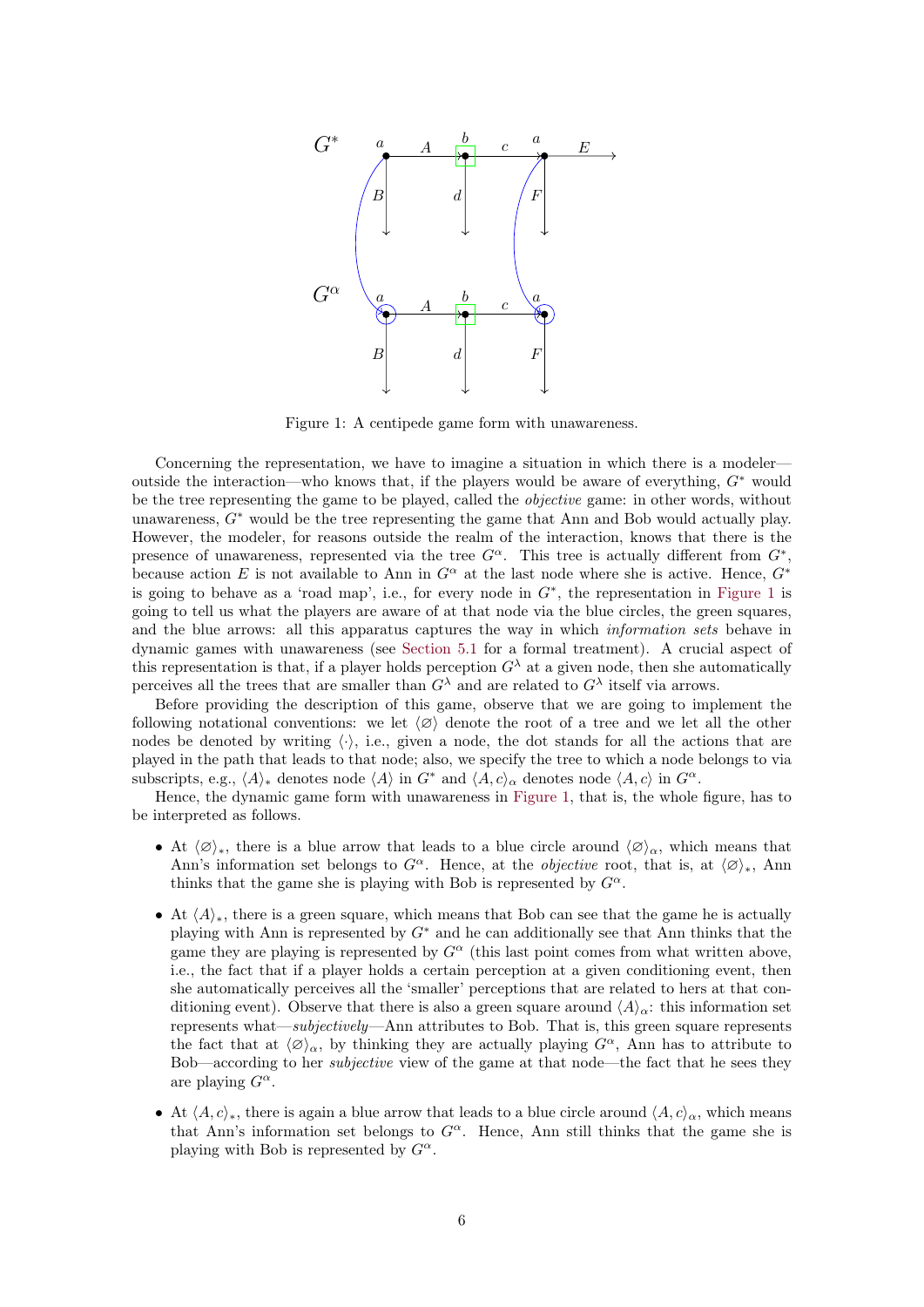<span id="page-6-1"></span>Hence, by summarizing, we know that Ann is *always* going to believe that the game she is actually playing with Bob is described by  $G^{\alpha}$ , while Bob is always 'more' aware than Ann, i.e., he is always going to know that  $G^*$  represents the game he would play with Ann, if she would be aware of everything, and that the entire [Figure 1](#page-5-0) represents the actual interaction that is taking place.

## 2.2 Dynamic Interactions with Unawareness

<span id="page-6-0"></span>The dynamic game form in [Figure 1](#page-5-0) is an example of how it is possible to represent the presence of unawareness in a dynamic interaction. However, regarding the fact that players can change their perception, [Figure 1](#page-5-0) is not particularly explicative. Since this is a major point of dynamic interactions with unawareness, in this section we focus on the more complex dynamic game form with unawareness in [Figure 2.](#page-7-0) Observe that, as before, we use the graphical representation introduced in [Heifetz et al.](#page-38-0) [\(2013\)](#page-38-0) and we maintain all the previously introduced notational conventions.

In the dynamic game form with unawareness represented in [Figure 2,](#page-7-0) the players are Ann and Bob (both denoted as before), and  $G^*$  is the tree that describes the dynamic game that would *objectively* take place without the presence of unawareness. The other trees, that is,  $G^{\alpha}$ ,  $G^{\beta}$ , and  $G^{\gamma}$ , are introduced by us—as modelers—to capture the *subjective* perceptions that Ann and Bob have at different nodes.

It should be recalled that, in this representation, a player that at a given node holds perception  $G^{\lambda}$ , automatically perceives all the trees that are smaller than  $G^{\lambda}$  and are related to  $G^{\lambda}$  itself via arrows. Thus, for example, in the dynamic game form in [Figure 2,](#page-7-0) if a player perceives  $G^{\alpha}$  at a certain node, then she is aware of all the trees below  $G^{\alpha}$ , viz.,  $G^{\gamma}$ , but not of  $G^{\beta}$ ; also a player who perceives  $G^*$  is aware of all the other trees.

Given our previous informal presentation of the model in [Heifetz et al.](#page-38-0) [\(2013\)](#page-38-0), the representation in [Figure 2](#page-7-0) describes the following dynamic strategic interaction.

## • Ann:

At  $\langle \emptyset \rangle_*$ , Ann perceives G<sup>∗</sup> as the tree that represents the game that has to be played; since an individual who is aware of something cannot become unaware of it, this implies that she does not change her perception throughout the game. Moreover, at  $\langle \emptyset \rangle_*$ , she knows that:

- $-$  by playing a, she makes Bob aware of  $G^*$  (which can be inferred from the green square around  $\langle a \rangle_{*}$ ), and thus—counterfactually—of all the awareness levels represented by the arrows between  $G^*$  and all the other trees:
- by playing b, she makes Bob aware of  $G^{\alpha}$  and  $G^{\gamma}$ ;
- by playing c, she makes Bob aware of  $G^{\beta}$ ;

also, at  $\langle b, C \rangle_*$ , she knows that, by playing f, she relegates Bob again to  $G^{\alpha}$ , while, by playing g, she makes him aware of  $G^*$ .

## • Bob:

Bob's perception is more involved:

- $-$  at  $\langle a \rangle_*$  in  $G^*$ , Bob does perceive  $G^*$  and thus, as already mentioned, he perceives counterfactually all the smaller perceptions he could have had given different actions of Ann;
- $-$  at  $\langle b \rangle_{*}$ , Bob does not perceive the *objective* root  $\langle \varnothing \rangle_{*}$ , but rather he thinks to be at  $\langle \varnothing \rangle_{\alpha}$ , thus perceiving  $G^{\alpha}$ ; also, if the play eventually reaches  $\langle b, C, f \rangle_{*}$ , he does not change his perception; however, if the play reaches  $\langle b, C, g \rangle_*,$  then Bob perceives  $G^*$  (additionally, at  $\langle \varnothing \rangle_\alpha$ , he thinks that Ann thinks that the game they are actually playing is represented by  $G^{\gamma}$ ;
- given history  $\langle c \rangle_*,$  Bob thinks to be at  $\langle \varnothing \rangle_\beta$ , thus perceiving  $G^\beta$ .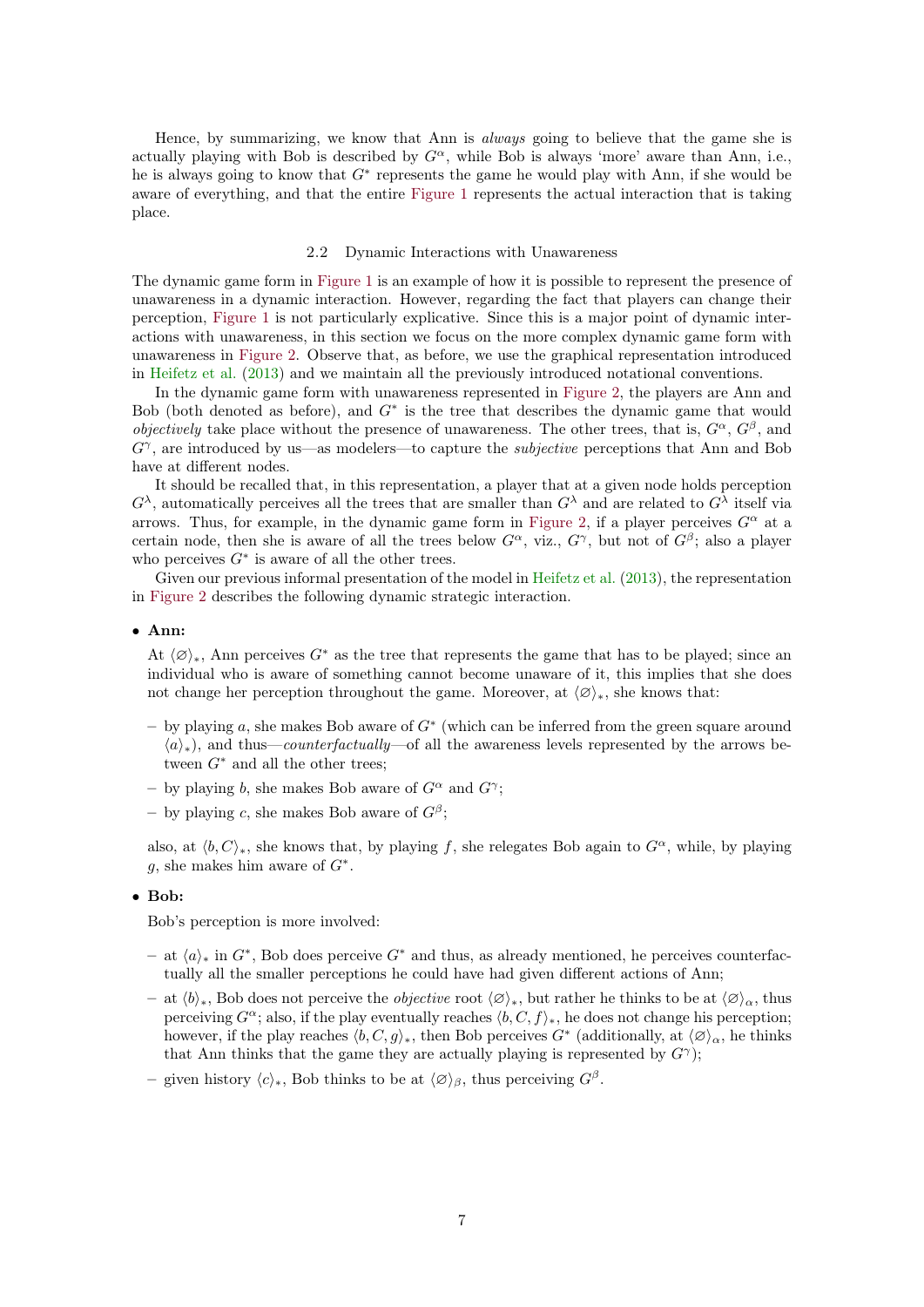

<span id="page-7-0"></span>Figure 2: A dynamic game form with unawareness.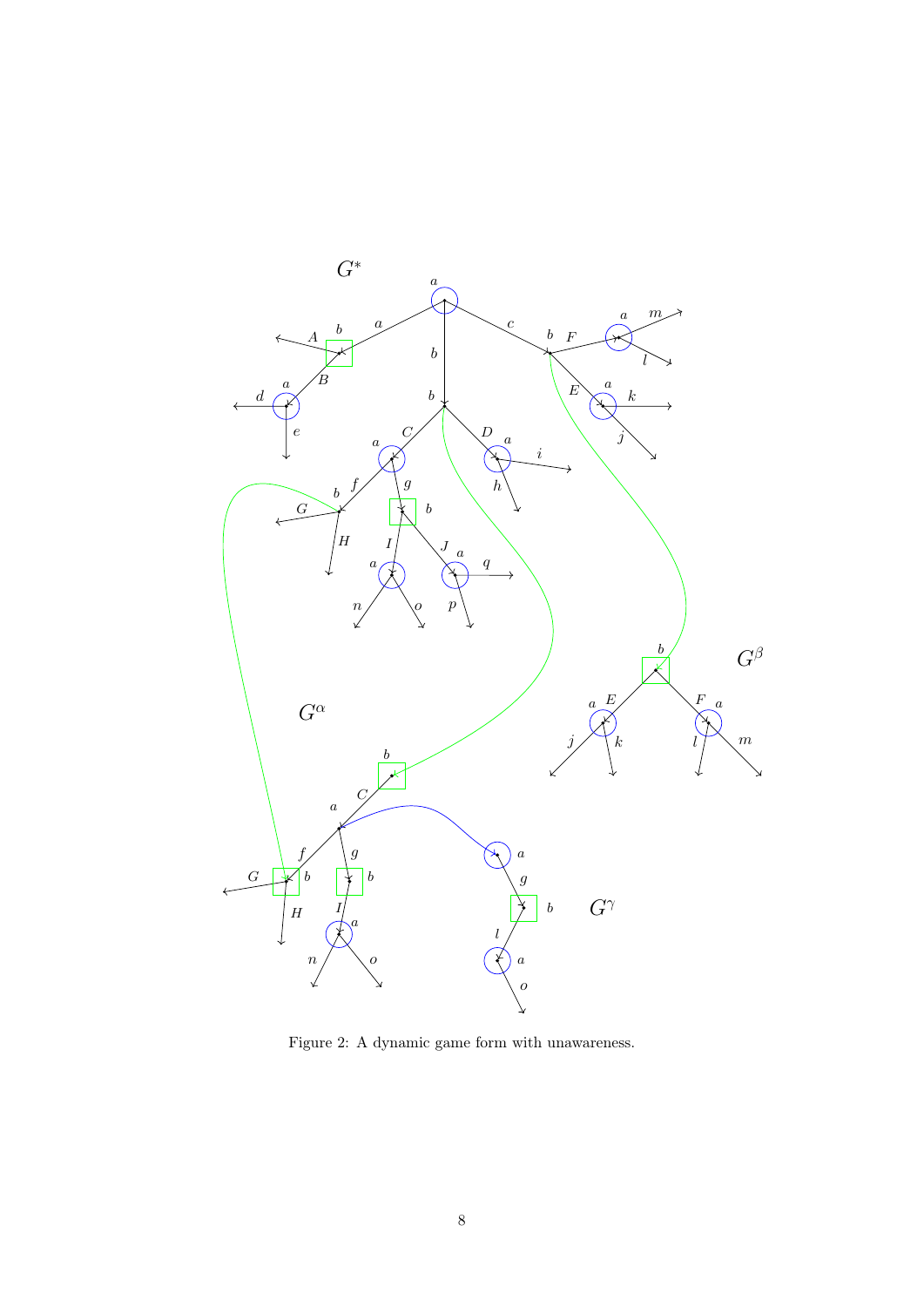#### 2.3 Types à la [Battigalli & Siniscalchi](#page-37-0) [\(1999a\)](#page-37-0)

<span id="page-8-3"></span><span id="page-8-0"></span>The types in [Battigalli & Siniscalchi](#page-37-0) [\(1999a\)](#page-37-0) are infinite hierarchies of beliefs in presence of conditioning events that satisfy a natural coherency requirement across different orders of beliefs. In particular, their types are sequences of collections of conditional probabilities that satisfy the chain rule of probabilities whenever possible: as a result, [Battigalli & Siniscalchi](#page-37-0) [\(1999a\)](#page-37-0) employ the notion of conditional probability systems (see [Definition 3.1\)](#page-10-2).

Since we are after the construction of types for dynamic interactions with unawareness, a natural question is why the objects constructed in [Battigalli & Siniscalchi](#page-37-0) [\(1999a\)](#page-37-0) fail to address the peculiarities of the setting under scrutiny. The issue is a technical one, that nonetheless has an obvious conceptual and intuitive counterpart. For the purpose of capturing expanding awareness, the limitation of the infinite hierarchies of beliefs constructed by [Battigalli & Siniscalchi](#page-37-0) [\(1999a\)](#page-37-0) lies in the fact that, given a player i, the original domain of uncertainty of  $i$ —which in a game-theoretical context can be seen as the set of strategies<sup>[2](#page-8-2)</sup> of player j—does not change after different conditioning events. What can eventually change are the beliefs of an individual concerning this fixed domain of uncertainty, but those beliefs cannot change along with the perception of the domain of uncertainty itself. However, this is exactly what is needed to capture the characteristics of dynamic interactions with unawareness, where—in principle—every conditioning event can give rise to new awareness, i.e., to a new domain of uncertainty.

To give the intuition behind this point, we focus again on the dynamic game form in [Figure 2.](#page-7-0) It is immediate to notice that the standard framework cannot accomodate that interaction. Indeed, as pointed out in the previous section, at node  $\langle b \rangle_*,$  Bob does not see  $\langle \varnothing \rangle_*$  and he thinks the game he is playing with Ann is represented by  $G^{\alpha}$ . However, by reaching  $\langle b, C, g \rangle_{*}$ , he actually perceives  $\langle b, C, q \rangle_*$  as the node where he stands. Hence, he has to change his overall beliefs concerning Ann according to the new domain of uncertainty he perceives, because he now sees that it is  $G^*$  that represents the interaction that is taking place. That is, he updates his perceptions and his beliefs.

## 2.4 Strategy of the Construction

<span id="page-8-1"></span>Starting from point (2) in [Section 2.1](#page-4-2) we have focused on perceptions that can eventually change in the course of a dynamic interaction with unawareness. This is true also with respect to our analysis of the limitations of the types à la [Battigalli & Siniscalchi](#page-37-0) [\(1999a\)](#page-37-0), for which we simply needed to check the behavior of first-order beliefs. However, an important consequence of point (2) is that, by changing their perception concerning the interaction that is taking place, the individuals have to change their beliefs concerning the behavior of the other individuals involved in the interaction, but also their beliefs on what these other individuals believe concerning their behavior, and so on. Hence, the notion of type we are after has to encompass the possibility that both the perceptions and the beliefs of an individual can change. In other words, a type has to incorporate not only the beliefs of an individual concerning the domain of uncertainty and the beliefs of the other individuals, but also her perception and her beliefs concerning both the other individuals' perceptions and the other individuals' beliefs concerning her perception, and so on. To obtain this notion of type, we want to construct infinite hierarchies of beliefs (and perceptions) in presence of unawareness and conditioning events to address the issues presented above. In particular, we want to build the so called canonical hierarchical structure for dynamic interactions with unawareness, which is the structure which contains all possible beliefs players can have about each other. To obtain the result, we employ the following strategy.

First of all, we capture the peculiarities of unawareness in dynamic settings by formalizing the notion of dynamic exogenous unawareness structure in [Definition 4.4.](#page-13-1) A dynamic exogenous unawareness structure  $\mathcal{U}$  is a framework to analyze dynamic interactions—which need not be necessarily games—in presence of unawareness. Such an object is more general than the specific game-theoretical representation employed to analyze dynamic games with unawareness. Hence, our construction—as any other construction of the canonical hierarchical structure—is independent of the way in which a game is represented. Nonetheless, here we give the intuition behind the construction by relying on the dynamic game forms from the previous sections: as a result, here we provide a 'rough' translation between the objects of a dynamic exogenous unawareness structure

<span id="page-8-2"></span><sup>2</sup>This is not the only possible way of looking at the domain of uncertainty. Concerning this issue, see [Section 7.4.](#page-33-0)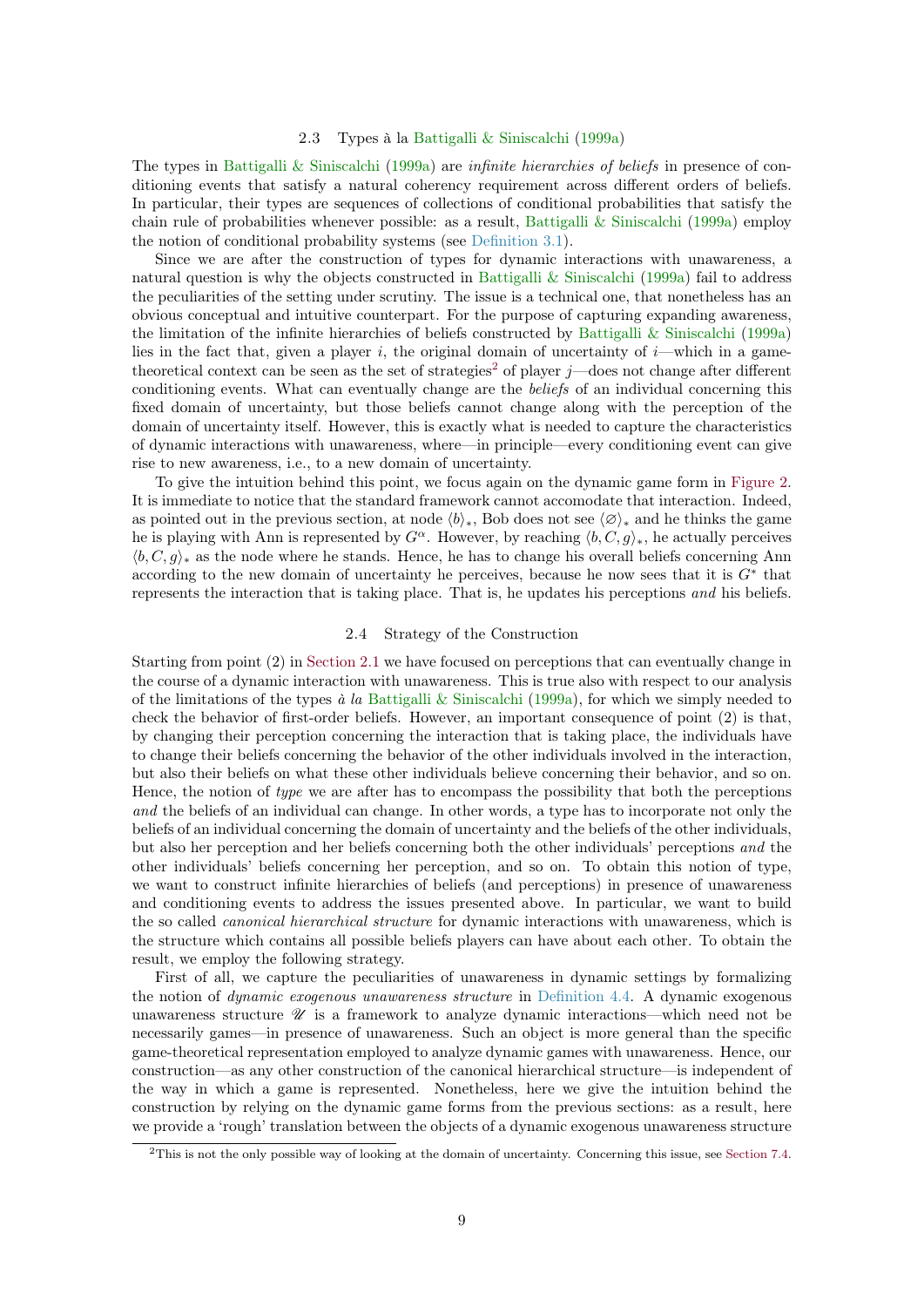<span id="page-9-2"></span>and those of the representation  $\dot{a}$  la [Heifetz et al.](#page-38-0) [\(2013\)](#page-38-0) (the translation is made precise in Section  $6.1$ ).

In a dynamic exogenous unawareness structure  $\mathcal{U}$ , we have a family of awareness levels  $\Lambda$ , where—in a dynamic game with unawareness represented à la [Heifetz et al.](#page-38-0) [\(2013\)](#page-38-0)—every  $\lambda \in \Lambda$ corresponds to a tree *and* all the smaller trees that are related to that tree. Once we fix an awareness level  $\lambda \in \Lambda$ , we obtain the conditioning events that belong to that awareness level. The conditioning events tell us what an individual perceives by means of a perception function (see [Definition 4.3\)](#page-12-1), which is an element of  $\mathcal{U}$ . A perception function, for every awareness level  $\lambda \in \Lambda$ and for every conditioning event belonging to that awareness level, maps to a family of domains of uncertainty equal or smaller than  $\lambda$ : the largest domain of uncertainty corresponds to what the individual actually thinks to be her domain of uncertainty. In the representation  $\dot{a}$  la [Heifetz](#page-38-0) [et al.](#page-38-0) [\(2013\)](#page-38-0), a perception function roughly corresponds to the arrows between the trees. Thus, in [Figure 2,](#page-7-0) if we focus on Bob in  $G^*$ , at  $\langle b \rangle_*$  he sees  $G^{\alpha}$  (as his domain of uncertainty) and  $G^{\gamma}$ (as the domain of uncertainty that he subjectively attributes to Ann), but at  $\langle b, C, g \rangle_*$  he sees  $G^*$ (as his domain of uncertainty) along with all the other domains of uncertainty (which in this case represent what he could have counterfactually perceived, if Ann would have played differently). Thus, as can be noticed from the example, a perception function captures exactly the domain of the first-order beliefs of every individual, and—more specifically—how these first-order beliefs can (potentially) change at different conditioning events.

To actually proceed with the construction of different orders of beliefs, we introduce an extension of the notion of conditional probability system used in Battigalli  $\&$  Siniscalchi [\(1999a\)](#page-37-0) that addresses the issues that arise in dynamic interactions in presence of unawareness (see [Defini](#page-14-2)[tion 4.5\)](#page-14-2). Building on top of this notion, we obtain an inductive definition, which provides domains of uncertainty and conditioning events for every possible order of beliefs (see [Definition 4.6\)](#page-16-1). As a result, we can define state spaces for dynamic exogenous unawareness structures in [Definition 4.13.](#page-20-1)

To get the intuition behind the final object that we should obtain, we sketch in [Figure 3](#page-9-1) how the beliefs of the players work in the dynamic game form in [Figure 1.](#page-5-0) We choose this game form instead of the more interesting one represented in [Figure 2,](#page-7-0) because the former has a peculiarity: with respect to players' perceptions, this game form is 'static', i.e., no matter what happens, Ann is always less aware than Bob. This comes particularly handy if we want to have an informal view of how type structures work in games with unawareness.



<span id="page-9-1"></span>Figure 3: Informal representation of players' beliefs in the dynamic game form represented in [Figure 1.](#page-5-0)

The figure has to be read in the following way: we have two awareness levels, which correspond to the two trees  $G^*$  and  $G^{\alpha}$ . The green arrow depicted on the left tells us that Bob has beliefs over  $G^*$ , hence over  $G^{\alpha}$  as well, which implies that Bob is fully aware of the dynamic game with unawareness he is involved in. On the contrary, the blue arrow from  $G^*$  to  $G^{\alpha}$  tells us that what Ann believes in  $G^*$  actually belongs to  $G^{\alpha}$ , i.e., she thinks that  $G^{\alpha}$  is the tree that represents the game that has to be played. The two arrows on  $G^{\alpha}$  are a byproduct of this last sentence: since Ann thinks what written above, she thinks that Bob has beliefs over  $G^{\alpha}$  (green arrow on  $G^{\alpha}$ ). who—in turn—has to have beliefs over Ann (blue arrow on  $G^{\alpha}$ ).

## 2.5 Strategy of the Characterization

<span id="page-9-0"></span>The existence of an object with the characteristics of the canonical hierarchical structure for unawareness with conditioning events allows us to obtain an epistemic characterization of Strong Rationalizability for dynamic games with unawareness. To perform the exercise, first of all, we reformulate the notion of type structure to take into account the specific model of dynamic games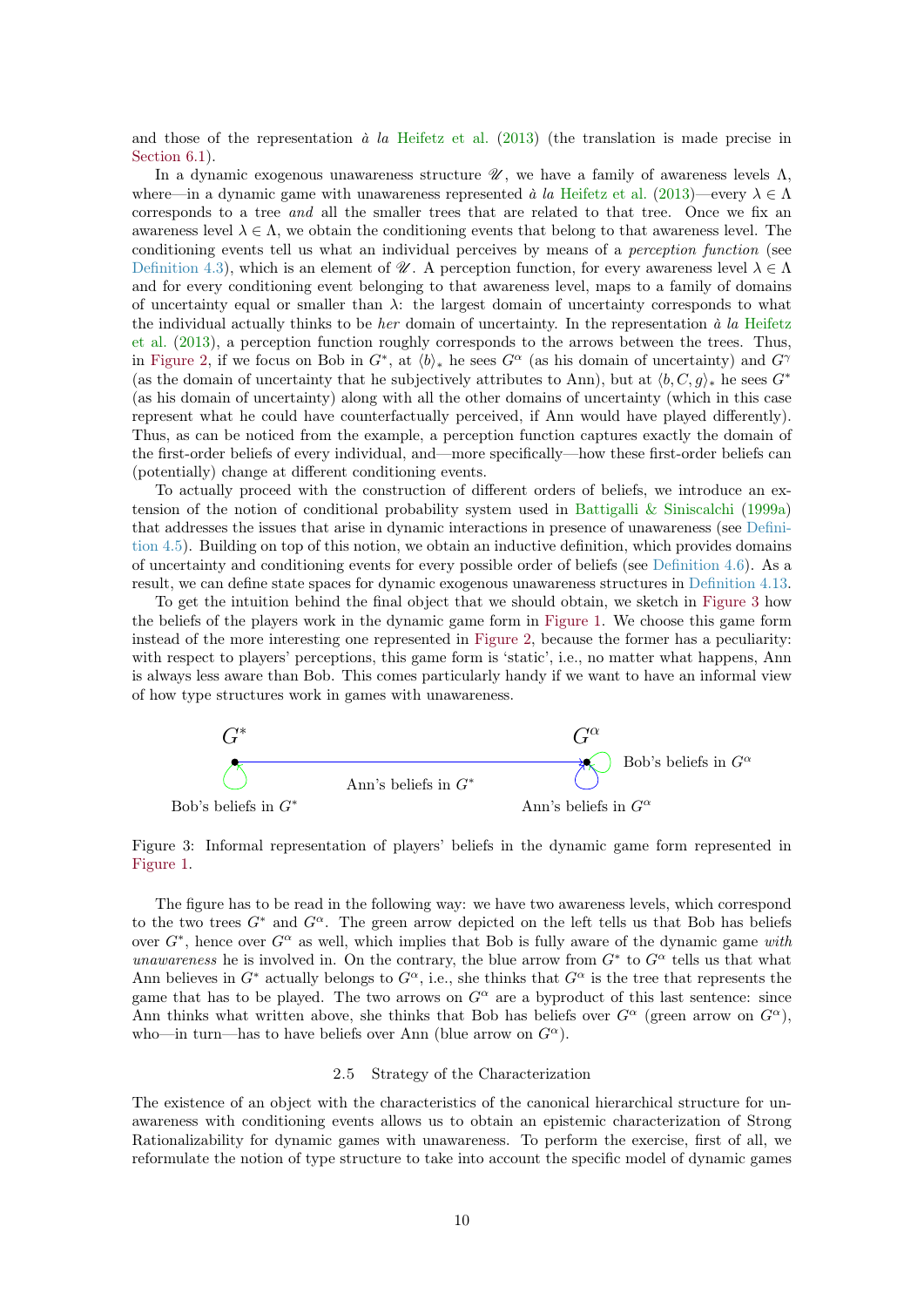<span id="page-10-3"></span>with unawareness we employ. Hence, we move from the definition for dynamic exogenous unawareness structures (in [Definition 4.11\)](#page-19-1) to one that is tailored for the model of [Heifetz et al.](#page-38-0) [\(2013\)](#page-38-0) (in [Definition 6.1\)](#page-28-0).

Having a notion of type structure for this setting, we proceed by defining the corresponding notion of state space in [Definition 6.2,](#page-28-1) where—as in the abstract case—this is an object that contains information for every possible awareness level and for every conditioning event. Thus, we can define, for every possible awareness level:

- events, where the event we are mainly interested in is the one that formalizes the idea that a player is rational,
- and *modal operators*, to capture the different epistemic attitudes of the players regarding events (in the state space).

Concerning modal operators, the crucial one for the characterization is the so called *strong be*lief operator (see [Definition 6.6\)](#page-29-1). By means of this operator, we can formalize the idea that a player believes an event until the event is contradicted by evidence. Once an opportune common strong belief operator is introduced, Strong Rationalizability is epistemically characterized in a type structure (with the characteristics of the canonical hierarchical structure) by the repeated application of this operator—associated to the highest possible awareness level—on the event that the players are rational.

## 3. Mathematical Preliminaries

<span id="page-10-0"></span>Given an arbitrary set X, we let  $\wp(X) := 2^X \setminus \{\emptyset\}$  denote the power set of X. From a topological point of view, all finite sets mentioned in the following are endowed with the discrete topology. If a set is not finite, then we assume—unless explicitly mentioned otherwise—that it is a Polish space, i.e., a separable and completely metrizable space. Notice that every countable set endowed with the discrete topology is Polish, but the converse is obviously not true. We should recall that a countable product of Polish spaces endowed with the product topology is again Polish.

Recall that a *measurable* space is a set X endowed with a  $\sigma$ -algebra. Given a Polish space X, let  $\mathcal{A}_X$  denote the Borel  $\sigma$ -algebra on X. If  $X := \prod_{\theta \in \Theta} X_{\theta}$  is an arbitrary product space, where every  $(X_{\theta}, \mathcal{A}_{\theta})$  is a measurable space, then X is endowed with the product  $\sigma$ -algebra induced by  $\prod_{\theta \in \Theta} E_{\theta}$ , where  $E_{\theta} \in \mathcal{A}_{\theta}$  for every  $\theta \in \Theta$  and  $E_{\theta} := X_{\theta}$  except for finitely many  $\theta \in \Theta$ . the  $\sigma$ -algebras of its component spaces, i.e.,  $\mathcal{A}_X$  is the  $\sigma$ -algebra generated by sets of the form

We let  $\Delta(X)$  denote the set of all  $\sigma$ -additive Borel probability measures on the measurable space  $(X, \mathcal{A}_X)$ . Since we focus only on this class of probability measures, from now on we will simply refer to them as probability measures. We endow  $\Delta(X)$  with the topology of weak convergence, making  $\Delta(X)$  Polish.

Let  $\mathcal{C} \subseteq \mathcal{A}_X \setminus \{\emptyset\}$  denote a nonempty countable set, whose elements are called *conditioning* events and are assumed to be *clopen* (i.e., closed and open). Call the tuple  $(X, \mathcal{A}_X, \mathcal{C})$  a *conditional* measurable space.

<span id="page-10-2"></span>**Definition [3](#page-10-1).1 (Conditional Probability System).** A conditional probability system<sup>3</sup> (henceforth, CPS) on  $(X, \mathcal{A}_X, \mathcal{C})$  is a mapping

$$
\mu(\cdot|\cdot): \mathcal{A}_X \times \mathcal{C} \to [0,1]
$$

that satisfies the following axioms:

A1. for every  $C \in \mathcal{C}$ ,  $\mu(C|C) = 1$ :

A2. for every  $C \in \mathcal{C}$ ,  $\mu(\cdot|C)$  is a probability measure on  $(X, \mathcal{A}_X)$ ;

<span id="page-10-1"></span><sup>3</sup>Conditional probability systems have been introduced in the game-theoretic literature by [Myerson](#page-39-5) [\(1986\)](#page-39-5), building on the notion of *conditional probability space* of [Rênyi](#page-39-11) [\(1955\)](#page-39-10) (see also Rênyi [\(1970,](#page-39-11) Chapter 2) for an explanation of the conceptual rationale behind these objects). In the original formulation of [Myerson](#page-39-5) [\(1986\)](#page-39-5), the space of uncertainty is finite. [Battigalli & Siniscalchi](#page-37-0) [\(1999a\)](#page-37-0) extended the definition to arbitrary measurable spaces (even if their formulation is based on a Polish space endowed with its Borel σ-algebra). See [Halpern](#page-38-10) [\(2010\)](#page-38-10) for a thorough treatment of this and related notions.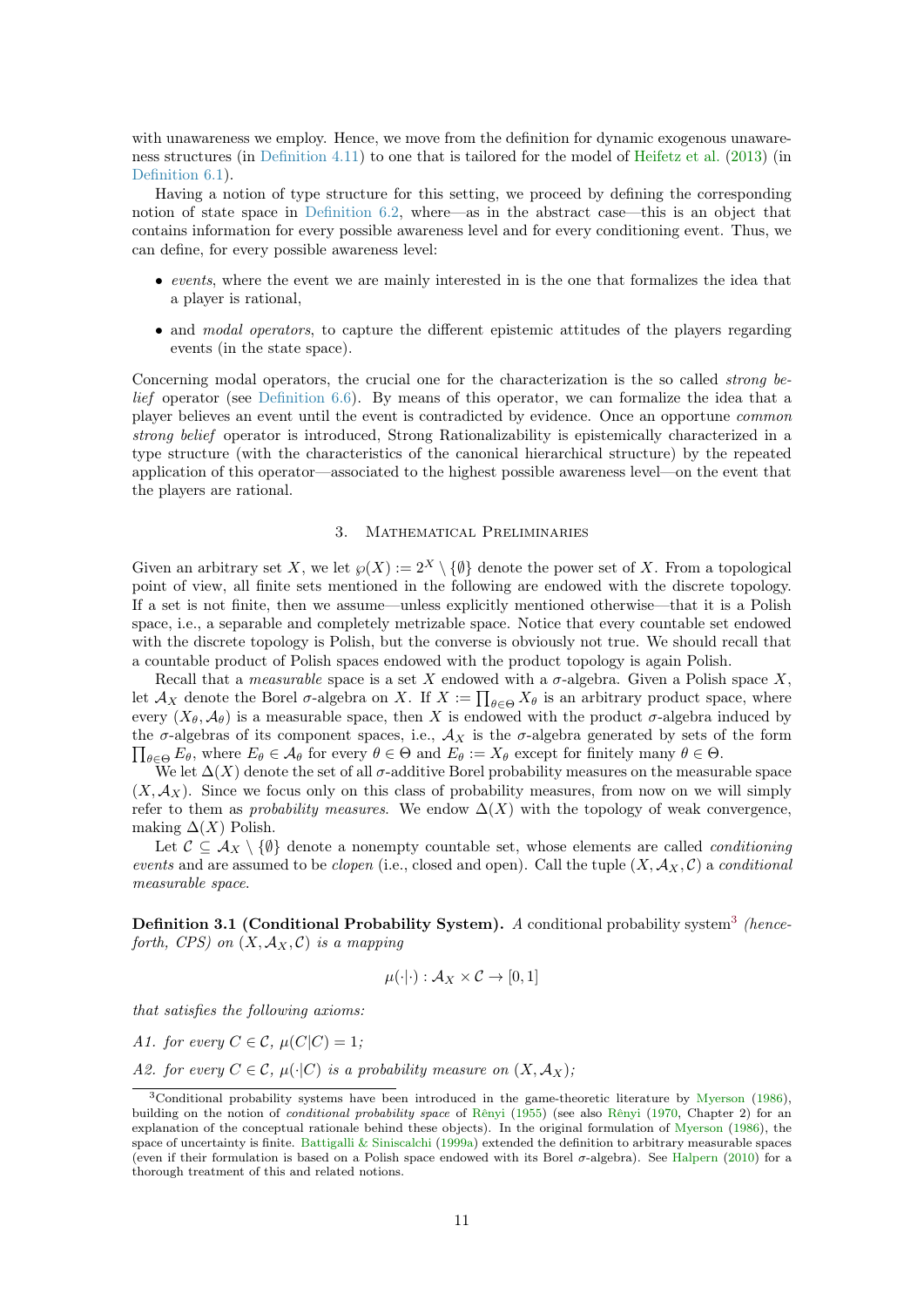<span id="page-11-3"></span>A3. for every  $E \in \mathcal{A}_X$ , for all  $C, D \in \mathcal{C}$ , if  $E \subseteq D \subseteq C$ , then  $\mu(E|C) = \mu(E|D) \mu(D|C)$ .

We let  $\Delta^{\mathcal{C}}(X)$  denote the set of CPSs on  $(X, \mathcal{A}_X, \mathcal{C})$ , with typical elements  $\mu = (\mu(\cdot|C))_{C \in \mathcal{C}} \in$  $\Delta^{\mathcal{C}}(X)$ . Following [Battigalli & Siniscalchi](#page-37-0) [\(1999a\)](#page-37-0) and references therein, we endow  $\Delta^{\mathcal{C}}(X)$  with the  $\sigma$ -algebra generated by all sets of the form

$$
\xi_C^q(E) = \left\{ \mu \in \Delta^{\mathcal{C}}(X) \mid \mu(E|C) \ge q \right\},\
$$

for every  $E \in \mathcal{A}_X$ ,  $C \in \mathcal{C}$ , and  $q \in [0,1]$ . [Battigalli & Siniscalchi](#page-37-0) [\(1999a,](#page-37-0) Lemma 1) show that the space  $\Delta^{\mathcal{C}}(X)$  is a closed subset of  $[\Delta(X)]^{\mathcal{C}}$ , i.e., the set of all functions from  $\mathcal{C}$  to  $\Delta(X)$ . As a result,  $\Delta^{\mathcal{C}}(X)$  (when endowed with the relative topology inherited from  $[\Delta(X)]^{\mathcal{C}}$ ) and  $X \times \Delta^{\mathcal{C}}(X)$ (when endowed with the product topology) are Polish.

Let  $(X, \mathcal{A}_X, \mathcal{C})$  be a conditional measurable (Polish) space and define a product space  $Z :=$  $X \times Y$ , where Y is a Polish space endowed with its Borel  $\sigma$ -algebra. Then we define the family of conditioning events of Z as

<span id="page-11-1"></span>
$$
\mathcal{C}_Z := \{ C \times Y \subseteq Z \mid C \in \mathcal{C} \}. \tag{3.1}
$$

Hence, exploiting the structure of  $\mathcal{C}_Z$  from [Equation \(3.1\),](#page-11-1) we write  $\Delta^{\mathcal{C}}(Z)$  instead of  $\Delta^{\mathcal{C}_Z}(Z)$ .

Following standard notation, given a product space  $X := \prod_{\theta \in \Theta} X_{\theta}$ , for every  $\theta \in \Theta$ , we let  $proj_{X_{\theta}} X$  denote the projection of X on  $X_{\theta}$ , i.e., for every  $x := (x_{\theta})_{\theta \in \Theta}$ ,  $proj_{X_{\theta}}(x) := x_{\theta}$ , and for every  $\mu \in \Delta(X)$ , we let  $\max_{X_{\theta}} \mu$  denote the marginal measure of  $\mu$  on  $X_{\theta}$ ; also, we let supp  $\mu \in \Delta(X)$  denote the support of the probability measure  $\mu$ .

For the sake of self-containment we also recall some definitions from order theory that we are going to use extensively in [Section 5.](#page-21-0) Given a set X endowed with a partial order  $R \subseteq X \times X$ , the poset  $(X, R)$  is a tree<sup>[4](#page-11-2)</sup> if

- i. there is an  $R$ -minimum  $x^*$ ,
- ii. for every  $x, x', x'' \in X$ , if  $xRx', xRx'',$  and  $x' \neq x''$ , then either  $x'Rx'',$  or  $x''Rx'$ .

Also, given a binary relation  $\widetilde{R} \subseteq X \times X$ , the *transitive closure*  $\widetilde{R}^T$  of  $\widetilde{R}$  is the binary relation defined, for every  $x, y \in X$ , as  $xR^Ty$  if, and only if, there exists a finite sequence  $(z_m)_{m=0}^{\ell}$  of elements in X, with  $\ell \geq 1$ , such that  $z_0 \tilde{R}^T z_1 \tilde{R}^T \ldots \tilde{R}^T z_{\ell-1} \tilde{R}^T z_{\ell}$  with  $z_0 := x$  and  $z_{\ell} := y$ . Observe that, given an arbitrary binary relation  $\preccurlyeq$  on X, we occasionally use its asymmetric part  $\prec$ .

Finally, by following standard game-theoretical notation, we let I denote the set of players and, given an arbitrary set  $X_i$ , for every  $i \in I$ , we let  $X := \prod_{i \in I} X_i$  and  $X_{-i} := \prod_{j \in I \setminus \{i\}} X_j =$  $\prod_{j\neq i} X_j$ .

# <span id="page-11-0"></span>4. The Canonical Hierarchical Structure with Unawareness and Conditioning **EVENTS**

This section is structured as follows: in [Section 4.1](#page-12-0) we introduce the primitive objects upon which we base the construction of the canonical hierarchical structure; in [Section 4.2](#page-13-0) we show how to *explicitly* construct infinite hierarchies of beliefs with unawareness and conditioning events that satisfy common certainty of coherency and we build the corresponding canonical hierarchical structure; in [Section 4.3](#page-19-0) we define type structures; finally, in [Section 4.4,](#page-20-0) we show how to work with type structures that can be strictly contained in the canonical hierarchical structure. For the remainder of this section, we assume  $I$  to be a doubleton for notational simplicity and we call the elements of I "individuals".

<span id="page-11-2"></span><sup>4</sup>This definition is commonly used in game theory in the description of dynamic games via extensive-form, e.g., [Fudenberg & Tirole](#page-38-11) [\(1991\)](#page-38-11). Notice that this is actually the definition of *arborescence*. However, we use the term "tree" both to maintain the game-theoretical terminology of [Heifetz et al.](#page-38-0) [\(2013\)](#page-38-0) and to avoid to mention constantly throughout the paper that, whenever we refer to something as a tree, that is actually an arborescence. From a conceptual standpoint, this abuse is innocuous, since an arborescence is a directed rooted tree.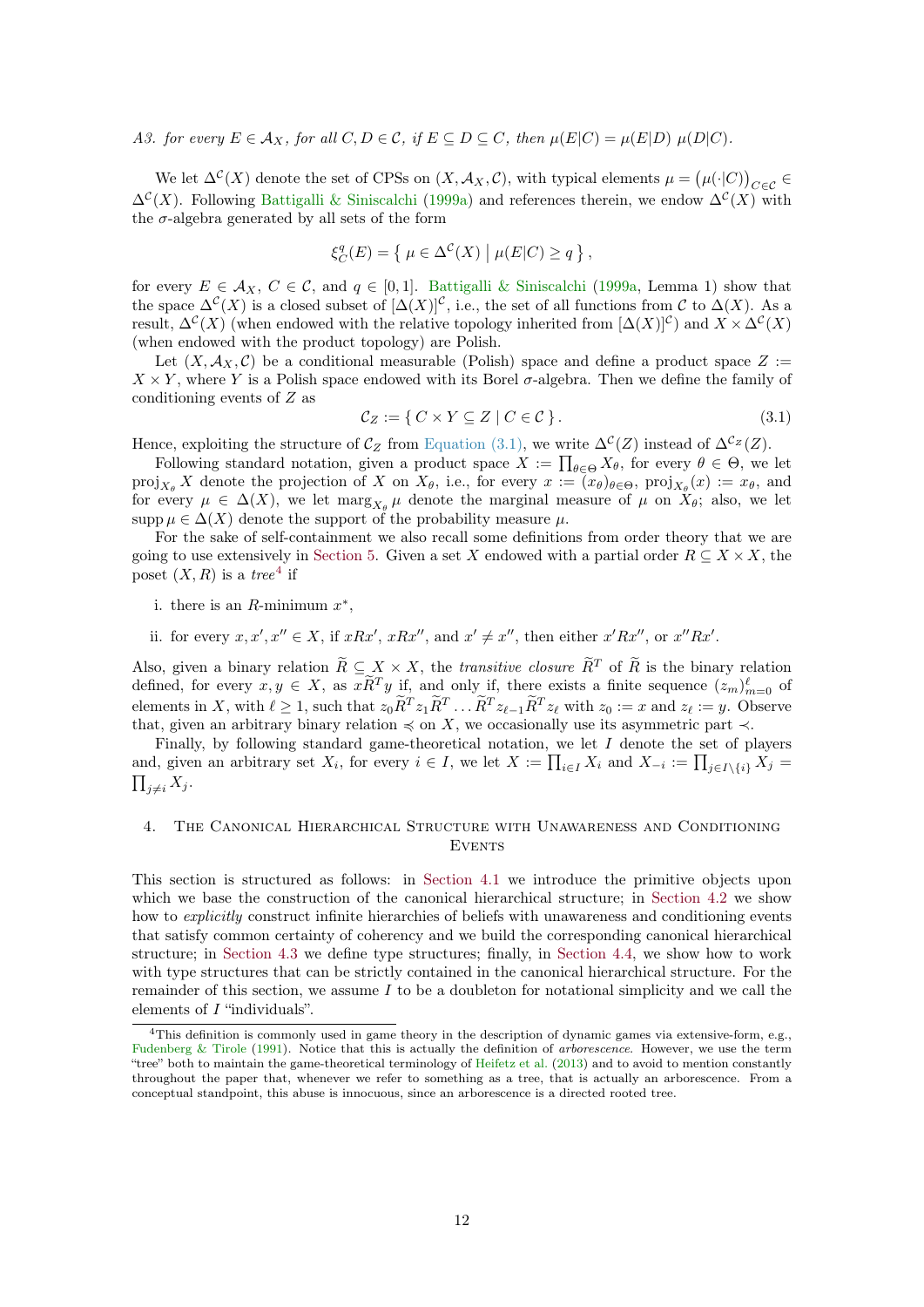4.1 Primitive Objects

<span id="page-12-0"></span>The main building block of our construction is the conditional measurable Polish space  $(\overline{\Sigma}, \overline{\mathcal{A}}, \overline{\mathcal{C}})$ , that captures the *objective* domain of uncertainty, i.e., the domain of uncertainty which would represent the dynamic interaction without unawareness.

From  $\overline{\Sigma}$ , we fix throughout the analysis a *finite*—exogenously imposed—collection of *Polish* subsets of  $\overline{\Sigma}$ , denoted by  $\Sigma$  and ordered via the binary relation  $\preccurlyeq$ , with  $\Sigma' \preccurlyeq \Sigma$  if  $\Sigma' \subseteq \Sigma$ . Hence,  $(\Sigma, \preccurlyeq)$  is a poset indexed by the elements of a set  $\Lambda$ , with typical element  $\lambda \in \Lambda$ , where  $\overline{\Sigma}$  is the maximum of the poset. We call a  $\Sigma_{\lambda} \in \Sigma$  a subdomain of uncertainty.

From  $\Sigma$  we end up obtaining a family of conditional measurable spaces  $(\Sigma_{\lambda}, \mathcal{A}_{\lambda}, \mathcal{C}_{\lambda})$ . Indeed, for every  $\lambda \in \Lambda$ , the Borel  $\sigma$ -algebra of  $\Sigma_{\lambda}$ , denoted  $\mathcal{A}_{\lambda}$ , canonically consists of the restrictions of the Borel sets of  $\overline{\Sigma}$  to  $\Sigma_{\lambda}$ , with  $\mathcal{C}_{\lambda}$  then defined as  $\mathcal{C}_{\lambda} := \overline{\mathcal{C}} \cap \mathcal{A}_{\lambda}$ . In the following, when we mention conditional measurable spaces  $(\Sigma_{\lambda}, \mathcal{A}_{\lambda}, \mathcal{C}_{\lambda})$  or—more generally—a  $\lambda \in \Lambda$ , we use the expression "awareness level", e.g., we can write "fix an awareness level  $\lambda \in \Lambda$ ".

<span id="page-12-5"></span>**Remark 4.1.** Fix two conditional measurable spaces  $(\Sigma_{\alpha}, A_{\alpha}, C_{\alpha})$  and  $(\Sigma_{\lambda}, A_{\lambda}, C_{\lambda})$ , with  $\Sigma_{\alpha} \prec \Sigma_{\lambda}$ , and an event  $E_{\alpha} \in A_{\lambda}$ . From the definition of  $A_{\alpha}$ , there is a corresponding event  $E_{\alpha} \in A_{\alpha}$  that

*i.* either it is such that  $E_{\alpha} \subset E_{\lambda}$  (with  $E_{\alpha} \neq E_{\lambda}$ ),

ii. or  $E_{\alpha} = E_{\lambda}$ .

Regarding point (ii), both expressions refer to the same event, however the language, i.e., the  $\sigma$ -algebra, used to address this event is different.

We adopt the same binary relation  $\preccurlyeq$  to refer to the poset of conditional measurable spaces, hence we have

$$
\big(\,\{\,(\Sigma_\lambda,\mathcal{A}_\lambda,\mathcal{C}_\lambda)_{\lambda\in\Lambda}\,\}\,,\preccurlyeq\,\big).
$$

For every  $i \in I$ , we define a *perception function*<sup>[5](#page-12-2)</sup> as a profile of functions  $\overline{\Pi}_i := (\overline{\Pi}_{i,\lambda})_{\lambda \in \Lambda}$ , where, for every  $\lambda \in \Lambda$ ,  $\overline{\Pi}_{i,\lambda} : \mathcal{C}_{\lambda} \to \wp(\Sigma)$  is such that, for every  $C \in \mathcal{C}_{\lambda}$  and for every  $\Sigma \in \overline{\Pi}_{i,\lambda}(C)$ ,  $\Sigma \preccurlyeq \Sigma_{\lambda}$ . However, we are not interested in all perception functions, but just in those that satisfy the following two requirements. The first one captures the idea that, if at some point an individual becomes aware of something, then she cannot—later on—become unaware of it.

<span id="page-12-3"></span> ${\bf Definition \ 4.1}$  (Horizontally Consistent Perception Function).  $A$   $\it perception\ function$   $\Pi_i$  :=  $(\overline{\Pi}_{i,\lambda})_{\lambda \in \Lambda}$  is horizontally consistent if, for every  $\lambda \in \Lambda$  and for every  $C, C' \in \mathcal{C}_{\lambda}$  such that  $C' \subseteq C$ ,  $\overline{\Pi}_{i,\lambda}(C) \subseteq \overline{\Pi}_{i,\lambda}(C').$ 

The second consistency condition is based on the remark that follows.

**Remark 4.2.** Fix a perception function  $\overline{\Pi}_i$  and take an arbitrary  $\lambda$ -component of  $\overline{\Pi}_i$ . Then, for every  $C \in \mathcal{C}_{\lambda}$ , the maximum of  $\overline{\Pi}_{i,\lambda}(C)$  is either  $\Sigma_{\lambda}$  or a  $\Sigma_{\alpha} \preccurlyeq \Sigma_{\lambda}$ .

<span id="page-12-4"></span>Definition 4.2 (Vertically Consistent Perception Function). A perception function  $\overline{\Pi}_i$  is vertically consistent if, for every  $\lambda \in \Lambda$  and for every  $C \in \mathcal{C}_{\lambda}$ , the fact that the maximum of  $\overline{\Pi}_{i,\lambda}(C)$ is  $\Sigma_{\alpha}$ , with  $\Sigma_{\alpha} \preccurlyeq \Sigma_{\lambda}$ , implies that the maximum of  $\overline{\Pi}_{i,\alpha}(C)$  is  $\Sigma_{\alpha}$ .

By taking both [Definition 4.1](#page-12-3) and [Definition 4.2,](#page-12-4) we obtain the definition of perception function we are interested in.

<span id="page-12-1"></span>**Definition 4.3 (Consistent Perception Function).** A perception function  $\overline{\Pi}$ , that is both vertically and horizontally consistent is consistent and is denoted by  $\Pi_i$ .

<span id="page-12-2"></span><sup>&</sup>lt;sup>5</sup>Observe that this can be seen as a correspondence. However, since every correspondence  $f : X \rightrightarrows Y$  can be seen as a function  $f': X \to \wp(Y)$  and no specific properties of correspondences are exploited in the paper, we opt for the 'functional' representation.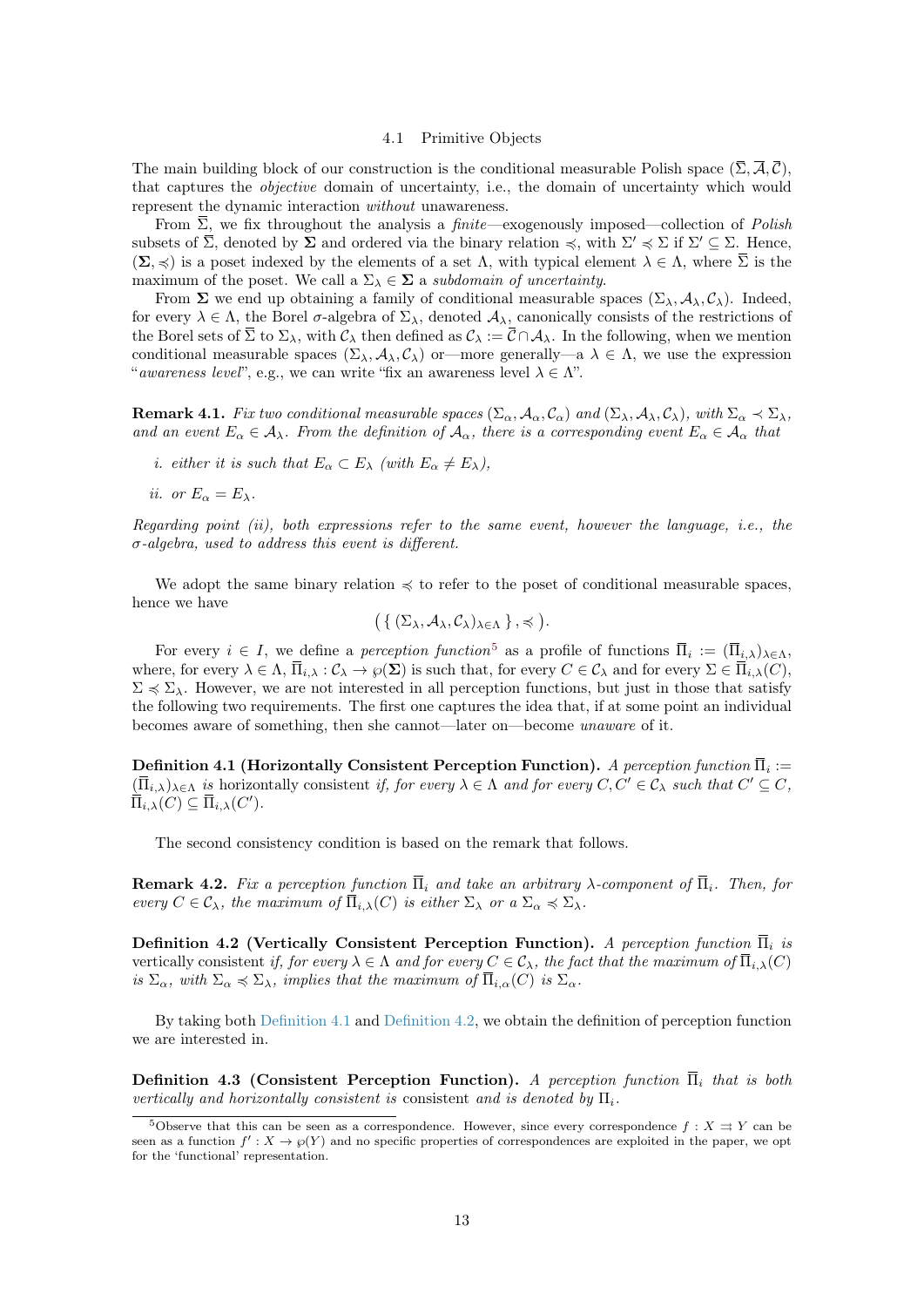For every  $C \in \mathcal{C}_{\lambda}$ , the relation  $\preceq^C_{\lambda}$  is the restriction of the relation  $\preceq$  to the elements of  $\Pi_{i,\lambda}(C) \subseteq \Sigma$ : as a result  $(\Pi_{i,\lambda}(C), \preccurlyeq^C_{\lambda})$  is a poset.

**Notation 1.** Given an arbitrary consistent perception function  $\Pi_{i,\lambda}$ , for every  $C \in \mathcal{C}_{\lambda}$ , we let  $\Sigma_C$ denote the maximum of  $(\Pi_{i,\lambda}(C), \preccurlyeq^C_{\lambda}).$ 

Thus, we want to capture a dynamic interaction where a modeler is informed of the actual interaction that is going to take place, described via  $(\overline{\Sigma}, \overline{\mathcal{A}}, \overline{\mathcal{C}})$ . The modeler is also informed that the individuals that are interacting could be unaware that the actual interaction is described by  $(\overline{\Sigma}, \overline{\mathcal{A}}, \overline{\mathcal{C}})$ . Hence, to represent their awareness at different points in the dynamic interaction, the modeler exogenously introduces a family of subdomains of uncertainty, given by the poset  $({\{\Sigma_\lambda, \mathcal{A}_\lambda, \mathcal{C}_\lambda\}_{\lambda \in \Lambda}\}\)$ . The role of the consistent perception functions is to provide the subjective views hold by the individuals in the course of the interaction. In particular, for every conditioning event  $C \in \mathcal{C}_{\lambda}$ , the maximum of the poset  $(\Pi_{i,\lambda}(C), \preccurlyeq^C_{\lambda})$  corresponds to the domain of uncertainty actually perceived at  $C$  by individual  $i$ .

To formalize what we have introduced in this section, we collect all these objects in a dedicated definition.

<span id="page-13-1"></span>Definition 4.4 (Dynamic Exogenous Unawareness Structure). A dynamic exogenous unawareness structure  $\mathscr{U}_{\Sigma}(I,\overline{\Sigma})$  on the objective domain of uncertainty  $\overline{\Sigma}$  with set of individuals I is a tuple

 $\mathscr{U}_{\Sigma}(I,\overline{\Sigma}) = \langle I,(\overline{\Sigma},\overline{\mathcal{A}},\overline{\mathcal{C}}),(\Sigma,\preccurlyeq),(\Sigma_{\lambda},\mathcal{A}_{\lambda},\mathcal{C}_{\lambda})_{\lambda\in\Lambda},(\Pi_{i,\lambda})_{i\in I,\lambda\in\Lambda}\rangle.$ 

where

- $\bullet$  I is the set of individuals that are interacting;
- $(\overline{\Sigma}, \overline{\mathcal{A}}, \overline{\mathcal{C}})$  is the objective domain of uncertainty;
- $(\Sigma, \preccurlyeq)$  is a poset of domains of uncertainty, whose elements are the conditional measurable spaces  $(\Sigma_{\lambda}, \mathcal{A}_{\lambda}, C_{\lambda})_{\lambda \in \Lambda}$ , that gives the subjective views that the individuals can eventually have in the course of the interaction;
- $(\Pi_{i,\lambda})_{\lambda\in\Lambda}$  is a consistent perception function that describes what individual i perceives, for every awareness level  $\lambda \in \Lambda$ .

In [Section 4,](#page-11-0) we extensively use the notational conventions that follow.

Notation 2. Let Z be an arbitrary object and fix an awareness level  $\lambda \in \Lambda$ . We employ the following three conventions:

- $Z_{\lambda}$  denotes a *single* object that belongs to awareness level  $\lambda$ ;
- $Z_{\vec{\lambda}}$  denotes a *profile* of objects  $(Z_C)_{C \in \mathcal{C}_\lambda}$ , i.e.,  $Z_{\vec{\lambda}} := (Z_C)_{C \in \mathcal{C}_\lambda}$ ;
- $Z_{\overrightarrow{\alpha}}(C)$ , with  $\alpha \preccurlyeq \lambda$ , denotes the evaluation of the *profile*  $Z_{\overrightarrow{\alpha}}$  at  $C \in \mathcal{C}_{\lambda}$ , where we have also  $C \in \mathcal{C}_{\alpha}$ , i.e.,  $Z_{\overrightarrow{\alpha}}(C) := \text{proj}_{C \in \mathcal{C}_{\alpha} \cap \mathcal{C}_{\lambda}, \alpha \preccurlyeq \lambda} Z_{\overrightarrow{\alpha}}$ .

These conventions are used *only* in [Section 4](#page-11-0) (and, of course, in the proofs that refer to the results from this section) and we drop them in the subsequent sections.

## 4.2 Infinite Hierarchies of Beliefs

<span id="page-13-0"></span>In [Section 4.2.1,](#page-14-0) we extend the notion of CPS to address the case of unawareness in dynamic interactions; in [Section 4.2.2,](#page-14-1) we construct infinite hierarchies of beliefs in presence of unawareness and conditioning events; in [Section 4.2.3,](#page-16-0) we impose the coherency requirement that these hierarchies have to satisfy; finally, in [Section 4.2.4,](#page-17-0) we define types as infinite hierarchies of beliefs that satisfy common certainty of coherency.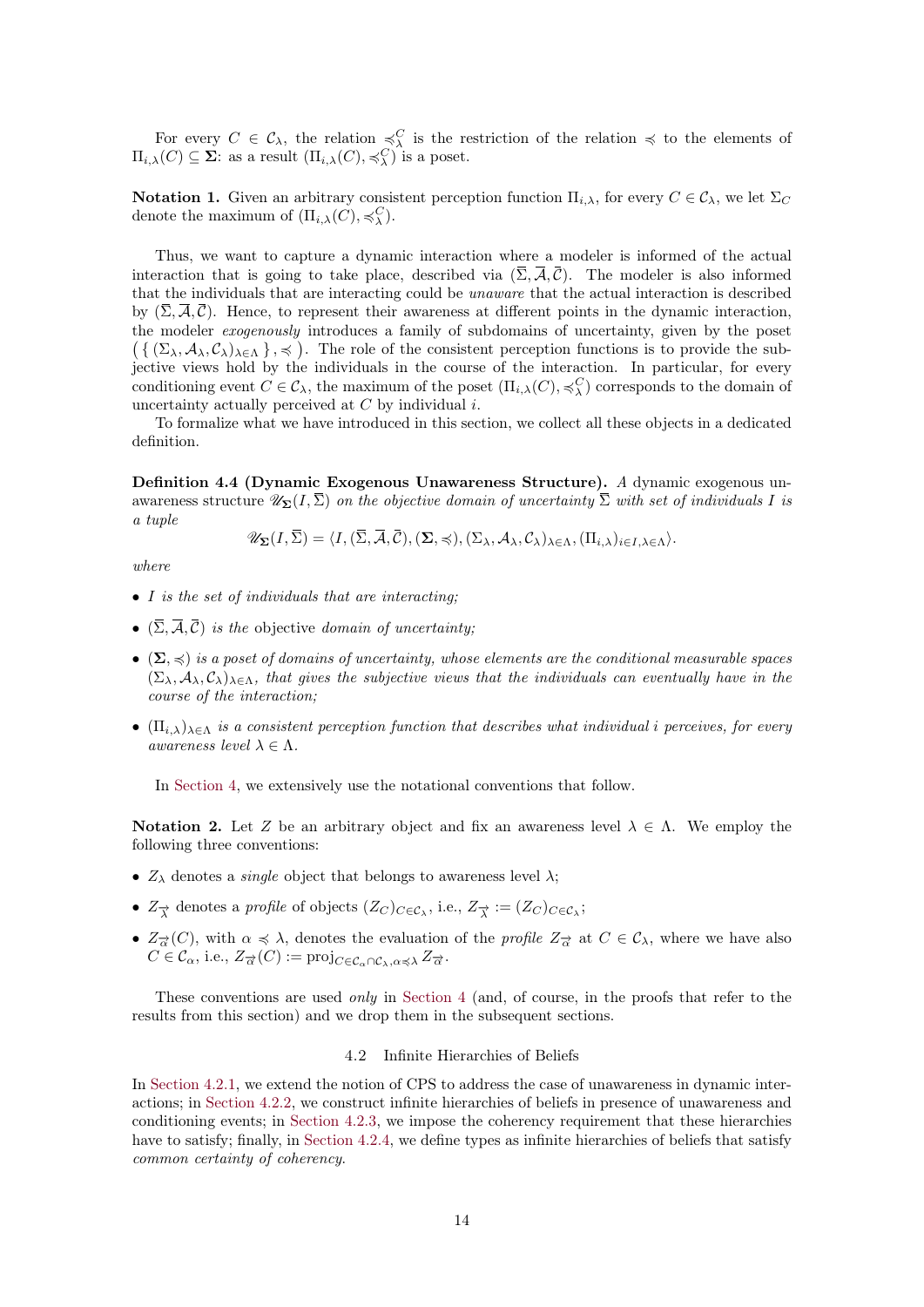#### 4.2.1 CPSs for Unawareness

<span id="page-14-3"></span><span id="page-14-0"></span>Before proceeding with the actual construction, we need to adapt the definition of CPS to address the peculiarities that can arise in dynamic exogenous unawareness structures. To do so, we fix a dynamic exogenous unawareness structure

$$
\mathscr{U}_{\Sigma}(I,\overline{\Sigma})=\langle I, (\overline{\Sigma},\overline{\mathcal{A}},\overline{\mathcal{C}}),(\Sigma,\preccurlyeq),(\Sigma_{\lambda},\mathcal{A}_{\lambda},\mathcal{C}_{\lambda})_{\lambda\in\Lambda},(\Pi_{i,\lambda})_{i\in I,\lambda\in\Lambda}\rangle.
$$

and a consistent perception function  $\Pi_i := (\Pi_{i,\lambda})_{\lambda \in \Lambda}$  of individual i, with an arbitrary  $\lambda \in \Lambda$ .

<span id="page-14-2"></span>Definition 4.5 (Conditional Probability System for Dynamic Exogenous Unawareness **Structures).** Fix a dynamic exogenous unawareness structure  $\mathscr{U}_{\Sigma}(I,\overline{\Sigma})$  and an awareness level  $\lambda \in \Lambda$ . Then a CPS for the dynamic exogenous unawareness structure  $\mathscr{U}_{\Sigma}(I,\overline{\Sigma})$  (henceforth, uCPS) at  $\lambda \in \Lambda$  is a mapping

$$
\mu_{\overrightarrow{\lambda}}(\cdot|\cdot): \mathcal{A}_{\lambda} \times \mathcal{C}_{\lambda} \to [0,1]
$$

that satisfies the following axioms:

Au1. for every  $C \in \mathcal{C}_{\lambda}, \mu_{\overrightarrow{\lambda}}(C|C) = 1$ ;

- Au2. for every  $C \in \mathcal{C}_\lambda$ ,  $\mu_\lambda^{\rightarrow}(\cdot|C)$  is a probability measure on  $(\Sigma_\alpha, \mathcal{A}_\alpha)$ , with  $\Sigma_C = \Sigma_\alpha$ ;
- Au3. for every  $E \in A_\lambda$  and for every  $C, D \in C_\lambda$ , if  $E \subseteq D \subseteq C$  and  $E \in A_\alpha$ , with  $\Sigma_\alpha = \Sigma_C = \Sigma_D$ , then  $\mu_{\overrightarrow{\lambda}}(E|C) = \mu_{\overrightarrow{\lambda}}(E|D) \mu_{\overrightarrow{\lambda}}(D|C)$ .

Beyond the obvious reference to the concept of dynamic exogenous unawareness structure, the difference between [Definition 3.1](#page-10-2) and [Definition 4.5](#page-14-2) mainly lies in the third axion. Axiom (A3) in [Definition 3.1](#page-10-2) is based on the idea that the domain of uncertainty is fixed, which is exactly what we do not have in presence of unawareness. On the contrary, Axiom (Au3) in [Definition 4.5,](#page-14-2) which boils down to Axiom (A3) when  $\Sigma$  is a singleton, puts a constraint on the updating process only when the domain of uncertainty does not change from a conditioning event to another. It has to be observed that Axiom (Au3) is an instance of [Remark 4.1:](#page-12-5) when  $\Sigma_{\alpha} \prec \Sigma_{\lambda}$ , the event  $E \in A_{\lambda}$  is 'evaluated' according to the  $\sigma$ -algebra  $\mathcal{A}_{\alpha}$ .

Notation 3 (Set of all uCPSs). We denote the set of uCPSs on an arbitrary (Polish) space  $X_{\overrightarrow{\lambda}} := (X_C)_{C \in \mathcal{C}_{\lambda}}$  by writing  $\Delta^{\mathcal{C}_{\lambda}}(X_{\overrightarrow{\lambda}})$  or  $\Delta(X_C)_{C \in \mathcal{C}_{\lambda}}$ .

We endow  $\Delta^{\mathcal{C}_{\lambda}}(X_{\overrightarrow{\lambda}})$  with the  $\sigma$ -algebra generated by all sets of the form

$$
\xi_{\lambda,C}^q(E) = \left\{ \mu_{\overrightarrow{\lambda}} \in \Delta^{\mathcal{C}_\lambda}(X_{\overrightarrow{\lambda}}) \mid \mu_{\overrightarrow{\lambda}}(E|C) \geq q \right\},\,
$$

for every  $E \in \mathcal{A}_{\lambda}$ , where there is a  $\Sigma_{\alpha} \preccurlyeq_{\lambda}^C \Sigma_{\lambda}$  such that  $E \in \mathcal{A}_{\alpha}, C \in \mathcal{C}_{\lambda}$ , and  $q \in [0,1]$ . Let  $\Delta^*(\cdot)_C$ <sub>C∈C<sub>λ</sub> be the set of all unrestricted probabilities on a dynamic exogenous unawareness</sub> structure. Then, by the same arguments in [Battigalli & Siniscalchi](#page-37-0) [\(1999a,](#page-37-0) Lemma 1),  $\Delta((\cdot)_C)_{C \in \mathcal{C}_\lambda}$ is a closed subset of  $\Delta^*( (·)_{C})_{C \in \mathcal{C}_{\lambda}}$ , hence Polish.

# 4.2.2 Hierarchical Construction

<span id="page-14-1"></span>In this section we construct infinite hierarchies of beliefs in presence of unawareness with conditioning events. As before, we fix a dynamic exogenous unawareness structure

$$
\mathscr{U}_{\Sigma}(I,\overline{\Sigma})=\langle I, (\overline{\Sigma},\overline{\mathcal{A}},\overline{\mathcal{C}}),(\Sigma,\preccurlyeq),(\Sigma_{\lambda},\mathcal{A}_{\lambda},\mathcal{C}_{\lambda})_{\lambda\in\Lambda},(\Pi_{i,\lambda})_{i\in I,\lambda\in\Lambda}\rangle.
$$

From  $\mathscr{U}_{\Sigma}(I,\Sigma)$  we fix an individual  $i \in I$  by focusing on the consistent perception function  $\Pi_i :=$  $(\Pi_{i,\lambda})_{\lambda\in\Lambda}$  and we take an arbitrary  $\lambda\in\Lambda$ . Hence, we perform the construction for the perception given by  $\Pi_{i,\lambda} : C_{\lambda} \to \wp(\Sigma)$ . In what follows, we omit the index i to lighten the notation, since it does not result in any ambiguity.

Before providing the definition of infinite hierarchies of beliefs in [Definition 4.6,](#page-16-1) we sketch the construction of the first three layers to provide the general intuition.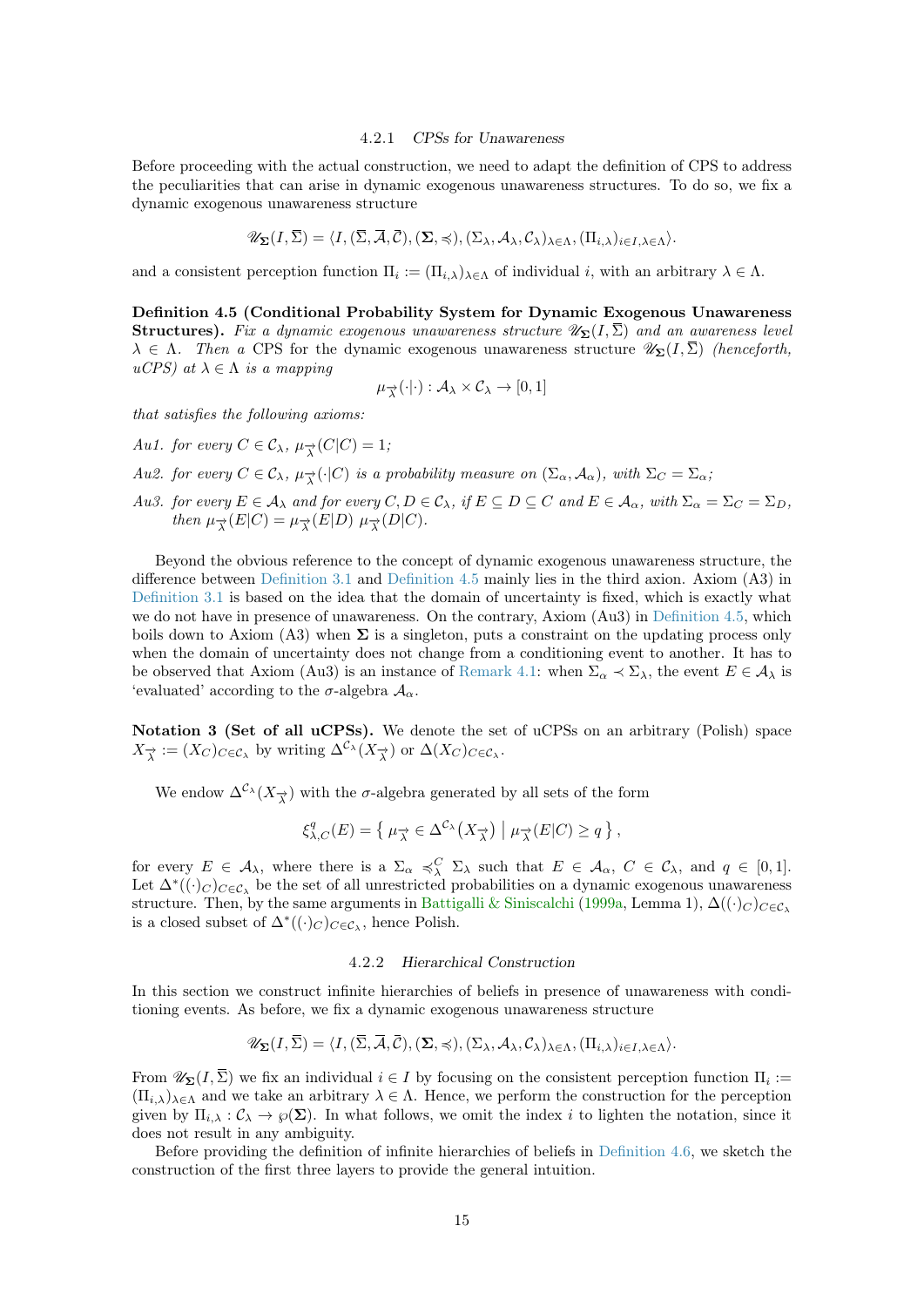<span id="page-15-3"></span>Given  $\Pi_{\lambda}$ , the basic domain of uncertainty for individual i is

$$
X^0_{\overrightarrow{\lambda}} := (X^0_C)_{C \in \mathcal{C}_{\lambda}} = (\Sigma_C)_{C \in \mathcal{C}_{\lambda}}.
$$

To reason about the events that belong to  $X^0_{\overline{\lambda}}$ , we need to build a set of conditioning events, denoted by  $\mathcal{C}^0_\lambda$ , that shares the same 'language' with  $X^0_{\overrightarrow{\lambda}}$ . For the first-order beliefs we have that  $\mathcal{C}^0_\lambda := \mathcal{C}_\lambda.$ 

Thus, every first-order belief of  $i$  corresponds to a sequence<sup>[6](#page-15-0)</sup> of first-order beliefs over a consistent sequence of domains of uncertainty induced by  $\mathcal{C}_{\lambda}$ , i.e.,  $\mu_{\overrightarrow{\lambda}}^1 \in \Delta^{\mathcal{C}_{\lambda}}\left(X_{\overrightarrow{\lambda}}^0\right)$ .

When individual  $i$  reasons about what  $j$  believes concerning the domain of uncertainty (for every conditioning event  $C \in \mathcal{C}_{\lambda}$ , she has to take into account the possible domains of uncertainty that represent a dimension of reality smaller than hers. Thus, the domain of second-order beliefs of individual  $i$  is on the domain of uncertainty

$$
X_{\overrightarrow{\lambda}}^1 = \left(\Sigma_C \times \bigcup_{\Sigma \preccurlyeq \zeta_{\lambda}^C \Sigma_C} \Delta(\Sigma)\right)_{C \in \mathcal{C}_{\lambda}}.\tag{4.1}
$$

The language to address this sequence of domains of uncertainty is given by the set of conditioning events

$$
C_{\lambda}^{1} := \mathcal{D}_{\lambda}(C_{\lambda}^{1}) = \left\{ C^{*} \times \left( \bigcup_{\Sigma \preccurlyeq_{\lambda}^{C} \Sigma_{C}} \Delta(\Sigma) \right)_{C \in C_{\lambda}^{0}} \middle| C^{*} \in C_{\lambda}^{0} \right\}.
$$
\n(4.2)

Hence, every second-order belief of i consists of a sequence of first-order beliefs over a consistent sequence of domains of uncertainty given by  $\mathcal{C}_{\lambda}^1$ , i.e.,  $\mu_{\overrightarrow{\lambda}}^2 \in \Delta^{\mathcal{C}_{\lambda}^1} \left( X_{\overrightarrow{\lambda}}^1 \right)$ .

The domain of the third-order beliefs shows an important peculiarity of unawareness. This domain is given by

<span id="page-15-1"></span>
$$
X_{\overrightarrow{\lambda}}^2 = \left(\Sigma_C \times \bigcup_{\Sigma_\alpha \preccurlyeq_\lambda^C \Sigma_C} \Delta(\Sigma_\alpha) \times \bigcup_{\Sigma_\alpha \preccurlyeq_\lambda^C \Sigma_C} \Delta\left(\Sigma_\alpha \times \bigcup_{\Sigma_\gamma \preccurlyeq_\lambda^C \Sigma_\alpha} \Delta(\Sigma_\gamma)\right)\right)_{C \in \mathcal{C}_\lambda}.\tag{4.3}
$$

The intuition behind [Equation \(4.3\)](#page-15-1) is that, given an arbitrary  $C \in \mathcal{C}_{\lambda}$ , we can have that:

- i) there is the corresponding domain of uncertainty  $\Sigma_C$  perceived by individual i,
- ii) and that individual i attributes to individual j a lower awareness level than herself at  $C$ ,
- iii) and—in the same way—individual j attributes an even lower awareness level to individual i.

In other words, the presence of unawareness gives rise to hierarchies of perceptions, that is, a nested (and finite) chain of domains of uncertainty. This is why  $\Pi_{i,\lambda}$  maps, for every  $C \in \mathcal{C}_{\lambda}$  to  $\wp(\Sigma)$ :  $\Sigma_C$ is—indeed—the maximum of  $\Pi_{i,\lambda}(C)$ , while the *possible* remaining elements of  $\Pi_{i,\lambda} \setminus \Sigma_C$  represent the subjective views that the individuals can attribute to each other (as in point (ii)-(iii) above).

<span id="page-15-2"></span>**Remark 4.3.** By imposing a finite cardinality on  $\Sigma$ , we are ensured that eventually this chain ends and, at the corresponding 'final' domain of uncertainty, it is 'transparent' that this is the believed domain of uncertainty.

We can now provide the inductive definition of infinite hierarchies of beliefs with unawareness in presence of conditioning events.

<span id="page-15-0"></span><sup>6</sup>Here and in what follows we write "sequence", but it would be conceptually more correct to refer to this kind of objects as nets, considering that we use the poset  $C_{\lambda}$  as an index set. Indeed, nets are defined on *directed sets*, which are not necessarily posets; however all posets are directed sets. See [Willard](#page-39-12) [\(1970,](#page-39-12) Chapter 4.11).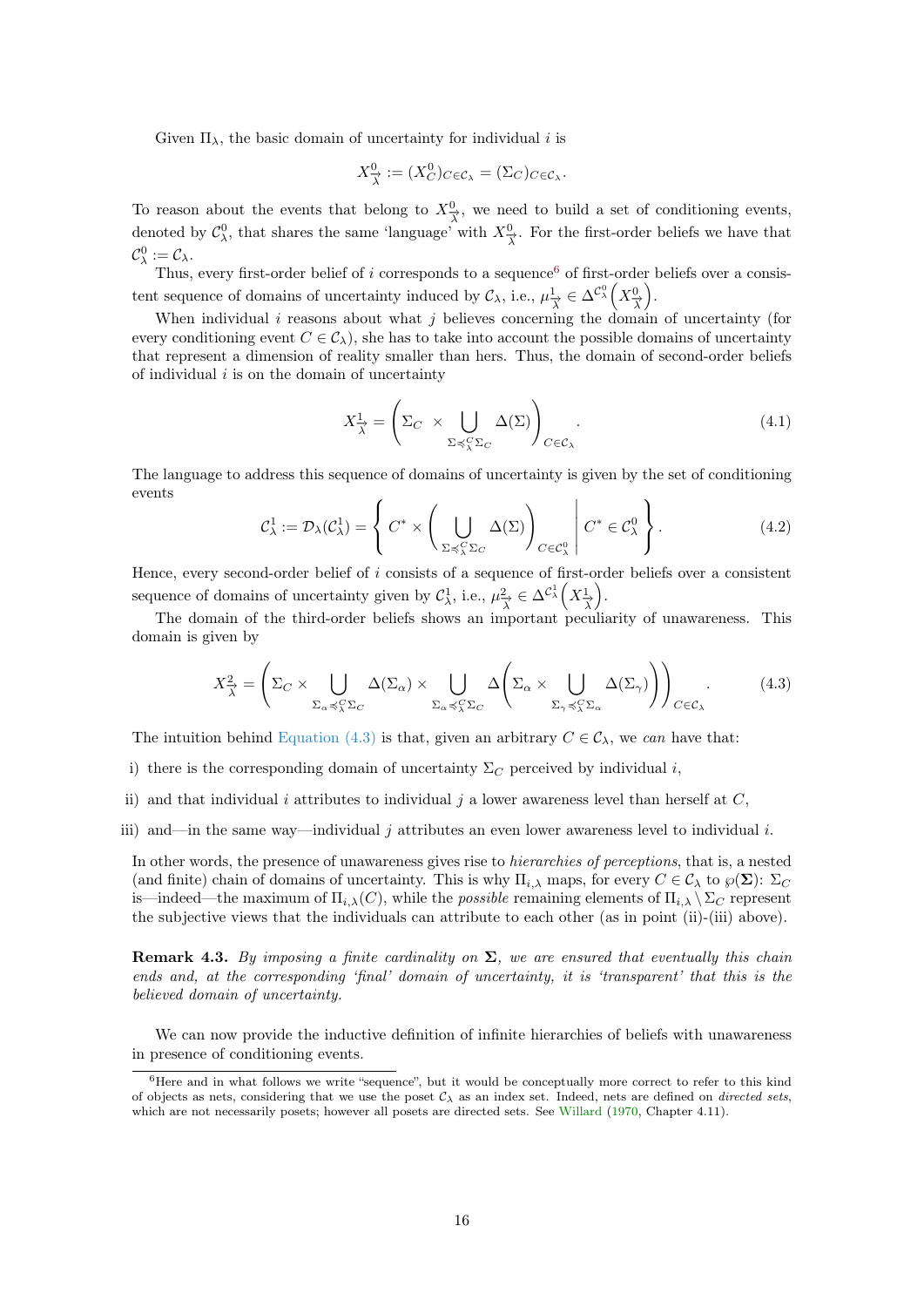<span id="page-16-1"></span>Definition 4.6 (Infinite Hierarchies of Beliefs and Conditioning Events). Given a dynamic exogenous unawareness structure

$$
\mathscr{U}_{\Sigma}(I,\overline{\Sigma})=\langle I,(\overline{\Sigma},\overline{\mathcal{A}},\overline{\mathcal{C}}),(\Sigma,\preccurlyeq),(\Sigma_{\lambda},\mathcal{A}_{\lambda},\mathcal{C}_{\lambda})_{\lambda\in\Lambda},(\Pi_{i,\lambda})_{i\in I,\lambda\in\Lambda}\rangle,
$$

fix an awareness level  $\lambda \in \Lambda$ , with the corresponding consistent perception function  $\Pi_{\lambda}$ . Then proceed with the following inductive construction of the infinite hierarchies of uCPSs:

$$
X^0_{\overrightarrow{\lambda}} := (X^0_C)_{C \in \mathcal{C}_{\lambda}} = (\Sigma_C)_{C \in \mathcal{C}_{\lambda}},
$$
\n
$$
\vdots
$$
\n(4.4)

$$
X_{\overrightarrow{\lambda}}^{\ell+1} := \left(X_C^{\ell+1}\right)_{C \in \mathcal{C}_{\lambda}} = \left(X_C^0 \times \prod_{m=0}^{\ell} \left(\bigcup_{Z_C \subseteq X_C^m : \text{proj}_{X_C^0} Z_C \preccurlyeq_X^C \text{proj}_{X_C^0} X_C^m} \Delta(Z_C)_{C \in \mathcal{C}_{\lambda}^m}\right)\right)_{C \in \mathcal{C}_{\lambda}}, \tag{4.5}
$$

and of the conditioning events:

$$
\mathcal{C}_{\lambda}^{0} := \mathcal{C}_{\lambda},\tag{4.6}
$$

$$
\mathcal{C}_{\lambda}^{\ell+1} := \mathcal{D}_{\overrightarrow{\lambda}}(\mathcal{C}_{\lambda}^{\ell}) = \left\{ C^* \times \left( \bigcup_{Z_C \subseteq X_C^m : \text{proj}_{X_C^0} Z_C \preceq \zeta \text{proj}_{X_C^0} X_C^m} \Delta(Z_C) \right)_{C \in \mathcal{C}_{\lambda}^{\ell}} \middle| C^* \in \mathcal{C}_{\lambda}^{\ell} \right\}, \quad (4.7)
$$

Hence, given awareness level  $\lambda \in \Lambda$ ,

<span id="page-16-2"></span>
$$
\widetilde{H}_{\overrightarrow{\lambda}} := \prod_{\ell=0}^{\infty} \Delta^{\mathcal{C}_{\lambda}^{\ell}} \left( X_{\overrightarrow{\lambda}}^{\ell} \right)
$$
\n(4.8)

is the set of infinite hierarchies of uCPSs at  $\lambda \in \Lambda$ .

Concerning [Equation \(4.8\),](#page-16-2) we write  $\mathcal{C}_{\lambda}^{\ell}$ , however, from now on we write  $\mathcal{C}_{\lambda}$  since, according to our notation,  $\mathcal{C}_{\lambda} = \mathcal{C}_{\lambda}^{\ell}$ , for every  $\ell \geq 0$ , with  $\ell \in \mathbb{N}$ .

Thus, given a consistent perception function  $\Pi$  and an awareness level  $\lambda \in \Lambda$ , an infinite hierarchy of uCPSs  $t_\lambda$  has the form  $t_\lambda := \left(\mu_{\overrightarrow{\lambda}}^1, \mu_{\overrightarrow{\lambda}}^2, \mu_{\overrightarrow{\lambda}}^3, \dots\right)$ , with elements  $\mu_{\overrightarrow{\lambda}}^{\ell+1} \in \Delta^{\mathcal{C}_\lambda}\left(X_{\overrightarrow{\lambda}}^{\ell}\right)$ , or, in a more explicit form,  $\left(\mu_{\lambda}^{\ell+1}\left(\cdot \mid \mathcal{D}_{\overrightarrow{\lambda}}^{\ell}(C)\right) \in \Delta(X_C^{\ell})\right)$  $C \in \mathcal{C}_{\lambda}$ .

## 4.2.3 Coherent Hierarchies

<span id="page-16-0"></span>The construction established in [Section 4.2.2](#page-14-1) does not put any restriction on the nature of the beliefs that an individual can have. In particular, it is still conceivable that an individual can hold beliefs that are not coherent in a sense to be captured.

To introduce the next definition, for every  $\ell \geq 0, q \geq 1$ , with  $\ell, q \in \mathbb{N}$ , and  $E \subseteq X^{\ell}_{\overrightarrow{\lambda}}$ , let

$$
\mathcal{D}^q_{\overrightarrow{\lambda}}(E) := E \times \prod_{m=\ell}^{\ell+q-1} \Delta^{\mathcal{C}_{\lambda}} \left( X^m_{\overrightarrow{\lambda}} \right),
$$

where  $\mathcal{D}^{\infty}_{\overline{\lambda}}(E)$  is the subset of  $\Sigma_{\overrightarrow{\lambda}} \times \widetilde{H}_{\overrightarrow{\lambda}}$  that corresponds to E.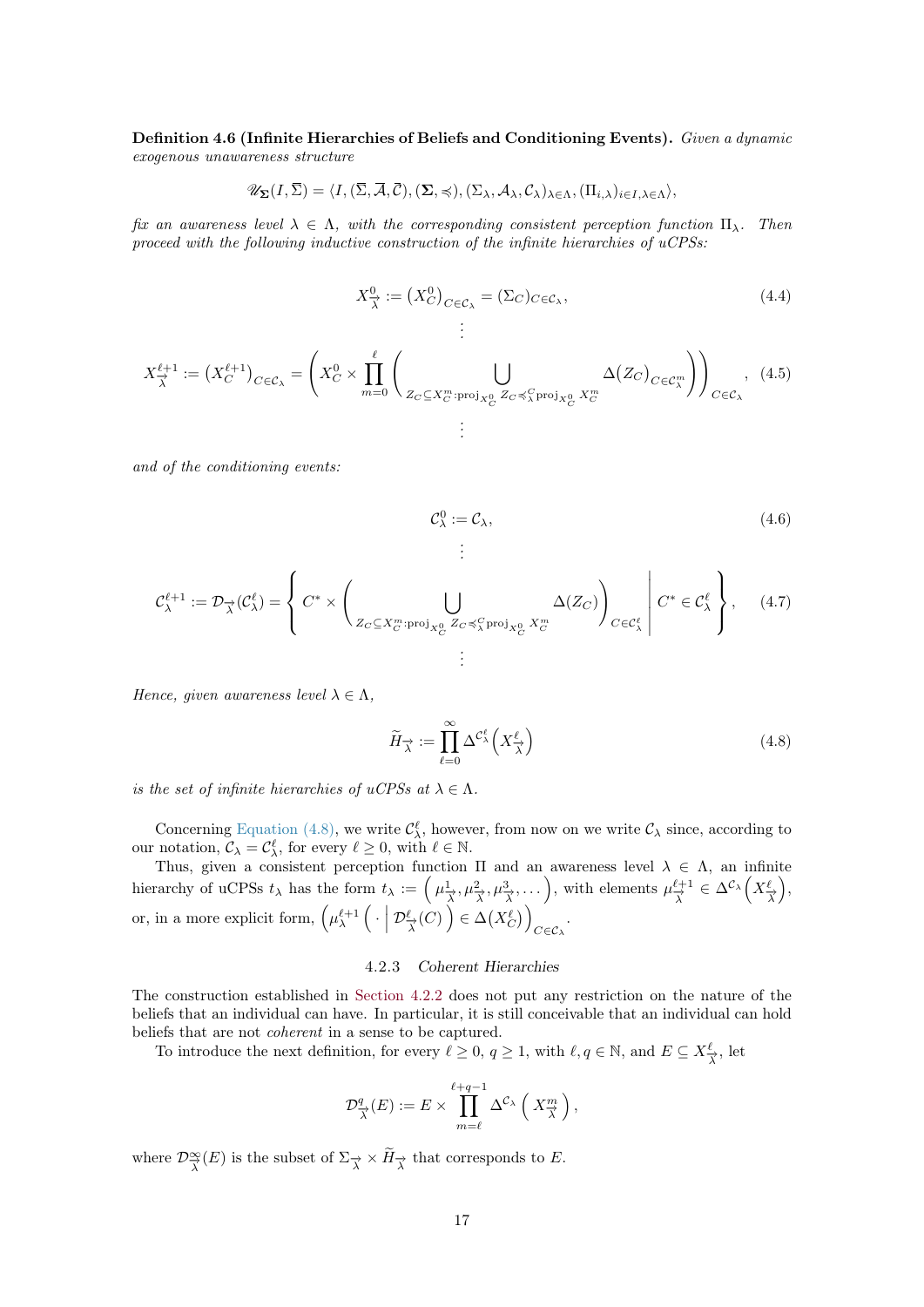<span id="page-17-6"></span><span id="page-17-4"></span>**Definition 4.7 (Vertical Coherency).** Fix a dynamic exogenous unawareness structure  $\mathscr{U}_{\Sigma}(I,\overline{\Sigma})$ and let  $\Pi_{\lambda}$  be the consistent perception function of individual i at awareness level  $\lambda \in \Lambda$ . Let  $C \in \mathcal{C}_{\lambda}$ be an arbitrary conditioning event. The infinite hierarchy of uCPSs

$$
t_{\lambda} = \left(\mu_{\overrightarrow{\lambda}}^1, \mu_{\overrightarrow{\lambda}}^2, \mu_{\overrightarrow{\lambda}}^3, \dots, \mu_{\overrightarrow{\lambda}}^{\ell}, \dots\right)
$$

is vertically coherent if

$$
\operatorname{marg}_{X_C^{\ell-1}} \mu_{\overrightarrow{\lambda}}^{\ell+1} \left( \cdot \mid \mathcal{D}_{\overrightarrow{\lambda}}^{\ell}(C) \right) = \mu_{\overrightarrow{\lambda}}^{\ell} \left( \cdot \mid \mathcal{D}_{\overrightarrow{\lambda}}^{\ell-1}(C) \right)
$$
(4.9)

for every  $\ell > 1$ , with  $\ell \in \mathbb{N}$ .

On top of well-established conceptual motivations, as exemplified by the related discussions in [Mertens & Zamir](#page-39-4) [\(1985\)](#page-39-4) or [Brandenburger & Dekel](#page-38-12) [\(1993\)](#page-38-12), there is a purely mathematical reason behind the adoption of this definition. Indeed, this is an essential ingredient to apply the Kolmogorov's Extension Theorem,<sup>[7](#page-17-1)</sup> which is the main tool used to perform the constructions à la [Brandenburger & Dekel](#page-38-12) [\(1993\)](#page-38-12).

Thus, as pointed out at the beginning of this section, the hierarchies in  $H_{\overrightarrow{\lambda}}$  do not have any coherency restriction. By imposing vertical coherency, we are restricting the nature of the beliefs that an individual can have.

Notation 4 (Set of Coherent Hierarchies). We let  $H_{i,\overrightarrow{\lambda}}$  denote the set of *coherent hierarchies* of individual i given  $\mathcal{C}_{\lambda}$ .

## 4.2.4 Common Certainty of Coherency

<span id="page-17-0"></span>We are now in position to state the first result of the paper, which corresponds to Proposition 1 in [Brandenburger & Dekel](#page-38-12) [\(1993\)](#page-38-12) and [Battigalli & Siniscalchi](#page-37-0) [\(1999a\)](#page-37-0).

<span id="page-17-3"></span>**Proposition 1.** Fix an awareness level  $\lambda \in \Lambda$  and an individual  $i \in I$ . Then there exists a 'canonical' homeomorphism

<span id="page-17-2"></span>
$$
f_i^{\vec{\lambda}} := (f_{i,C}^{\lambda})_{C \in \mathcal{C}_{\lambda}} : H_{i,\vec{\lambda}} \to \Delta \left( \Sigma_C \times \bigcup_{\alpha \in \Lambda : \Sigma_{\alpha} \preccurlyeq^C_{\lambda} \Sigma_C} \widetilde{H}_{j,\vec{\alpha}}(C) \right)_{C \in \mathcal{C}_{\lambda}}
$$
(4.10)

such that, if  $\mu_{i,\overrightarrow{\lambda}} = f_i^{\overrightarrow{\lambda}} \left( \mu_i^1 \right)$  $\left(\frac{1}{i}, \frac{1}{\lambda}, \mu^2, \frac{1}{\lambda}, \mu^3, \frac{1}{\lambda}, \ldots, \mu^{\ell}, \frac{1}{\lambda}, \ldots\right)$ , then

<span id="page-17-5"></span>
$$
\operatorname{marg}_{X_C^{\ell-1}} \mu_{i,\overrightarrow{\lambda}} \left( \cdot \middle| \mathcal{D}_{\overrightarrow{\lambda}}^{\infty}(C) \right) = \mu_{i,\overrightarrow{\lambda}}^{\ell} \left( \cdot \middle| \mathcal{D}_{\overrightarrow{\lambda}}^{\ell-1}(C) \right), \tag{4.11}
$$

for every  $C \in \mathcal{C}_{\lambda}$  and  $\ell \geq 1$ , with  $\ell \in \mathbb{N}$ .

Concerning [Equation \(4.10\),](#page-17-2) this expression should be read as follows: for every conditioning event  $C \in \mathcal{C}_{\lambda}$ , individual i has a probability measure over a domain of uncertainty  $\Sigma_C$  and over the set of infinite hierarchies of beliefs of individual  $j$  (not necessarily coherent) evaluated at  $C$ . This means that for every  $C \in \mathcal{C}_{\lambda}$  there exists an  $\alpha \in \Lambda$  such that  $\Sigma_{\alpha} \preccurlyeq_{\lambda}^C \Sigma_C$  (which is not necessarily the same for every  $C$ ) such that individual j has a set of infinite hierarchies of uCPSs (and a finite hierarchy of perceptions)  $H_{j,\overrightarrow{\alpha}}$  with respect to the family of conditioning events  $\mathcal{C}_{\alpha}$ , with C also in  $\mathcal{C}_{\alpha}$ .

[Proposition 1](#page-17-3) is only the first step of the construction. Indeed, even if the hierarchies in  $H_{i, \overrightarrow{\lambda}}$ are coherent, they can map to elements of  $H_{j,\vec{\alpha}}$  that are not coherent. Hence, the construction has to be developed to take into account this asymmetry.

To proceed in this direction, first we need to formally define the concept of "certainty" in our framework. The next definition accomplishes this task.

<span id="page-17-1"></span><sup>7</sup>See [Dudley](#page-38-13) [\(2002,](#page-38-13) Chapter 12.1) for a standard presentation of the result or [Aliprantis & Border](#page-37-10) [\(2006,](#page-37-10) Chapter 15.6) for a more abstract presentation.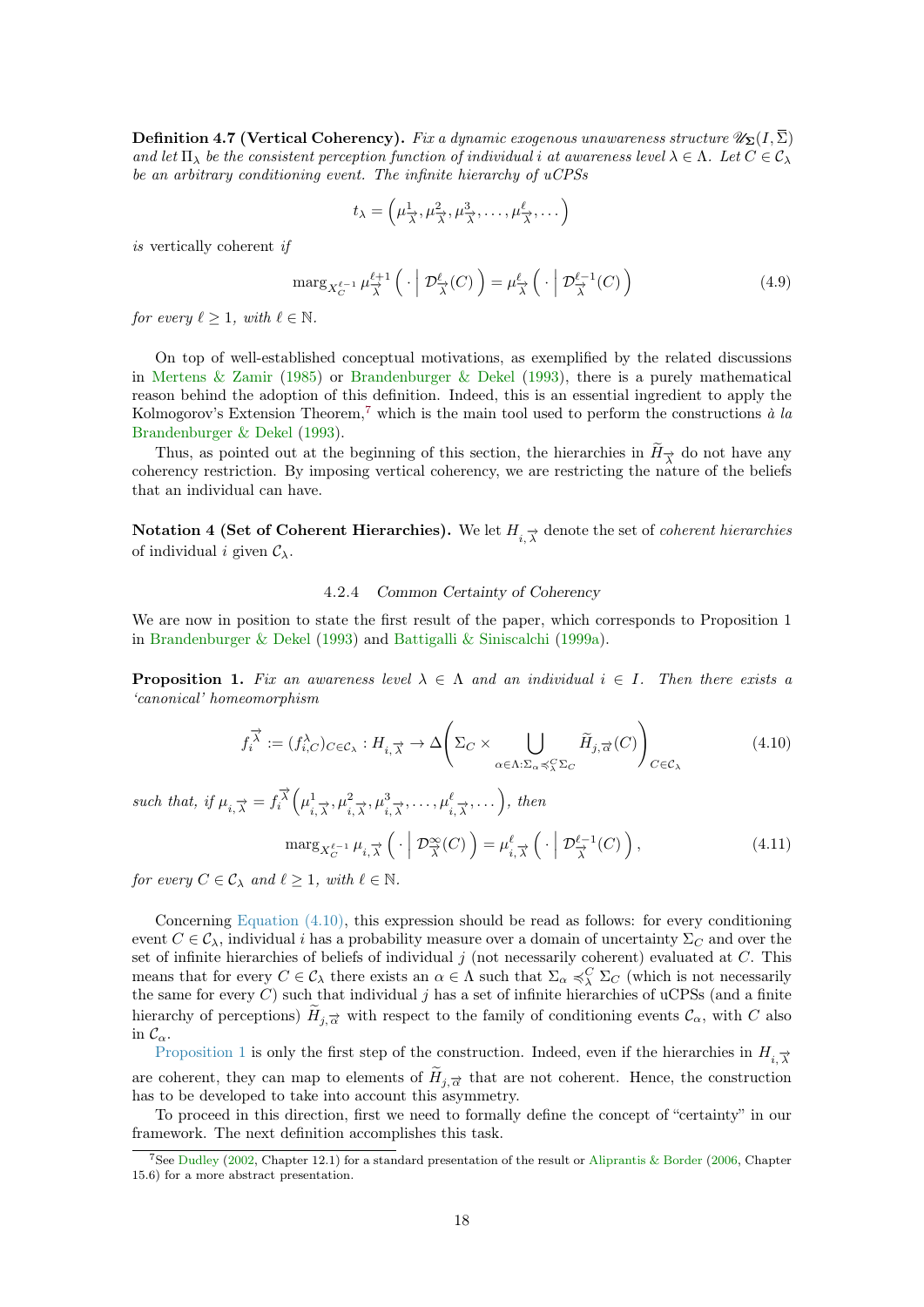<span id="page-18-3"></span>**Definition 4.8 (Certainty).** Fix  $a \lambda \in \Lambda$ . Then individual i with coherent infinite hierarchy of  $uCPSS t_i \in H_{i,\overrightarrow{\lambda}}$  is certain of an event  $E_{\overrightarrow{\lambda}}$  at  $C \in \mathcal{C}_{\lambda}$ , with  $E_{\overrightarrow{\lambda}} \subseteq \Sigma_{\overrightarrow{\lambda}} \times \overrightarrow{H}_{j,\overrightarrow{\lambda}}$ , if  $f_{i,C}^{\lambda}(t_i)(E_{\overrightarrow{\lambda}}(C)) =$ 1, where  $E_{\overrightarrow{\lambda}}(C) \subseteq \Sigma_C \times \widetilde{H}_{j, \overrightarrow{\alpha}}(C)$  for an  $\alpha \in \Lambda$  such that  $\Sigma_{\alpha} \preccurlyeq_{\lambda}^C \Sigma_C$ .

With the formal definition of "certainty" at hand, we can now define *common certainty of* coherency, which is the necessary missing ingredient to fix the previously mentioned asymmetry.

Definition 4.9 (Common Certainty of Coherency). For every  $\lambda \in \Lambda$ , with the corresponding family of conditioning events  $C_{\lambda}$ , common certainty of coherency is defined as the result of the following inductive procedure, with  $\ell \geq 2$ , with  $\ell \in \mathbb{N}$ :

$$
H_{i,\overrightarrow{\lambda}}^{1} := H_{i,\overrightarrow{\lambda}},
$$
  

$$
\vdots
$$
  

$$
H_{i,\overrightarrow{\lambda}}^{\ell} := \left\{ t_{i} \in H_{i,\overrightarrow{\lambda}}^{\ell-1} \middle| \forall C \in \mathcal{C}_{\lambda} \exists \alpha \in \Lambda : \Sigma_{\alpha} \preccurlyeq_{\lambda}^{C} \Sigma_{C}, f_{i,C}^{\lambda}(t_{i}) \Big( \Sigma_{C} \times H_{j,\overrightarrow{\alpha}}^{\ell-1}(C) \Big) = 1 \right\},
$$
  

$$
\vdots
$$

The set  $H^*_{i,\overrightarrow{\lambda}}$  defined as

$$
H^*_{i,\overrightarrow{\lambda}}:=\bigcap_{\ell\geq 1}H_{i,\overrightarrow{\lambda}}^{\ell}
$$

is the set of all infinite hierarchies of uCPSs of individual i that satisfy common certainty of coherency at  $\lambda \in \Lambda$ . This set is called the set of epistemic types of i at  $\lambda \in \Lambda$ .

<span id="page-18-2"></span>Remark 4.4 (Set of Epistemic Types). The set

$$
H_i^* := \bigcup_{\alpha \in \Lambda} H_{i, \overrightarrow{\alpha}}^* \tag{4.12}
$$

is the set of all epistemic types of individual i that satisfy common certainty of coherency.

We can now state the proposition that closes the construction. This result corresponds to Proposition 2 in both [Brandenburger & Dekel](#page-38-12) [\(1993\)](#page-38-12) and [Battigalli & Siniscalchi](#page-37-0) [\(1999a\)](#page-37-0).

<span id="page-18-0"></span>**Proposition 2.** The restriction of  $f_i^{\vec{\lambda}} = (f_{i,C}^{\lambda})_{C \in \mathcal{C}_{\lambda}}$  to  $H_{i,\vec{\lambda}}^*$  induces a homeomorphism

$$
g_i^{\overrightarrow{\lambda}} := (g_{i,C}^{\lambda})_{C \in \mathcal{C}_{\lambda}} : H_{i,\overrightarrow{\lambda}}^* \to \Delta \Biggl(\Sigma_C \times \bigcup_{\alpha \in \Lambda : \Sigma_{\alpha} \preccurlyeq_{\lambda}^C \Sigma_C} H_{j,\overrightarrow{\alpha}}^*(C)\Biggr)_{C \in \mathcal{C}_{\lambda}}
$$

such that, for every  $C \in \mathcal{C}_{\lambda}$  and for every  $t_i \in H^*_{i, \overline{\lambda}}$ ,  $g_{i,C}^{\lambda}(t_i)(E_{\overrightarrow{\lambda}}) := f_{i,C}^{\lambda}(t_i)(E_{\overrightarrow{\lambda}})$ , where  $E_{\overrightarrow{\lambda}}$  is a measurable event of the form  $E_{\overrightarrow{\lambda}} \subseteq \Sigma_{\overrightarrow{\lambda}} \times H_{j, \overrightarrow{\lambda}}$  and  $E_{\overrightarrow{\lambda}}(C) \subseteq \Sigma_C \times H_{j, \overrightarrow{\alpha}}(C)$  for an  $\alpha \in \Lambda$  such that  $\Sigma_{\alpha} \preccurlyeq_{\lambda}^C \Sigma_C$ .

Finally, we collect the objects we have obtained in this section in one definition.

<span id="page-18-1"></span>Definition 4.10 (Canonical Hierarchical Structure with Unawareness and uCPSs). Given a dynamic exogenous unawareness structure  $\mathscr{U}_{\Sigma}(I,\overline{\Sigma})$  on a domain of uncertainty  $\overline{\Sigma}$  represented by the tuple

$$
\mathscr{U}_{\Sigma}(I,\overline{\Sigma})=\langle I, (\overline{\Sigma},\overline{\mathcal{A}},\overline{\mathcal{C}}),(\Sigma,\preccurlyeq),(\Sigma_{\lambda},\mathcal{A}_{\lambda},\mathcal{C}_{\lambda})_{\lambda\in\Lambda},(\Pi_{i,\lambda})_{i\in I,\lambda\in\Lambda}\rangle.
$$

the canonical hierarchical structure with unawareness and uCPSs appended on  $\mathscr{U}_{\Sigma}(I,\overline{\Sigma})$  is the tuple

$$
\mathscr{T}_{\boldsymbol{\Sigma}}^*:=\Big\langle\mathscr{U}_{\boldsymbol{\Sigma}}(I,\overline{\Sigma}),\Big(H^*_{i,\overrightarrow{\lambda}},g_i^{\overrightarrow{\lambda}}\Big)_{i\in I,\lambda\in\Lambda}\Big\rangle
$$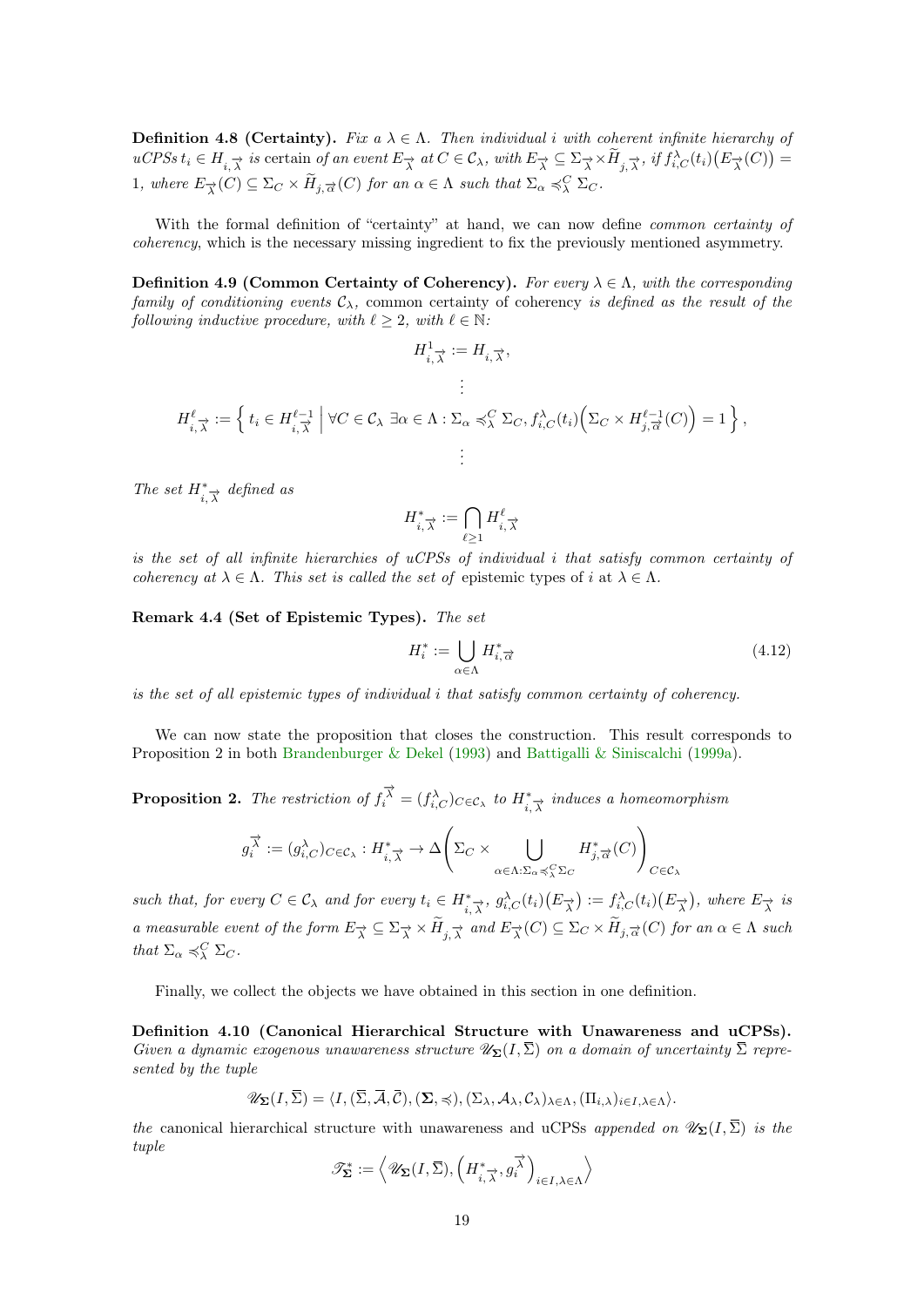<span id="page-19-5"></span>such that, for every  $\lambda \in \Lambda$  and for every  $i \in I$ ,

- the space  $H^*_{i,\overrightarrow{\lambda}}$  is Polish,
- the function  $g_i^{\overrightarrow{\lambda}}$  defined as

$$
g_i^{\vec{\lambda}} := (g_{i,C}^{\lambda})_{C \in \mathcal{C}_{\lambda}} : H_{i,\vec{\lambda}}^* \to \Delta \left( \Sigma_C \times \bigcup_{\alpha \in \Lambda : \Sigma_{\alpha} \preccurlyeq_{\lambda}^C \Sigma_C} H_{j,\vec{\alpha}}^*(C) \right)_{C \in \mathcal{C}_{\lambda}}
$$
(4.13)

is a homeomorphism.

## 4.3 Type Structures for Dynamic Exogenous Unawareness Structures

<span id="page-19-0"></span>In [Section 4.2,](#page-13-0) we constructed types from the ground-up by means of infinite hierarchies of uCPSs satisfying common certainty of coherency. However, it is possible to take types as ready-made objects belonging to a type structure. The next definition formalizes this idea.

<span id="page-19-1"></span>Definition 4.11 (Type Structure for a Dynamic Exogenous Unawareness Structure). Given a dynamic exogenous unawareness structure  $\mathscr{U}_{\Sigma}(I,\overline{\Sigma})$  on a Polish domain of uncertainty  $\overline{\Sigma}$ represented by the tuple

$$
\mathscr{U}_{\mathbf{\Sigma}}(I,\bar{\Sigma}) = \langle I, (\bar{\Sigma}, \bar{\mathcal{A}}, \bar{\mathcal{C}}), (\Sigma, \preccurlyeq), (\Sigma_{\lambda}, \mathcal{A}_{\lambda}, \mathcal{C}_{\lambda})_{\lambda \in \Lambda}, (\Pi_{i,\lambda})_{i \in I, \lambda \in \Lambda} \rangle
$$

a type structure for the dynamic exogenous unawareness structure  $\mathscr{U}_{\Sigma}(I,\overline{\Sigma})$  is a tuple

$$
\mathscr{T}_{\pmb{\Sigma}} = \left< \mathscr{U}_{\pmb{\Sigma}}(I,\overline{\Sigma}), \left(T_{i,\overrightarrow{\lambda}},\beta_i^{\overrightarrow{\lambda}}\right)_{i\in I, \lambda \in \Lambda} \right>
$$

such that, for every  $i \in I$  and  $\lambda \in \Lambda$ ,

- the space  $T_{i,\overrightarrow{\lambda}}$  is Polish and it is called the type space of individual i at awareness level  $\lambda \in \Lambda$ ,
- the function  $\beta_i^{\overrightarrow{\lambda}}$  defined as

$$
\beta_i^{\vec{\lambda}} := (\beta_{i,C}^{\lambda})_{C \in \mathcal{C}_{\lambda}} : T_{i,\vec{\lambda}} \to \Delta \left( \Sigma_C \times \bigcup_{\alpha \in \Lambda : \Sigma_{\alpha} \preccurlyeq_{\lambda}^C \Sigma_C} T_{j,\vec{\alpha}}(C) \right)_{C \in \mathcal{C}_{\lambda}}
$$
(4.14)

is continuous and is called the belief function of individual i at awareness level  $\lambda \in \Lambda$ .

The remark that follows links our construction of [Section 4.2](#page-13-0) to [Definition 4.11.](#page-19-1)

<span id="page-19-2"></span>**Remark 4.5.** The canonical hierarchical structure  $\mathscr{T}_{\Sigma}^{*}$  defined in [Definition 4.10](#page-18-1) is a type structure.

One way to capture if a type structure contains all possible beliefs that players can have about each other is to check if the players' belief functions are surjective. When it is the case, the type structure is belief-complete (this notion has been introduced in the literature by [Brandenburger](#page-37-11) [\(2003\)](#page-37-11) as "completeness").

<span id="page-19-4"></span>Definition 4.12 (Belief-Complete Type Structure). Fix a dynamic exogenous unawareness structure  $\mathscr{U}_{\mathbf{\Sigma}}(I,\overline{\Sigma})$ . Then a type structure  $\overline{\mathscr{T}}_{\mathbf{\Sigma}} := \left\langle \mathscr{U}_{\mathbf{\Sigma}}(I,\overline{\Sigma}), \left(\overline{\overline{T}}_{i,\overline{\lambda}}, \overline{\beta}_i^{\overline{\lambda}}\right) \right\rangle$  $i \in I, \lambda \in \Lambda$  $\rangle$  is beliefcomplete if, for every  $i \in I$  and for every  $\lambda \in \Lambda$ , the corresponding belief function  $\overline{\beta_i^{\lambda}}$  is surjective.

The following remark, which—on intuitive grounds—should not come as striking in light of our informal description of belief-completeness and of the logic behind the construction of the canonical hierarchical structure, is particularly relevant for the literature on the epistemic analysis of game theory.

<span id="page-19-3"></span>**Remark 4.6.** By construction, the type structure  $\mathscr{T}_{\Sigma}^{*}$  is belief-complete.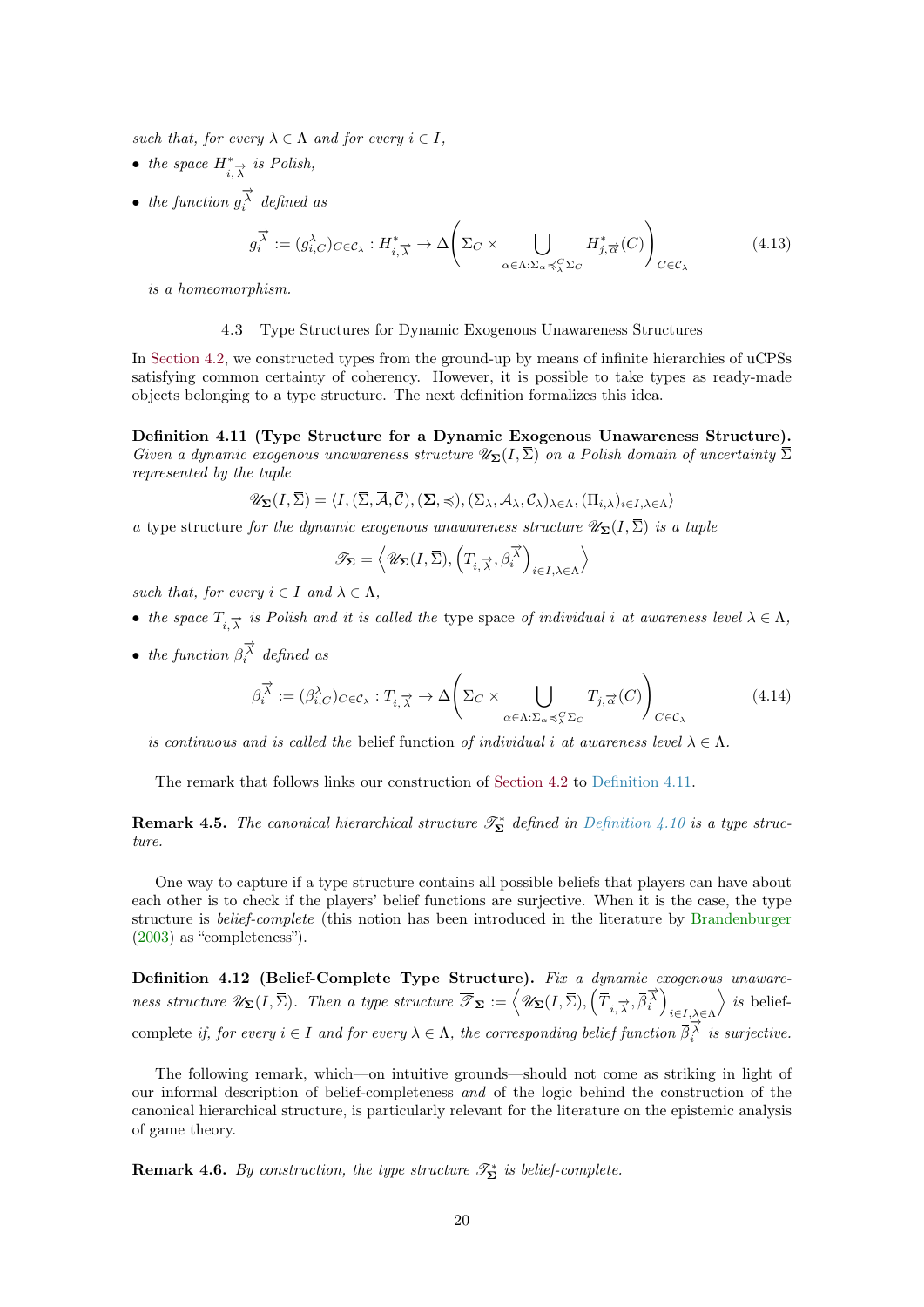#### 4.4 Belief-Closed Subspaces

<span id="page-20-8"></span><span id="page-20-0"></span>Fix a dynamic exogenous unawareness structure  $\mathscr{U}_{\Sigma}(I,\overline{\Sigma})$  and a type structure  $\mathscr{T}_{\Sigma}$  on it. From [Definition 4.11,](#page-19-1) we define a family of state spaces.

<span id="page-20-1"></span>**Definition 4.13 (State Space).** Let  $\mathscr{U}_{\Sigma}(I,\overline{\Sigma})$  be a dynamic exogenous unawareness structure on a domain of uncertainty  $\overline{\Sigma}$ . Then  $\Omega_{\lambda} := \Sigma_{\overrightarrow{\lambda}} \times \prod_{i \in I} T_{i,\overrightarrow{\lambda}}$  is the state space at  $\lambda \in \Lambda$ . Finally, let  $\Omega := (\Omega_{\lambda})_{\lambda \in \Lambda}$ .

In the previous section we have established that the canonical hierarchical structure  $\mathscr{T}_{\Sigma}^{*}$  is a type structure. However, even if the existence of this object is conceptually important, for application purposes we want to have a definition that guarantees us the possibility to work with sufficiently well-behaved 'smaller' type structures, without always invoking the canonical hierarchical structure. These structures are called *belief-closed subspaces*<sup>[8](#page-20-2)</sup> and in our framework are defined as follows.

Definition 4.14 (Belief-Closed Subspace). Let  $\mathcal{T}_{\Sigma}$  be an arbitrary type structure on a dynamic exogenous unawareness structure  $\mathscr{U}_{\Sigma}(I,\overline{\Sigma})$  with state space  $\Omega := (\Omega_{\lambda})_{\lambda \in \Lambda}$ . Then  $Y \subseteq \Omega$  is a beliefclosed subspace of  $\Omega$  if, for every  $i \in I$ ,  $\lambda \in \Lambda$ ,  $C \in \mathcal{C}_{\lambda}$ , and  $t_i \in \text{proj}_{T_{i, \overrightarrow{\lambda}}} Y$ ,

<span id="page-20-3"></span>
$$
\beta_{i,C}^{\lambda}(t_i)\big(\Sigma_C \times T_{j,\overrightarrow{\alpha}}(C)\big) = 1,\tag{4.15}
$$

for an  $\alpha \in \Lambda$  such that  $\Sigma_{\alpha} \preccurlyeq_{\lambda}^C \Sigma_C$ .

Thus, given a dynamic exogenous unawareness structure  $\mathscr{U}_{\Sigma}(I,\overline{\Sigma})$ , when we append on it the canonical hierarchical structure  $\mathscr{T}_{\Sigma}^*$ , whose state space we denote by  $\Omega^* := (\Omega^*_{\lambda})_{\lambda \in \Lambda}$ , every subset  $Y \subseteq \Omega^*$  which satisfies [Equation \(4.15\)](#page-20-3) is a 'small' type structure in its own rights.

We can provide an immediate application of the idea of belief-closed subspaces. In [Section 4.2,](#page-13-0) we introduced in [Definition 4.7](#page-17-4) the notion of vertical coherency. However, depending on the application in mind, it could be claimed that, in presence of unawareness, we have to deal with two forms of coherency:[9](#page-20-4)

- $\bullet$  *horizontal coherency*, that concerns beliefs of the same order that an individual i holds after different conditioning events  $C, C' \in \mathcal{C}_{\lambda}$ , given an awareness level  $\lambda \in \Lambda$ ;
- vertical coherency, that is the form of coherency defined in [Definition 4.7.](#page-17-4)

Focusing on the former, the motivation behind it is mainly conceptual, because it wants to capture how *Bayesian* individuals should update their beliefs when facing new awareness.<sup>[10](#page-20-5)</sup>

<span id="page-20-6"></span>**Definition 4.15 (Horizontal Coherency).** Fix a conditional measurable space  $(\Sigma_{\lambda}, \mathcal{A}_{\lambda}, \mathcal{C}_{\lambda})$  and let  $C, C' \in \mathcal{C}_{\lambda}$  be arbitrary, with  $C' \subseteq C$ . Then the following conditions describe when a uCPS  $\mu_{\overrightarrow{\lambda}} \in \Delta^{\mathcal{C}_{\lambda}}(X_{\overrightarrow{\lambda}})$  is horizontally coherent:

- i) if  $\Sigma_{C'} = \Sigma_C$ , then Axiom (Au3) of [Definition 4.5](#page-14-2) applies;
- ii) if  $\Sigma_C \subset \Sigma_{C'}$ , then

<span id="page-20-7"></span>
$$
\frac{\mu_{\overrightarrow{\lambda}}(E|C)}{\mu_{\overrightarrow{\lambda}}(E'|C)} = \frac{\mu_{\overrightarrow{\lambda}}(E|C')}{\mu_{\overrightarrow{\lambda}}(E'|C')}.
$$
\n(4.16)

for every 
$$
E, E' \in A_\alpha \cap A_\beta
$$
, with  $\Sigma_\alpha = \Sigma_C$  and  $\Sigma_\beta = \Sigma_{C'}$ .

<span id="page-20-2"></span><sup>8</sup>We are grateful to Emiliano Catonini for having raised the issue of the nature of belief-closed subspaces in this context.

<span id="page-20-4"></span><sup>9</sup>Here there is the long-awaited reason behind our usage of the adjective "vertical" in [Definition 4.7.](#page-17-4) Notice that when we set forth this terminology, we were *unaware* that Pierpaolo Battigalli has been using the very same terminology in his informal practice and in his teaching on epistemic game theory: while there are no differences in the usage of "vertical coherency", which is the one commonly referred in the literature as the coherency condition relating beliefs of different orders, Battigalli uses "horizontal coherency" to refer to Axiom A3 of [Definition 3.1.](#page-10-2)

<span id="page-20-5"></span><sup>&</sup>lt;sup>10</sup>This issue has been addressed in a decision-theoretical context by [Karni & Vierø](#page-38-14) [\(2013\)](#page-38-14) (notice that in (ii) of [Definition 4.15](#page-20-6) there is a flavor of their "Reverse Bayesianism").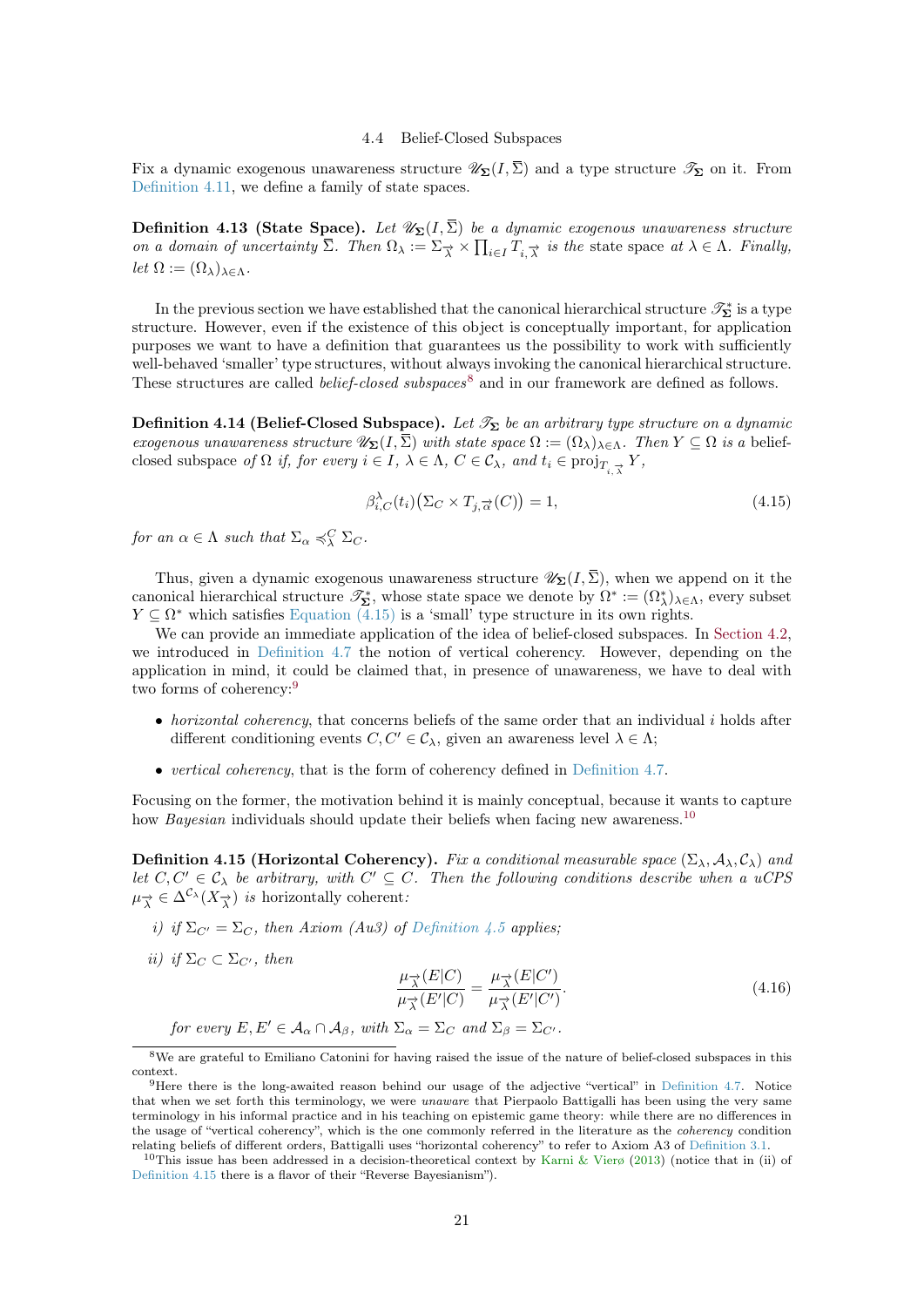<span id="page-21-4"></span>Observe that, in point (ii) of [Definition 4.15,](#page-20-6) we have another instance of [Remark 4.1:](#page-12-5) we have that  $E, E' \in A_\alpha \cap A_\beta$ , with  $\Sigma_\alpha = \Sigma_C$  and  $\Sigma_\beta = \Sigma_{C'}$ , and, on to the RHS of [Equation \(4.16\),](#page-20-7) those events are assessed according to the language of  $\Sigma_{C'}$ , which in this case is richer than that of  $\Sigma_{C}$ .

We now give an alternative, more restrictive, definition of coherency in presence of dynamic unawareness.

<span id="page-21-2"></span>**Definition 4.16 (Coherent Hierarchy).** An infinite hierarchy of uCPSs  $t_{\lambda}$  is coherent if it satisfies vertical coherency as in [Definition 4.7](#page-17-4) and horizontal coherency as in [Definition 4.15.](#page-20-6)

Let  $\mathcal{T}_{\Sigma}^{\circ}$  denote the canonical hierarchical structure with unawareness and uCPSs appended to  $\mathscr{U}_{\Sigma}(I,\overline{\Sigma})$  that satisfies the coherency requirement in [Definition 4.16,](#page-21-2) with state space  $\Omega^{\circ}$  :=  $(\Omega_\lambda^{\circ})_{\lambda \in \Lambda}$ . Then the relation between this new definition of coherency and the concept of belief-closed subspace is rather natural and it is captured by the following remark.<sup>[11](#page-21-3)</sup>

**Remark 4.7.** Fix a dynamic exogenous unawareness structure  $\mathscr{U}_{\mathbf{\Sigma}}(I,\overline{\Sigma})$ , with  $\mathscr{T}_{\mathbf{\Sigma}}^*$  and  $\mathscr{T}_{\mathbf{\Sigma}}^{\circ}$ . Then  $\Omega^{\circ}$  is a belief-closed subspace of  $\Omega^*$ .

### 5. Game-Theoretical Framework

<span id="page-21-0"></span>This section is divided as follows. In [Section 5.1](#page-21-1) we review the model of dynamic games with unawareness of [Heifetz et al.](#page-38-0) [\(2013\)](#page-38-0), while in [Section 5.2](#page-24-0) we reformulate their definition of Strong Rationalizability for dynamic games with unawareness.

## 5.1 Game-Theoretical Apparatus

<span id="page-21-1"></span>Our aim in this section is to introduce the model of dynamic games with unawareness of [Heifetz](#page-38-0) [et al.](#page-38-0) [\(2013\)](#page-38-0): since this is a rather well-established framework, we simply review it and we refer to the original article for a more complete treatment. Our primitive objects are *finite extensive games* with perfect information (possibly with simultaneous moves) as defined in [Osborne & Rubinstein](#page-39-13)  $(1994, Section 6.3.2),$  $(1994, Section 6.3.2),$  which we simply call *dynamic games*. A dynamic game is described by the tuple

$$
\Gamma^* := \langle I, N^*, Z^*, (G^*,<), (A_{i,n}, u_i^*)_{i \in I, n \in N^*} \rangle,
$$

where I is the set of players;  $N^*$  is the set of non-terminal nodes;  $Z^*$  is the set of terminal nodes;  $(G^*,\leq)$  is a tree, where  $G^* := N^* \cup Z^*$ , with  $\langle \varnothing \rangle$  denoting the root of the tree; finally, for every  $i \in I$ ,  $A_{i,n}$  is the set of actions of player i available to player i at node  $n \in N^*$  and  $u_i^*: Z^* \to \Re$  is player i's payoff function.

To capture the *subjective* views that players can hold in the course of the game, let **G** denote a nonempty—exogenously imposed—family of subtrees of  $G^*$ , where a subtree G is defined as subset  $N' \subseteq N^*$  such that  $(N', \leq)$  is also a tree. For every  $G, G' \in \mathbf{G}$ , we write  $G \leq G'$  if  $G \subseteq G'$ . We let  $N_i^G$  denote the nodes in  $G \in \mathbf{G}$  where player i is active, with  $N_i := \bigcup_{G \in \mathbf{G}} N_i^G$  and  $N := \bigcup_{i \in I} N_i$ . Also, we let  $Z^G$  denote the set of terminal nodes in  $G \in \mathbf{G}$  and  $Z := \overline{\bigcup_{G \in \mathbf{G}}} Z^G$ . Concerning the actions available to player i in  $G \in \mathbf{G}$ , we let  $A_i^G$  denote this set of actions, with  $A_{i,n}^G$  denoting the set of actions available to player i at node  $n \in N_i^G$ . As it is customary, we let  $A_n^G := \prod_{i \in I} A_{i,n}^G$ .

We let  $I_n$  denote the set of players active at node  $n \in N$ . Then the following conditions have to be met by every  $G \in \mathbf{G}$ :

- G1. if  $z \in Z^G$ , then  $z \in Z^*$ ;
- G2. for every node  $n \in G$  and for every  $i \in I_n$  there exists a nonempty subset of actions  $A_{i,n}^G \subseteq A_{i,n}$ such that the action profiles  $A_n^G = \prod_{i \in I_n} A_{i,n}^G$  are bijectively mapped onto n's successors in  $G;$

G3. if, for every couple of nodes  $n, n' \in N_i^G$ ,  $A_{i,n} \cap A_{i,n'} \neq \emptyset$ , then  $A_{i,n} = A_{i,n'}$ .

<span id="page-21-3"></span><sup>11</sup>We are grateful to Aviad Heifetz for having pointed out this application. In the first version of the paper the hierarchies in  $\mathcal{T}_{\Sigma}^{*}$  were deemed coherent if they satisfied [Definition 4.16](#page-21-2) from the outset.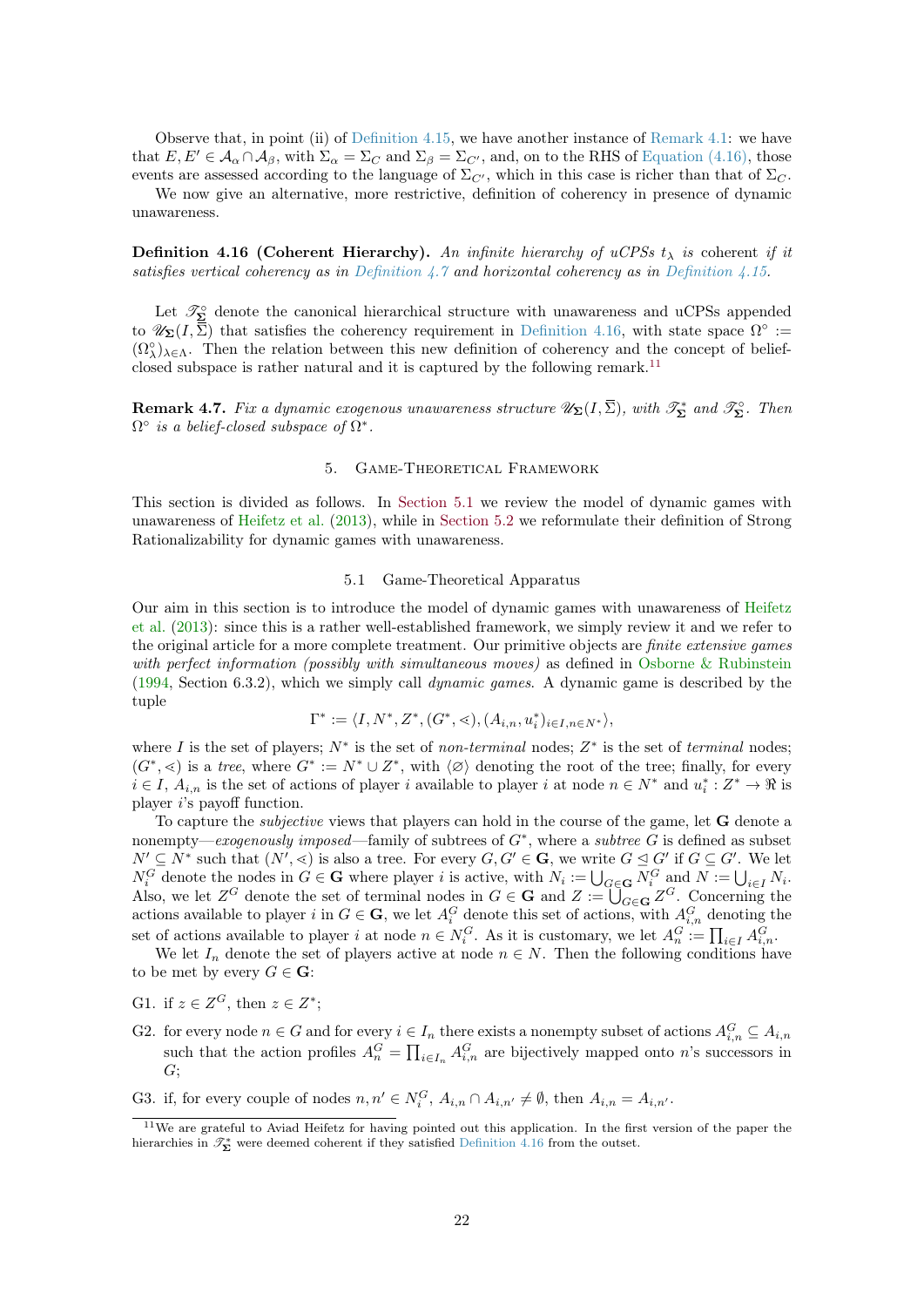<span id="page-22-2"></span>Information sets are captured by the range of the function  $\pi_i : N \to \varphi(N)$  that, for every decision node  $n \in N$  and for every player  $i \in I_n$ , satisfies the following properties (for a graphical representation, see [Figure 4,](#page-23-0) which is a reproduction of [Heifetz et al.](#page-38-0) [\(2013,](#page-38-0) Figure 6)), where  $G_n$ denotes the tree  $G \in \mathbf{G}$  containing node  $n^{12}$  $n^{12}$  $n^{12}$ 

- I0. (Confinement) There exists a tree  $G \in \mathbf{G}$  such that  $\pi_i(n) \subset G$ .
- I1. (No delusion given the awareness level) If  $\pi_i(n) \subseteq G_n$ , then  $n \in \pi_i(n)$ .
- I2. (Introspection) If  $n' \in \pi_i(n)$ , then  $\pi_i(n') = \pi_i(n)$ .
- I3. (No divining of currently unimaginable paths, no expectation to forget currently conceivable paths) If  $n' \in \pi_i(n) \subseteq G'$ , and there is a path  $n', \ldots, n'' \in G'$  such that  $i \in I_{n'} \cap I_{n''}$ , then  $\pi_i(n'') \subseteq G'.$
- I4. (No imaginary actions) If  $n' \in \pi_i(n)$ , then  $A_{i,n'} \subseteq A_{i,n}$ .
- I5. (Distinct action names in disjoint information sets) Given a tree  $G \in \mathbf{G}$ , if  $n, n' \in G$  and  $A_{i,n} = A_{i,n'}$ , then  $\pi_i(n') = \pi_i(n)$ .
- I6. (Perfect recall) Suppose that player i is active at two distinct nodes  $n_1$  and  $n_\ell$ , and there is a path  $n_1, n_2, \ldots, n_\ell$  such that at  $n_1$  player i takes action  $a_i$ . If  $n' \in \pi_i(n_\ell)$ , then there is a node  $n'_1 \neq n'$  and a path  $n'_1, n'_2, \ldots, n'_\ell = n'$  such that  $\pi_i(n'_1) = \pi_i(n_1)$  and at  $n'_1$  player *i* takes  $\arcsin a_i$ .

Notation 5 (Information Set). We let K<sub>i</sub> denote the set of all *information sets* of player  $i \in I$ . with typical element  $k_i \in K_i$ .

Example 1 (Information Sets for the Dynamic Game Form in [Figure 2\)](#page-7-0). To see in which sense the function  $\pi_i$  provides the information sets of player i, i.e., the node that she perceives, we consider the dynamic game form in [Figure 2.](#page-7-0) Also, we recall the notational conventions introduced in [Section 2.1:](#page-4-2) we use a subscript to denote the tree to which a node belongs to. Thus, for example, if we consider Ann, we have that  $\pi_a(\langle\emptyset\rangle_*) = {\langle\emptyset\rangle_*}$ , while  $\pi_a(\langle b, C\rangle_\alpha) = {\langle\emptyset\rangle_*}$ ; if we consider Bob, we have that  $\pi_b(\langle b \rangle_*) = {\langle \langle \emptyset \rangle_\alpha},$  while  $\pi_b(\langle b, C, g \rangle_*) = {\langle \langle b, C, g \rangle_*}.$ 

**Notation 6.** Given two trees  $G, G' \in \mathbf{G}$ , we write  $G \rightarrowtail G'$  if there is a node  $n \in G$  such that there exists an  $i \in I$  with  $i \in I_n$  and  $\pi_i(n) \subseteq G'$ . We let " $\hookrightarrow$ " denote the transitive closure of  $\hookrightarrow$ .

The following definition, along with the additional notation in [Table 1,](#page-24-1) is crucial for the analysis performed in the rest of the paper.

<span id="page-22-1"></span>**Definition 5.1 (G-Partial Game).** Given a tree  $G \in \mathbf{G}$ , the G-partial game is a family of trees including G and all the other  $G' \in \mathbf{G}$  such that  $G \hookrightarrow G'$ .

Thus, a G-partial game tells us, for every node in the tree, what are all the subjective views that are considered possible at the information set that corresponds to that node.

Finally, to capture *unawareness*, the function  $\pi_i$  has to satisfy the following properties, which have a counterpart in static unawareness structures  $\dot{a}$  la [Heifetz et al.](#page-38-15) [\(2006\)](#page-38-15).

- U0. (Confined Awareness) If  $n \in G'$  and  $i \in I_n$ , then  $\pi_i(n) \subseteq G$  with  $G \trianglelefteq G'$ .
- U1. (Generalized Reflexivity) If  $G \trianglelefteq G'$ ,  $n \in G'$ ,  $\pi_i(n) \subseteq G$ , and G contains a copy  $n_G$  of n, then  $n_G \in \pi_i(n)$ .
- U2. (Introspection) If  $n' \in \pi_i(n)$ , then  $\pi_i(n') = \pi_i(n)$ .
- U3. (Subtrees preserve awareness) If  $G \trianglelefteq G', n \in G', n \in \pi_i(n)$ , and G contains a copy  $n_G$  of n, then  $n_G \in \pi_i(n_G)$ .

<span id="page-22-0"></span><sup>&</sup>lt;sup>12</sup>Here, what we wrote in [Footnote 5](#page-12-2) applies.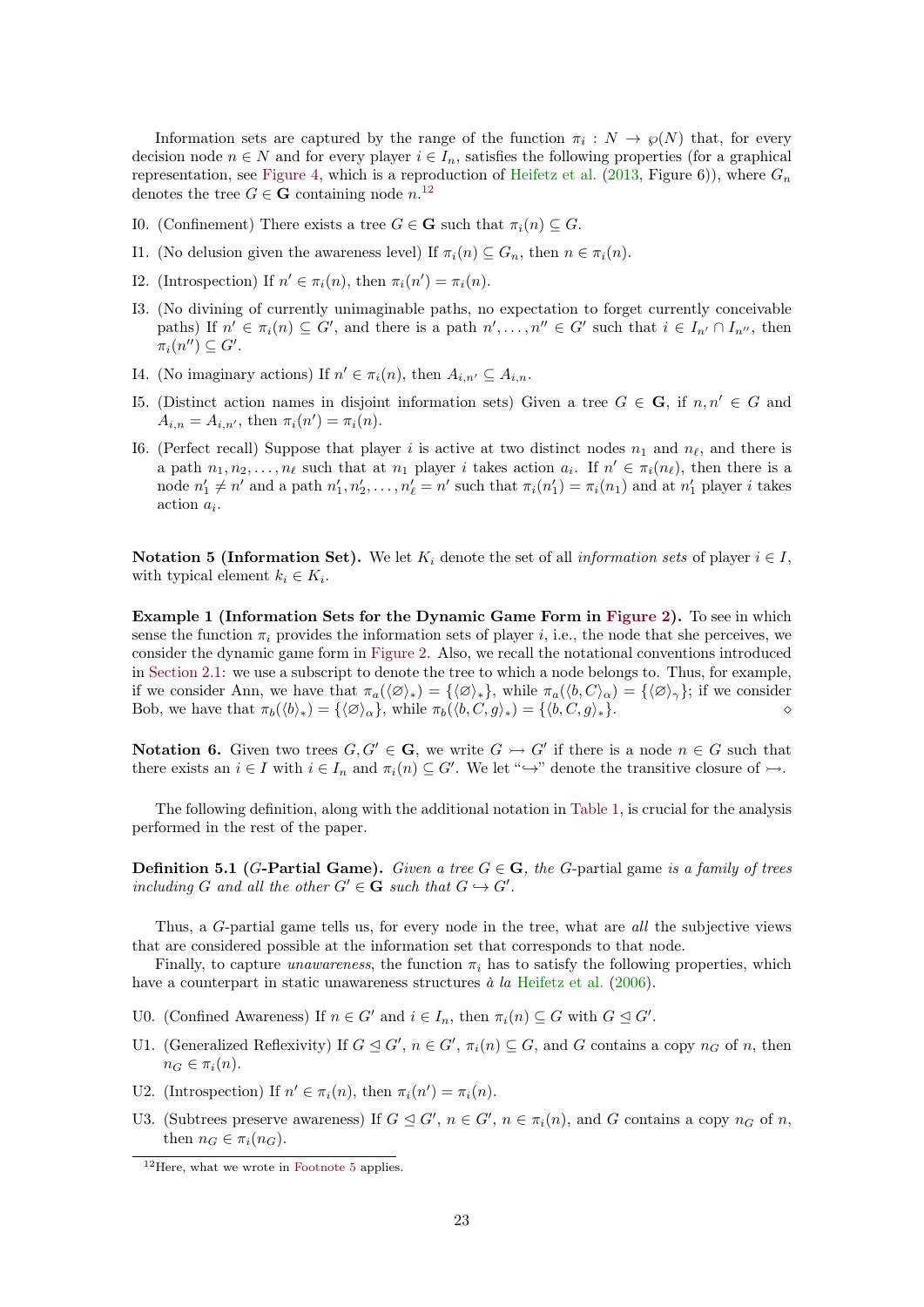<span id="page-23-1"></span>

<span id="page-23-0"></span>Figure 4: Representation of the Properties I0-I6 of [Heifetz et al.](#page-38-0) [\(2013\)](#page-38-0).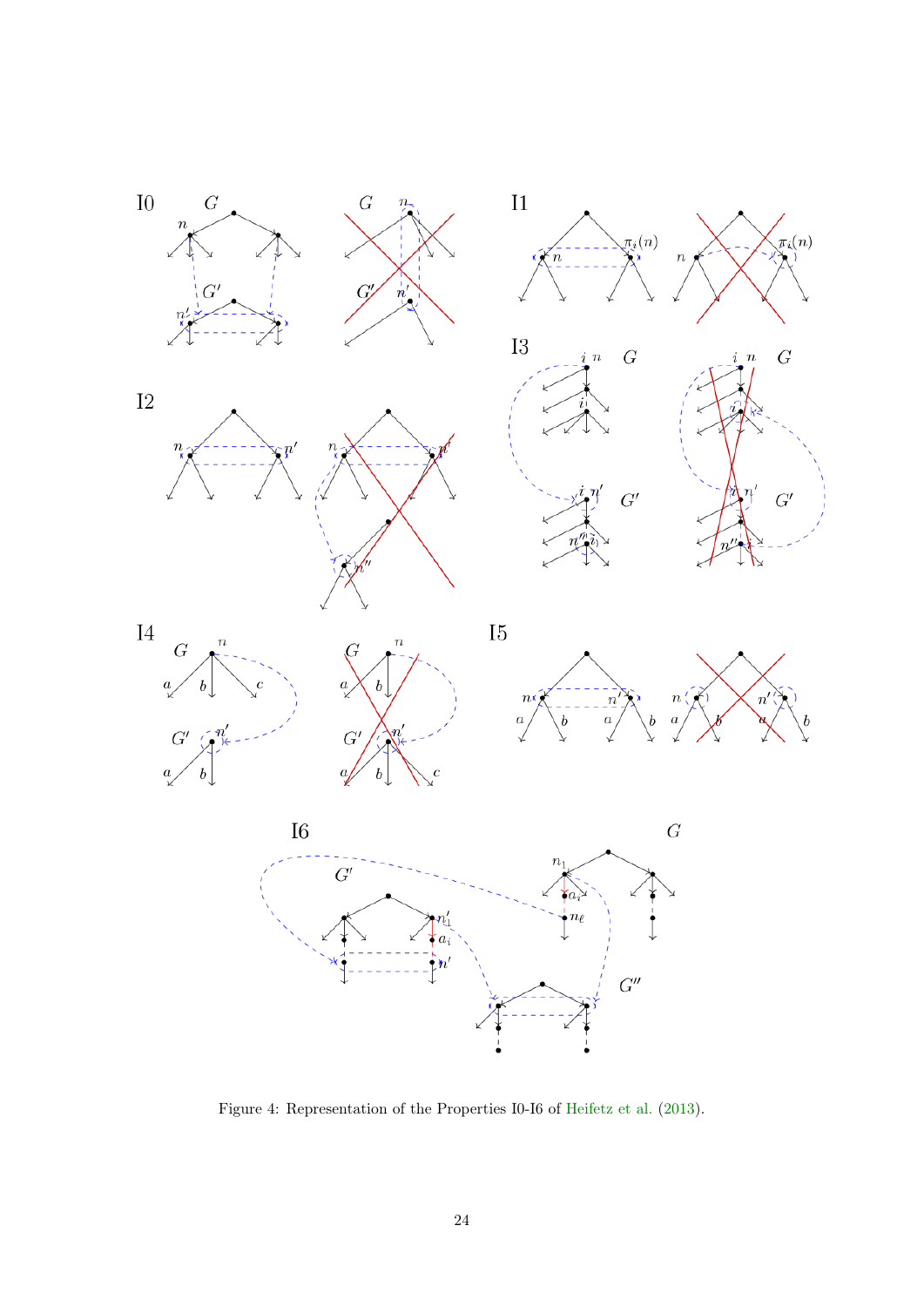<span id="page-24-3"></span>

| Notation             | Corresponding Object                                                                                 |  |
|----------------------|------------------------------------------------------------------------------------------------------|--|
| $G_{k_i}$            | tree G containing $k_i$                                                                              |  |
| $u_i^G$              | restriction of $u^*$ to the terminal nodes in the G-partial game                                     |  |
| $u_j^{G_{k_i}}$      | restriction of $u_i^*$ to the terminal nodes in the $G_{k_i}$ -partial game                          |  |
| $K_i^G$              | set of all information sets of $i$ in the $G$ -partial game                                          |  |
| $K_i^{G_{k_i}}(k_i)$ | set of all information sets of i in the $G_{k_i}$ -partial game that succeed $k_i$ , including $k_i$ |  |
| $P_i(k_i)$           | set of all information sets of i that precede $k_i$                                                  |  |
| $P_i^{G_{k_i}}(k_i)$ | set of all information sets of i in the $G_{k_i}$ -partial game that precede $k_i$                   |  |

<span id="page-24-1"></span>Table 1: Additional notation.

- U4. (Subtrees preserve ignorance) If  $G \trianglelefteq G' \trianglelefteq G''$ ,  $n \in G''$ ,  $\pi_i(n) \subseteq G$ , and  $G'$  contains the copy  $n_{G'}$  of n, then  $\pi_i(n_{G'}) = \pi_i(n)$ .
- U5. (Subtrees preserve knowledge) If  $G \trianglelefteq G' \trianglelefteq G''$ ,  $n \in G''$ ,  $\pi_i(n) \subseteq G'$ , and G contains the copy  $n_G$  of n, then  $\pi_i(n_G)$  consists of the copies that exist in G of the nodes of  $\pi_i(n)$ .

For completeness, it has to be observed that the following property can be derived from U0 and I6 (see [Heifetz et al.](#page-38-0) [\(2013,](#page-38-0) Remark 6)):

DA Awareness con only increase along a path: If there is a path  $n, \ldots, n'$  in some subtree  $G''$ such that player i is active in n and  $n'$ , and  $\pi_i(n) \subseteq G$  while  $\pi_i(n') \subseteq G'$ , then  $G \trianglelefteq G'$ .

This property is analogous to [Definition 4.1,](#page-12-3) which formalizes the same idea in the more abstract context of dynamic exogenous unawareness structures. Both capture in their respective frameworks point (1) from [Section 2.1,](#page-4-2) which stressed that somebody who becomes aware of something at some point should not become unaware of it later on.

Thus, to summarize, a *finite dynamic game with unawareness*  $\mathscr{G}_{\mathbf{G}}(I, G^*)$  is a tuple

<span id="page-24-2"></span>
$$
\mathscr{G}_{\mathbf{G}}(I, G^*) := \left\langle \Gamma^*, (\mathbf{G}, \leq), N, Z, (\pi_i)_{i \in I}, (u_i^G)_{i \in I, G \in \mathbf{G}} \right\rangle,\tag{5.1}
$$

whose objects satisfy Conditions G1–G3, I0–I6, and U0–U5.

## 5.2 Strong Rationalizability in Finite Dynamic Games with Unawareness

<span id="page-24-0"></span>Having defined finite dynamic games with unawareness in [Equation \(5.1\)](#page-24-2) as the objects of our analysis, now we introduce the tools that we need to define a sound solution concept for this class of games. First of all, we define strategies. To do so, we let  $A_{i,k_i}$  denote the set of actions available to player  $i \in I$  at information set  $k_i$ .

**Definition 5.2 ((Pure) Strategy set).** For every  $i \in I$ , the (pure) strategy set of player i, denoted  $S_i$  with typical element  $s_i \in S_i$ , is defined as

$$
S_i := \prod_{k_i \in K_i} A_{i,k_i},
$$

with  $s_i := (a_{i,k_i})_{k_i \in K_i}$  and  $s_i(k_i) := \text{proj}_{k_i} s_i = a_{i,k_i}$ .

For the next definition, we need some additional notation. By fixing a strategy  $s_i$ , we let  $s_i^G$ denote the strategy of player  $i \in I$  restricted to the G-partial game, with  $S_i^G$  the set of all strategies of player *i* in the G-partial game and with the caveat that we drop the G in  $s_i^G$  when it is clear from the context, e.g., we can write  $s_i \in S_i^G$ . This notation applies also to the set of strategies of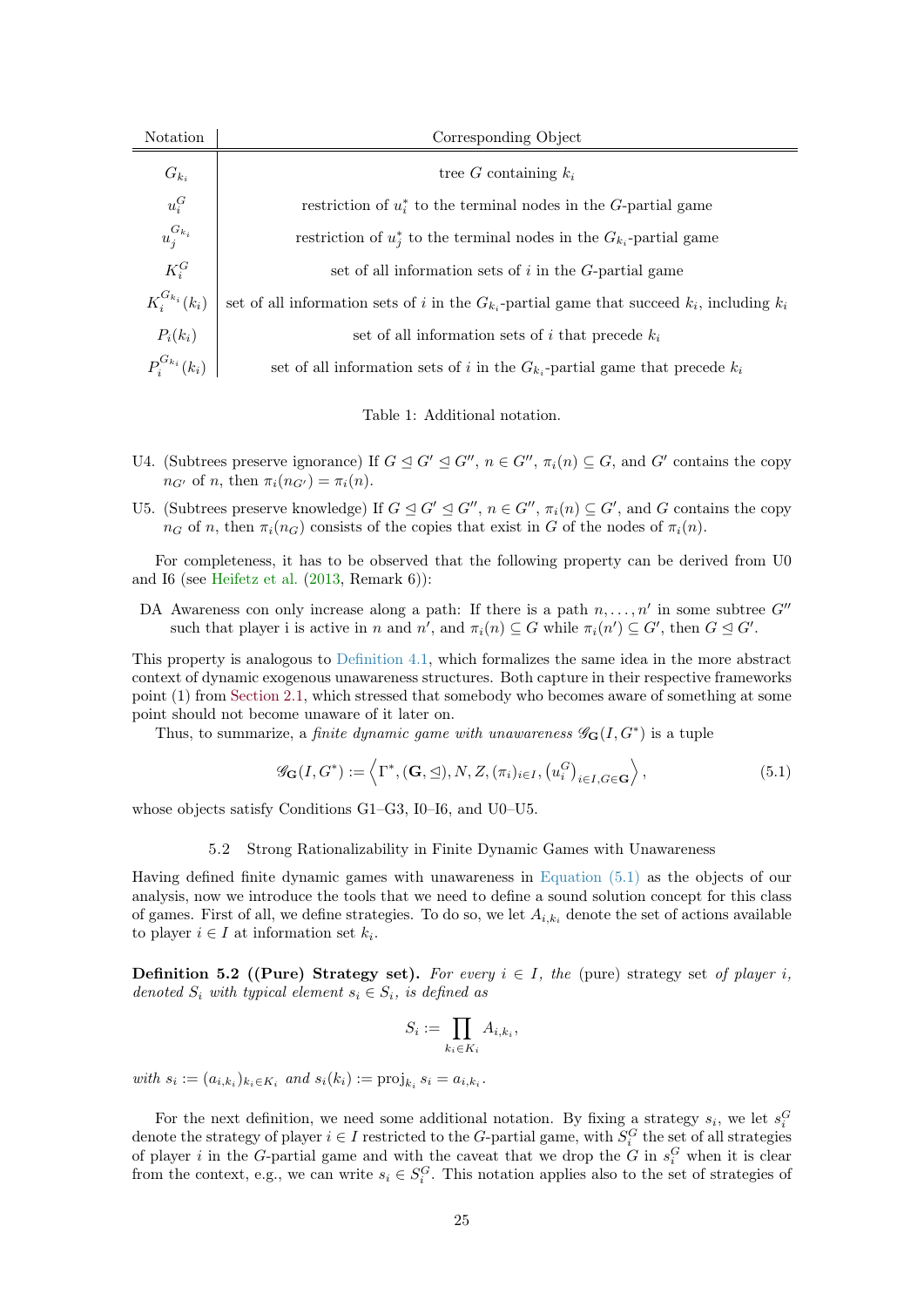<span id="page-25-1"></span>i in the G-partial game containing  $k_i$ , denoted by  $S_i^{G_{k_i}}$ . All these conventions naturally extend to subsets of  $S$ ,  $S_i$ , and  $S_{-i}$ .

A strategy  $s \in S$  reaches node  $n \in G$  if  $s_j^G(\pi_j(n'))_{j \in I_{n'}}$  lead to n, while a strategy  $s \in S$  reaches *information set*  $k_i \in K_i$  if s reaches a node  $n \in k_i$ . Finally, a strategy  $s_i \in S_i$  reaches information set  $k_i \in K_i$  if there is a strategy profile of the opponents  $s_{-i} \in S_{-i}$  such that  $(s_i, s_{-i}) \in S$  reaches  $k_i \in K_i$ , with the profile of strategies  $s_{-i} \in S_{-i}$  that reach  $k_i$  similarly defined. Thus, for every  $i \in I$ , we let  $\mathcal{S}_i^G(k_i)$  denote her set of strategies that reach information set  $k_i \in K_i$ . In particular, we let  $S_i^{G_{k_i}}(k_i)$  denote her set of strategies in the  $G_{k_i}$ -partial game, with  $S_{-i}^G(k_i)$  and  $S_{-i}^{G_{k_i}}(k_i)$ similarly defined.

We are now in position to define the beliefs (and the corresponding updating process) that players can have about each other in the course of a dynamic game with unawareness for every G-partial game.

<span id="page-25-0"></span>Definition 5.3 (Belief System for the G-partial game). Fix a G-partial game. Given a player  $i \in I$ , a belief system of player i for the G-partial game is a profile of beliefs

$$
b_i^G := (b_i^G(k_i))_{k_i \in K_i^G} \in \prod_{k_i \in K_i^G} \Delta\left(S_{-i}^{G_{k_i}}\right)
$$

such that

B1.  $b_i^G(k_i) \left( \mathcal{S}_{-i}^{G_{k_i}}(k_i) \right) = 1$ , for every  $k_i \in K_i^G$ , with  $G_{k_i} \leq G$ ;

B2. if  $k_i \in P_i(k'_i)$ , then  $b_i(k'_i)$  is derived from  $b_i(k_i)$  by using the chain rule of probabilities whenever possible, for every  $k_i, k'_i \in K_i^G$ .

Notation 7. We let  $B_i$  denote the set of all belief systems of player i for the  $G^*$ -partial game, with typical element  $b_i \in B_i$ , where  $B_i^G$  denotes the restriction of this set to the G-partial game. Also, we write  $\Delta^{K_i} \left( S_{-i}^{G_{k_i}} \right)$ , instead of  $\prod_{k_i \in K_i} \Delta \left( S_{-i}^{G_{K_i}} \right)$ . This notation extends naturally to instances of K restricted to the G-partial game, i.e.,  $\hat{K}^G$ .

[Definition 5.3](#page-25-0) allows us to define the notion of subjective expected utility maximization in the context of a dynamic game with unawareness.

Definition 5.4 (Sequential Best-Reply). Fix an arbitrary G-partial game and a corresponding belief system  $b_i^G := (b_i^G(k_i))_{k_i \in K_i^G} \in \Delta^{K_i^G} \left( S_{-i}^{G_{k_i}} \right)$ , with  $G_{k_i} \trianglelefteq G$ . A strategy  $s_i \in S_i^G$  is a sequential best-reply to  $b_i^G$  at  $k_i \in K_i^G$  if

- either  $s_i$  does not reach  $k_i$
- 

• or  
\n
$$
\sum_{s_{-i} \in S_{-i}^{G_{k_i}}} u_i^{G_{k_i}}(s_i, s_{-i}) \cdot b_i^G(k_i) > \sum_{s_{-i} \in S_{-i}^{G_{k_i}}} u_i^{G_{k_i}}(s'_i, s_{-i}) \cdot b_i^G(k_i),
$$

for every  $s_i' \in S_i^G$ , with  $s_i'(k_i') \neq s_i(k_i')$  for an information set  $k_i' \in K_i^{G_{k_i}}(k_i)$ , with  $G_{k_i} \trianglelefteq G$ .

**Notation 8 (Sequential Best-Reply Set).** We let  $r_i^G(b_i^G)$  denote the set of  $s_i \in S_i^G$  that are sequential best-replies to  $b_i^G \in B_i^G$ , while we drop the superscript for the  $G^*$ -partial game, e.g., we write  $r_i(b_i)$ .

The following is a reformulation of the extension set forth by [Heifetz et al.](#page-38-0) [\(2013\)](#page-38-0) of Strong Rationalizability of [Pearce](#page-39-0) [\(1984\)](#page-39-0) and [Battigalli](#page-37-3) [\(1997\)](#page-37-3), which is in the spirit of [Battigalli](#page-37-3) [\(1997\)](#page-37-3), since, at every step of the procedure, the restrictions are on strategies and beliefs.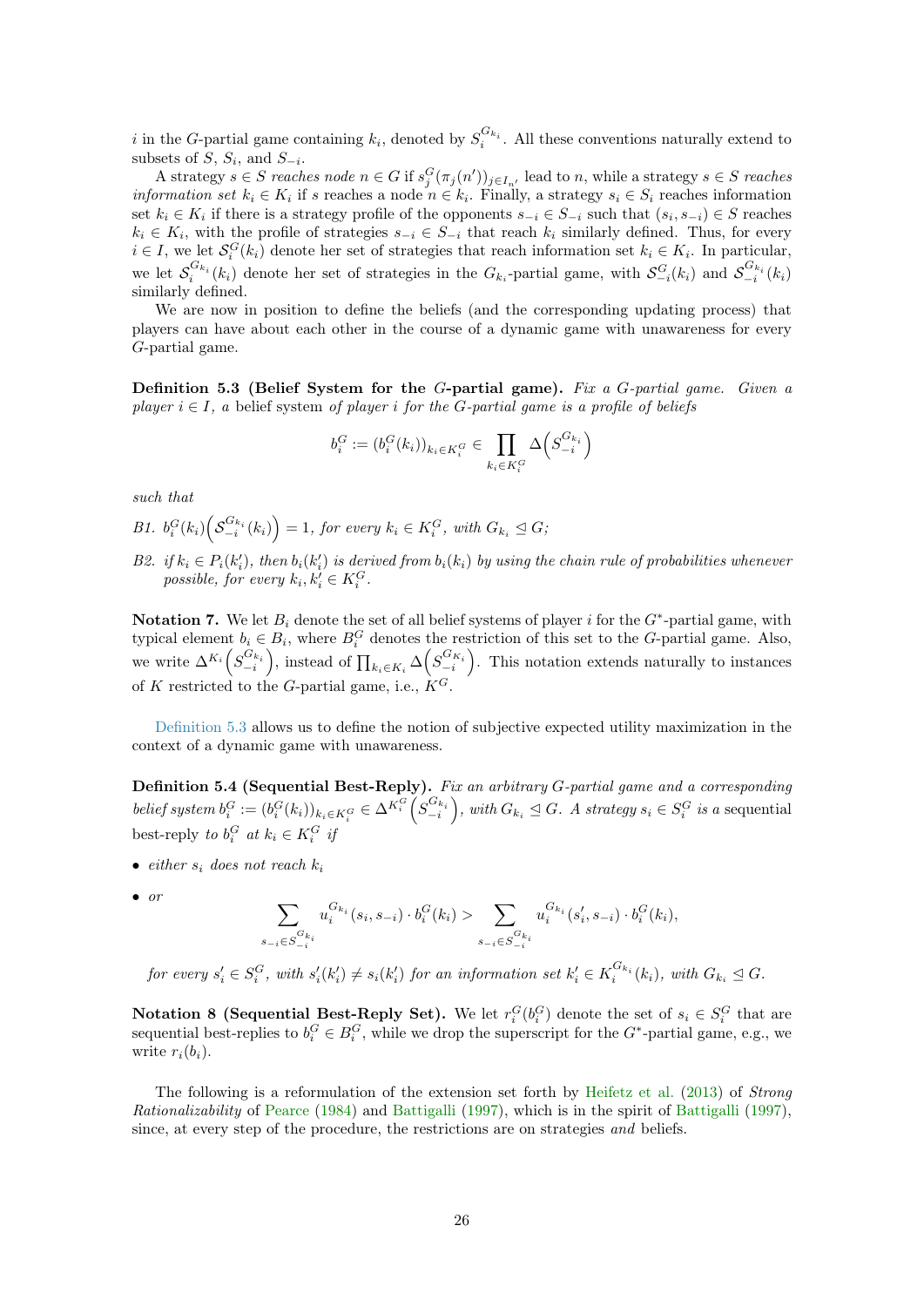<span id="page-26-3"></span><span id="page-26-2"></span>Definition 5.5 (Strong Rationalizability with Unawareness – [Heifetz et al.](#page-38-0)  $(2013)$ ). Fix a finite dynamic game with unawareness  $\mathscr{G}_{\mathbf{G}}(I, G^*)$ . By focusing on the  $G^*$ -partial game, consider the following procedure, with  $\ell \in \mathbb{N}$ :

- (step  $\ell = 0$ ) for every  $i \in I$ , let  $\mathbb{S} \mathbb{R}^0_i = S_i$ ;
- (step  $\ell > 0$ ) for every  $i \in I$ , and for every  $s_i \in S_i$ , let  $s_i \in \mathbb{SR}_i^{\ell}$  if and only if  $s_i \in \mathbb{SR}_i^{\ell-1}$  and there exists a belief system  $b_i \in B_i$  with  $b_i := b_i(k_i) \in \Delta^{K_i} \left( S_{-i}^{G_{k_i}} \right)$  such that
	- i.  $s_i \in r_i(b_i)$ ,
	- *ii.* for every  $k_i \in K_i$ , if  $\text{SR}_{-i}^{\ell-1} \cap S_{-i}^{G_{k_i}}(k_i) \neq \emptyset$ , then  $b_i(k_i) \left(\text{SR}_{-i}^{\ell-1, G_{k_i}}\right) = 1$ .

Finally, let  $\texttt{SR}^\infty_i := \bigcap_{\ell \geq 0} \texttt{SR}^\ell_i$ . The profiles of strategies in  $\texttt{SR}^\infty_i$  are said to be the strongly rationalizable strategies of player i, while the profiles of strategies in  $\text{SR}^{\infty} := \prod_{i \in I} \text{SR}^{\infty}_i$  are said to be the strongly rationalizable strategies of the dynamic game with unawareness  $\mathscr{G}_{\mathbf{G}}(I, G^*)$ .

Having defined Strong Rationalizability for dynamic games with unawareness, [Heifetz et al.](#page-38-0) [\(2013,](#page-38-0) Section A.1) show that this solution concept is always nonempty.

Proposition 3 [\(Heifetz et al.](#page-38-0) [\(2013\)](#page-38-0) – Proposition 1). The set of strongly rationalizable actions in a finite dynamic game with unawareness is always nonempty.

# 6. Epistemic Characterization

<span id="page-26-0"></span>This section is structured as follows. In [Section 6.1](#page-26-1) we show what is the relation between dynamic exogenous unawareness structures and dynamic games with unawareness. In [Section 6.2](#page-27-0) we adapt the notion of type structure for dynamic exogenous unawareness structure to the model of dynamic games with unawareness we employ. In [Section 6.3](#page-29-0) we define the modal operators acting on type structures that we use for the epistemic characterization. Finally, in [Section 6.4](#page-30-0) we proceed with the epistemic characterization of Strong Rationalizability in dynamic games with unawareness.

# <span id="page-26-1"></span>6.1 Relation between Dynamic Exogenous Unawareness Structures and Dynamic Games with Unawareness

In [Section 4,](#page-11-0) we constructed the canonical hierarchical structure, we introduced type structures for dynamic exogenous unawareness structures, and we pointed out in [Remark 4.5](#page-19-2) that the canonical hierarchical structure is a type structure with unawareness for uCPSs in its own rights. The entire exercise was performed in the abstract framework of dynamic exogenous unawareness structures as in [Definition 4.4.](#page-13-1) This is in line with the literature that focuses on the construction of hierarchical structures, since these are considered basic objects to study interactive reasoning, beyond the realm in which they are typically employed, which happen to be games.

However, and with respect to this point this paper is not an exception, type structures are indeed—mainly used in game theory. Hence, for application purposes, when we want to append a type structure to a dynamic game with unawareness, we need to translate our—abstract—definition of type structure for dynamic exogenous unawareness structures to one which fits the specific model of dynamic games with unawareness used. Since we employ the model of [Heifetz et al.](#page-38-0) [\(2013\)](#page-38-0), we now show the relation between a dynamic exogenous unawareness structure and the framework presented in [Section 5.1.](#page-21-1)

In [Table 2](#page-27-1) we show how to translate the building blocks of [Definition 4.4](#page-13-1) into those of the representation  $\dot{a}$  la [Heifetz et al.](#page-38-0) [\(2013\)](#page-38-0). Regarding it, we do not address the first four entries, since the relation between them is self-explanatory.

The first entry we focus on is the one concerning the conditioning events, i.e.,  $\mathcal{C}_{\lambda}$  and  $K^{G}$ . The construction in [Section 4](#page-11-0) takes families of conditioning events  $\mathcal{C}_{\lambda}$  as a primitive object. In the model of [Heifetz et al.](#page-38-0) [\(2013\)](#page-38-0), the conditioning events are the information sets  $K^G$ , which are not primitive objects of the framework, since the primitive objects are the nodes, which—along with the function  $\pi$ —provide the information sets.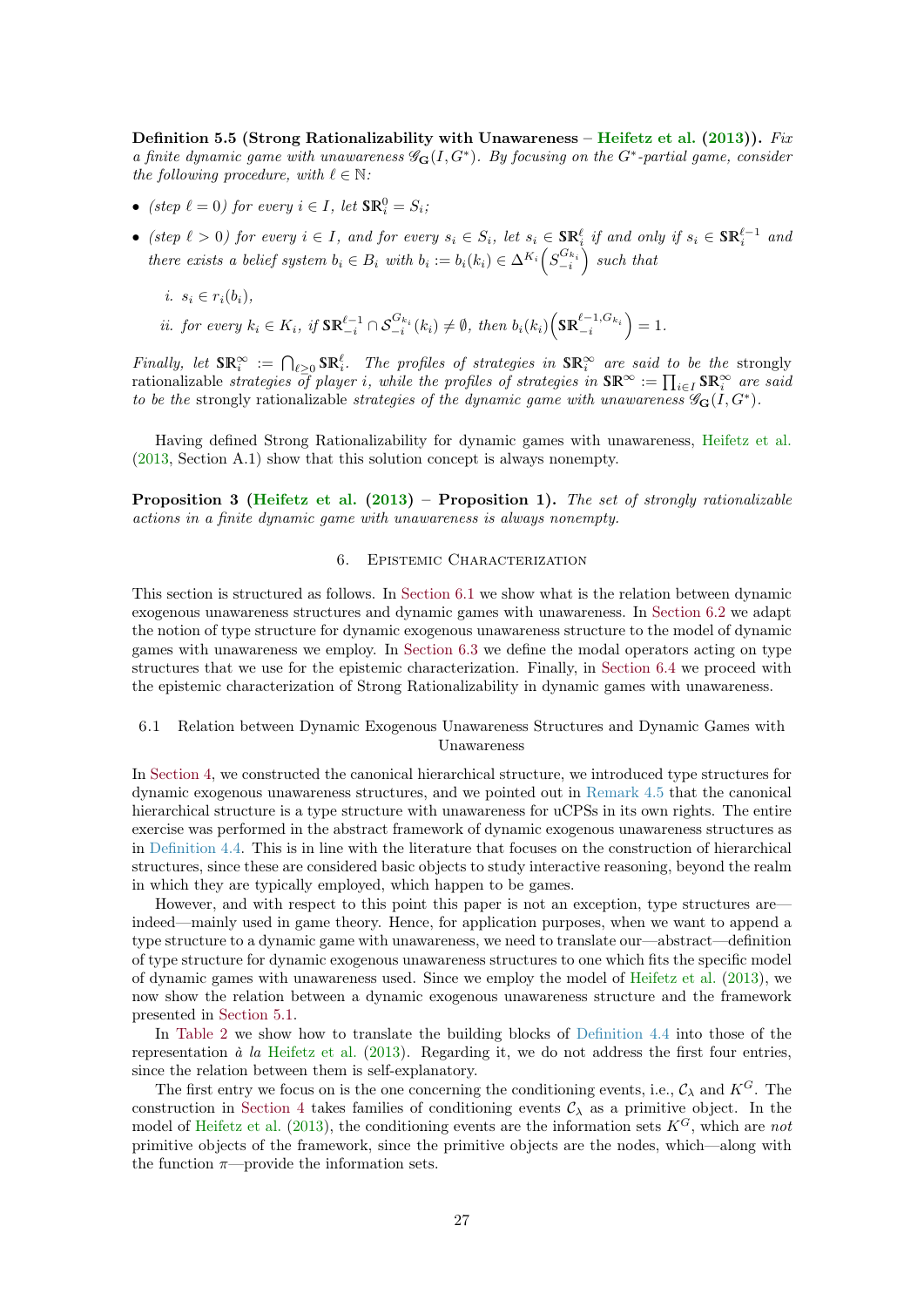<span id="page-27-2"></span>

| Section 4                                            | Section 5                         |
|------------------------------------------------------|-----------------------------------|
| $\mathscr{U}_{\mathbf{\Sigma}}(I,\overline{\Sigma})$ | $\mathscr{G}_{\mathbf{G}}(I,G^*)$ |
| $\overline{\Sigma}$                                  | $G^*$                             |
| $(\mathbf{\Sigma},\preccurlyeq)$                     | $(\mathbf{G}, \trianglelefteq)$   |
| $\Sigma_{\lambda} \in \Sigma$                        | $G \in \mathbf{G}$                |
| $\mathcal{C}_{\lambda}$                              | $K^G$                             |
| $\Pi_{\lambda}$                                      | $\pi$                             |
| $\preccurlyeq^C_\lambda$                             | $\hookrightarrow$                 |
| $\mu_{i,\overrightarrow{\lambda}}$                   | $b^G_z$                           |

<span id="page-27-1"></span>Table 2: Relation between the objects of [Section 4](#page-11-0) and those of [Section 5.](#page-21-0)

What written above is actually related to the second entry we focus on, i.e., the functions Π and  $\pi$ . Essentially, they are both functions that tell us what an individual perceives. However, there are some differences in the way in which the two work. The function Π maps conditioning events to partial views that an individual conceives (in the terminology of [Heifetz et al.](#page-38-0) [\(2013\)](#page-38-0), to partial games), where, for every conditioning event, the corresponding maximum of the family of partial views is what the individual considers her actual domain of uncertainty to be at that conditioning event. The function  $\pi$  maps nodes to information sets, which—in turn—induce the partial views (i.e., partial games) perceived by the individual. Hence, the function Π gives—roughly—at the same time what could be deemed the information sets and the subjective views. This is the result of a precise modelling choice on our part, which allows us to perform the construction without relying on the—purely game-theoretical—notion of information set. Hence, we obtain the result without betraying the idea that canonical hierarchical structures are more basic than the actual context in which they are usually employed.

The third entry we address is the one that concerns the relations  $\preccurlyeq_{\lambda}^C$  and  $\hookrightarrow$ . We have that  $\preccurlyeq_{\lambda}^C$ is a partial order on the poset  $\Pi_{i\lambda}(C)$ . For every  $\lambda \in \Lambda$ ,  $\Pi_{i\lambda}(C)$  provides a 'partial' perception of the interaction under scrutiny: in particular,  $\Sigma_C \in \Pi_{i,\lambda}(C)$  is what individual i perceives as her domain of uncertainty. In the same spirit, if we take a conditioning event of player  $i$  in the framework of [Heifetz et al.](#page-38-0) [\(2013\)](#page-38-0), i.e., an information set  $k_i \in K_i$ , we can obtain the corresponding  $G_{k_i}$ . By recalling [Definition 5.1,](#page-22-1) the  $G_{k_i}$ -partial game is a family of trees including  $G_{k_i}$  and all the other  $G' \in \mathbf{G}$  such that  $G_{k_i} \hookrightarrow G'$ . The connection between the two relations is easily seen when we realize that a  $G_{k_i}$ -partial game corresponds to a partial view  $\Pi_{i,\lambda}(C)$ .

Finally, we focus on the relation between  $\mu_{i, \vec{\lambda}}$  and  $b_i^G$ , i.e., how beliefs are captured in the two settings. The crucial issue here is the way in which the updating process works. It is easy to see that the two definitions are essentially equivalent with respect to this point thanks to Axiom (Au3) in [Definition 4.5](#page-14-2) and Condition (B2) in [Definition 5.3.](#page-25-0)

## 6.2 Type Structures for Dynamic Games with Unawareness

<span id="page-27-0"></span>To epistemically characterize Strong Rationalizability in dynamic games with unawareness we need to have a framework where we can develop a language to meaningfully and formally write about the rationality of the players and their mutual beliefs. To do so we reformulate [Definition 4.11](#page-19-1) according to the exercise performed in [Section 6.1.](#page-26-1)

First of all, we need to fix a dynamic game with unawareness  $\mathscr{G}_{\mathbf{G}}(I, G^*)$ . Observe that, as in [Section 4,](#page-11-0) for notational simplicity, the definitions that follow are expressed for a doubleton set of players I.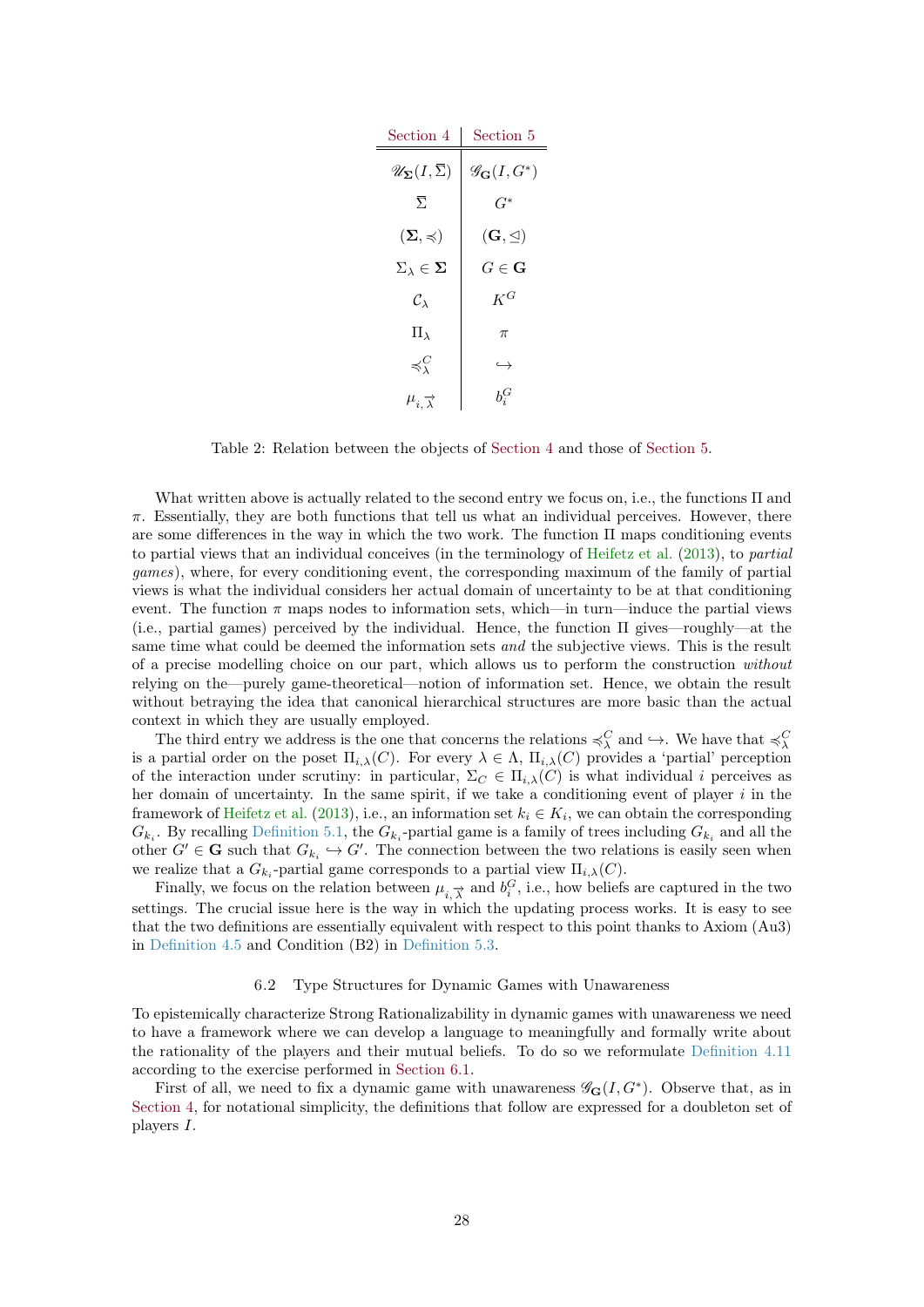<span id="page-28-4"></span><span id="page-28-0"></span>Definition 6.1 (Type Structure). Fix a finite dynamic game with unawareness

$$
\mathscr{G}_{\mathbf{G}}(I, G^*) := \left\langle \Gamma^*, (\mathbf{G}, \trianglelefteq), N, Z, (\pi_i)_{i \in I}, (u_i^G)_{i \in I, G \in \mathbf{G}} \right\rangle.
$$

Then a type structure with unawareness is a tuple

$$
\mathscr{T}_{\mathbf{G}} = \left\langle \mathscr{G}_{\mathbf{G}}(I, G^*), \left(T_i^G, \beta_i^G, \right)_{i \in I, G \in \mathbf{G}} \right\rangle
$$

such that, for every  $G \in \mathbf{G}$  and for every  $i \in I$ ,

- $T_i^G$  is a Polish space, called the type space of i for the G-partial game, and
- the function  $\beta_i^G$  defined as

$$
\beta_i^G := (\beta_{i,k_i}^G)_{k_i \in K_i^G} : T_i^G \to \Delta^{K_i^G} \Biggl( \bigcup_{k_i \in K_i^G} \left( S_j^{G_{k_i}} \times \bigcup_{G_{k_i} \hookrightarrow G'} T_j^{G'} \right) \Biggr)
$$
  
such that, for every  $t_i \in T_i^G$ ,  $\beta_{i,k_i}^G(t_i) \in \Delta \left( S_j^{G_{k_i}} \times \bigcup_{G_{k_i} \hookrightarrow G'} T_j^{G'} \right)$ , (6.1)

is continuous and it is called the belief function of i for the G-partial game.

From type structures for dynamic unawareness we can obtain corresponding product state spaces that can address the presence of dynamic unawareness in strategic interactions. They are formally introduced in the next definition that is—not surprisingly—reminiscent of [Definition 4.13.](#page-20-1)

<span id="page-28-1"></span>**Definition 6.2 (State Space).** The measurable space  $(\Omega^G, \mathcal{A}^G)$  is the state space for the Gpartial game, where  $\Omega^G := \Omega_i^G \times \Omega_j^G$ , with  $\Omega_i^G := (S_i^G \times T_i^G)$  and  $\Omega_j^G := (S_j^G \times T_j^G)$ , and  $\mathcal{A}^G$ (respectively,  $\mathcal{A}_i^G$  and  $\mathcal{A}_j^G$ ) is the Borel  $\sigma$ -algebra on  $\Omega^G$  (respectively,  $\Omega_i^G$  and  $\Omega_j^G$ ).

**Definition 6.3 (Event at**  $G \in \mathbf{G}$ ). An event E about player  $i \in I$  at  $G \in \mathbf{G}$  is a set of states of the world  $E = E_i \times \Omega_j^G$ , with  $E_i \in \mathcal{A}_i^G$ .

Before proceeding with the analysis, we show by means of an example what we have introduced so far.

Example 2 (Type Structure of the Dynamic Game Form in [Figure 1\)](#page-5-0). We reconsider the dynamic game form represented in [Figure 1](#page-5-0) and observe that Bob is always 'more' aware than Ann. This is captured by the fact that Bob has an information set in  $G^*$ , while Ann does not: indeed, she always perceives the interaction as represented by the tree  $G^{\alpha}$ , i.e., all her information sets belong to  $G^{\alpha}$ .

![](_page_28_Figure_14.jpeg)

<span id="page-28-3"></span>Figure 5: Type structure of the dynamic game form in [Figure 1.](#page-5-0)

As informally emphasized in [Section 2.4,](#page-8-1) the type structure of this game form can be seen as 'static':[13](#page-28-2) information sets do not play any role with respect to unawareness, because Ann is always less aware than Bob. Thus, the tools introduced above allow us to depict the relation between the type spaces of the players in this game in a more formal way than [Figure 3](#page-9-1) by means of [Figure 5.](#page-28-3)  $\Diamond$ 

<span id="page-28-2"></span> $13$ It is this 'static' nature that makes [Figure 5—](#page-28-3)not surprisingly—very similar to Figure 1 in [Heinsalu](#page-38-8) [\(2014\)](#page-38-8). See [Section 7.3](#page-32-0) for a discussion concerning the relation between that work and the present paper.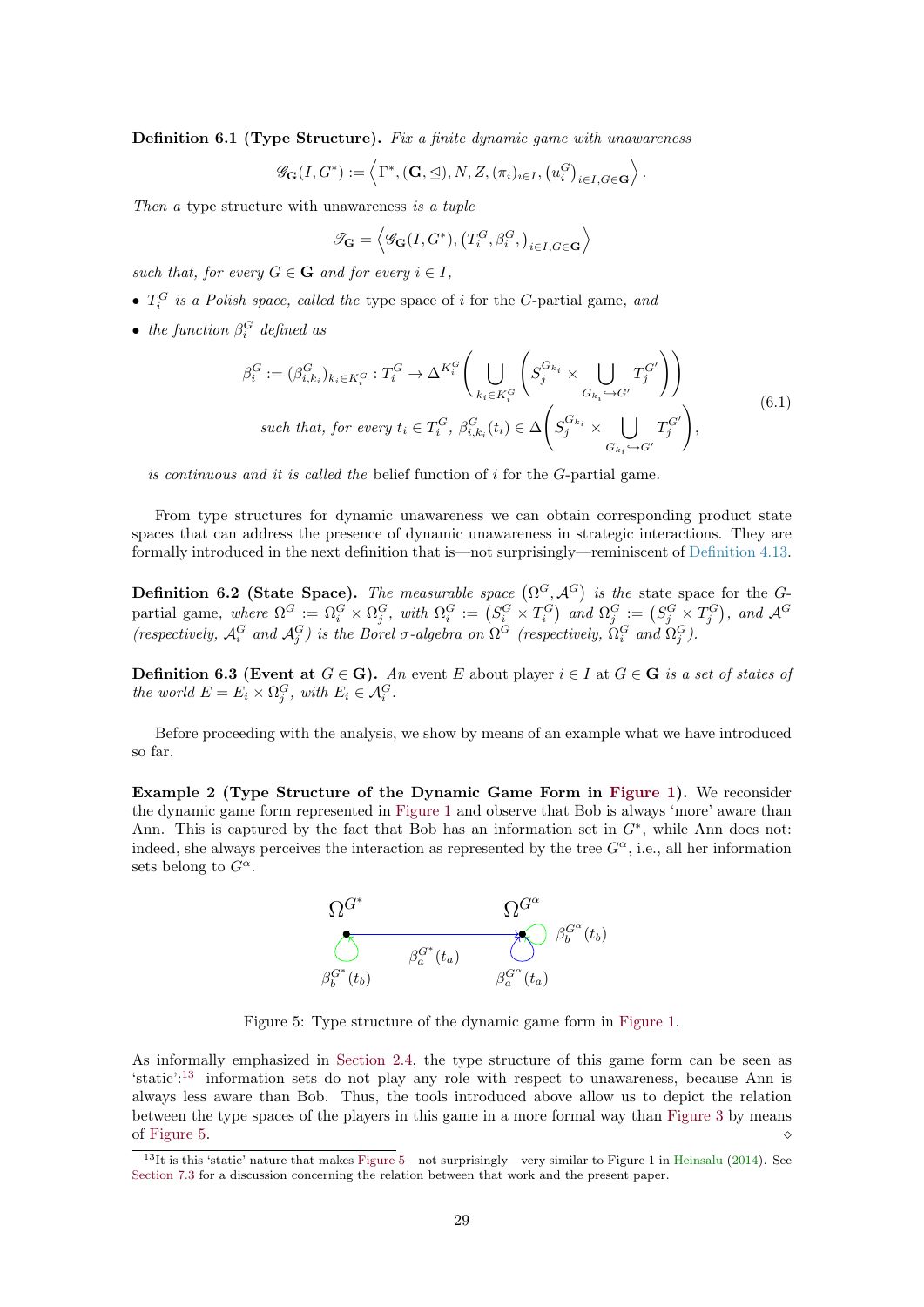<span id="page-29-2"></span>First-order beliefs play an important role in the definition of rationality. Hence, as it is customary, we introduce an additional family of functions  $\varphi_i^G$ , for every G-partial game, defined as

$$
\varphi_i^G := (\varphi_{i,k_i}^G)_{k_i \in K_i^G} : T_i^G \to \Delta^{K_i^G} \left( \bigcup_{k_i \in K_i^G} S_j^{G_{k_i}} \right)
$$
  
such that, for every  $t_i \in T_i^G$ ,  $\varphi_{i,k_i}^G(t_i) \in \Delta \left( S_j^{G_{k_i}} \right)$ . (6.2)

That is,  $\varphi_{i,k_i}^G(t_i) := \max_{S_j^{G_{k_i}}} \beta_{i,k_i}^G(t_i)$ , for every  $t_i \in T_i^G$  and for every  $k_i \in K_i^G$ .

We can now formalize the basic notion used to perform the epistemic analysis, that is, we are now in position to define the event in a type structure that a player  $i \in I$  is rational in the G-partial game.

Definition 6.4 (Rationality of a Player at a given State in the G-Partial Game). Player *i* is rational at state  $\omega \in \Omega_i^G$  in the G-partial game if  $\omega \in \mathsf{R}_i^G$ , where  $\mathsf{R}_i^G$  is defined as

$$
\mathsf{R}_i^G := \left\{ \left( s^G, t^G \right) \in S^G \times T^G \mid s_i^G \in r_i^G \left( \varphi_i^G(t_i) \right) \right\},\tag{6.3}
$$

with  $R^G := R_i^G \cap R_j^G$ .

## 6.3 Modal Operators

<span id="page-29-0"></span>Here we introduce the modal operators that act on  $\Omega^G$ , for every  $G \in \mathbf{G}$ . Notice that  $k_i \in K_i^G$ induces the awareness level of the player at  $k_i$ .

**Definition 6.5 (Conditional Belief Operator).** The conditional belief operator  $\mathbb{B}_{i,k_i}^G$  for player i at information set  $k_i \in K_i^G$  for the G-partial game is a map  $\mathbb{B}_{i,k_i}^G: \mathcal{A}_j^G \to \mathcal{A}_i^G$  defined as

$$
\mathbb{B}_{i,k_i}^G(E) := \left\{ (s,t) \in \Omega^G \middle| \beta_{i,k_i}^G(t_i) \left( \text{proj}_{S_j^{G_{k_i}} \times \bigcup_{G^{k_i} \hookrightarrow G'} T_j^{G'}} E \right) = 1 \right\}
$$

for every  $E \in \mathcal{A}^G$ .

**Remark 6.1.** For every  $G \in \mathbf{G}$ , the conditional belief operator satisfies these two properties:

- conjunction: for every  $E, F \in \mathcal{A}_{j}^{G}, \mathbb{B}_{i,k_i}^{G}(E \cap F) = \mathbb{B}_{i,k_i}^{G}(E) \cap \mathbb{B}_{i,k_i}^{G}(F)$ ;
- monotonicity: for every  $E, F \in \mathcal{A}_{j}^{G}, \text{ if } E \subseteq F, \text{ then } \mathbb{B}_{i,k_i}^{G}(E) \subseteq \mathbb{B}_{i,k_i}^{G}(F)$ .

The following modal operator has been introduced in the economic literature by [Battigalli &](#page-37-1) [Siniscalchi](#page-37-1) [\(2002,](#page-37-1) Section 3) to capture forward induction reasoning. This operator formalizes the idea that a player believes an event until the event is contradicted by evidence.

<span id="page-29-1"></span>**Definition 6.6 (Strong Belief Operator).** The strong belief operator  $\mathbb{S}_{i}^G$  for player i for the G-partial game is a map  $\mathbb{SB}_i^G: \mathcal{A}_j^G \to \mathcal{A}_i^G$  defined as

$$
\mathbb{SB}_i^G(E) := \bigcap_{k_i \in K_i^G: E \cap [k_i] \neq \emptyset} \mathbb{B}_{i,k_i}^G(E),
$$

for every  $E \in \mathcal{A}^G$ , and  $\mathbb{SB}_i^G(\emptyset) = \emptyset$ , where  $[k_i] := (\mathcal{S}_i^G(k_i) \times T_i^G) \times (\mathcal{S}_j^G(k_i) \times T_j^G)$  denotes the event "information set  $k_i \in K_i^G$  has been reached".

Notation 9. We let

 $\mathbb{S}\mathbb{B}^G(E) := \mathbb{S}\mathbb{B}^G_i \left( \Omega^G_i \times \operatorname{proj}_{\Omega^G_j} E \right) \cap \mathbb{S}\mathbb{B}^G_j \left( \Omega^G_j \times \operatorname{proj}_{\Omega^G_i} E \right),$ 

for every  $E \in \mathcal{A}^G$ .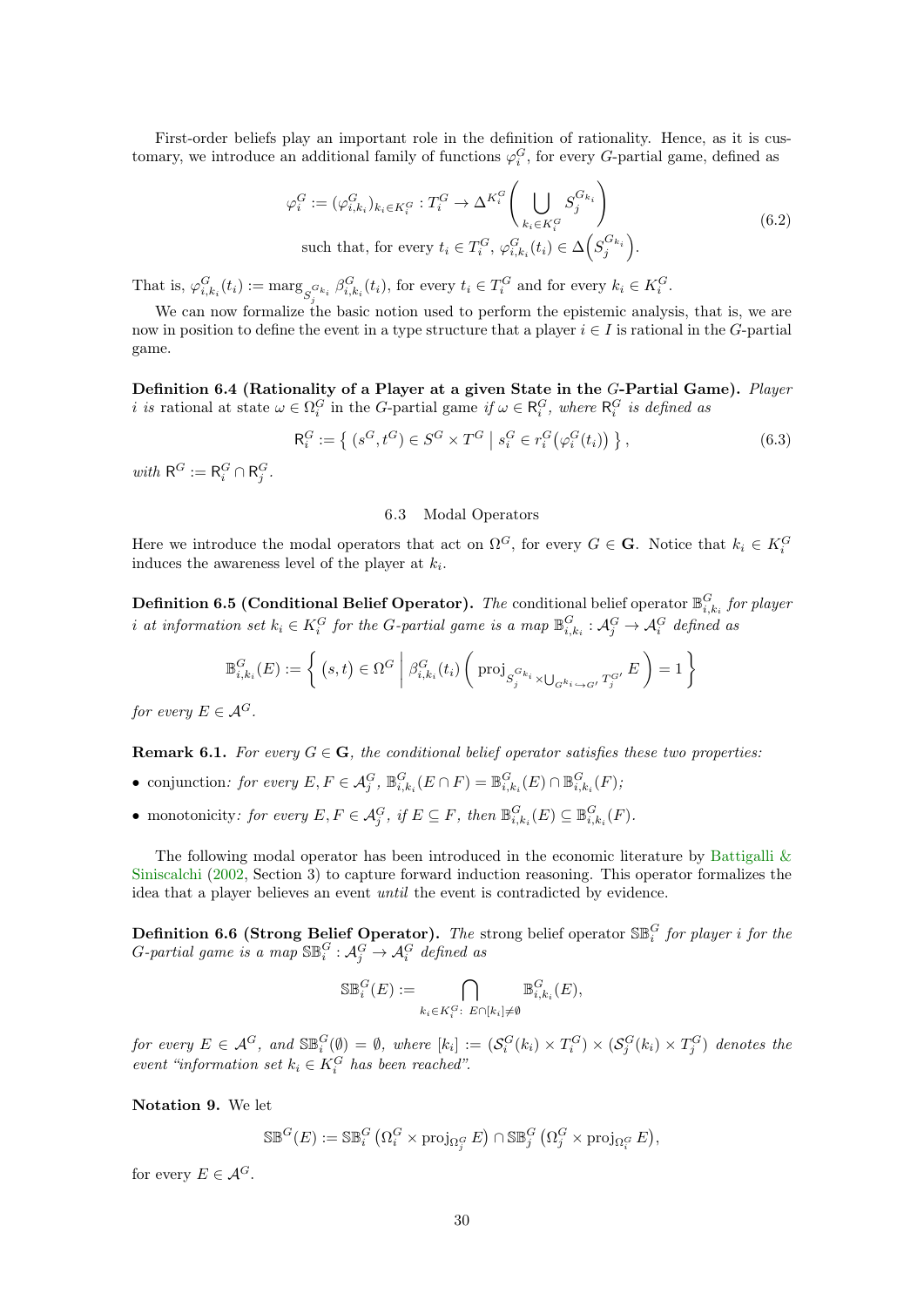<span id="page-30-4"></span>The next definition provides another modal operator that acts as a shortcut to implement the strong belief operator. This is actually the basic object used in the characterization.

Definition 6.7 (Correct Strong Belief Operator). The correct strong belief operator  $\mathbb{CSB}^G$ for the G-partial game is the operator defined as  $\mathbb{CSB}^G(E) := E \cap \mathbb{SB}^G(E)$ , for every  $E \subseteq \Omega^G$ .

Notation 10. Given an arbitrary object X, if it belongs to the  $G^*$ -partial game, we write  $X^*$ instead of  $X^{G^*}$ , e.g., we write  $\mathbb{CSB}^*$  instead of  $\mathbb{CSB}^{G^*}$  and  $\mathbb{R}^*$  instead of  $\mathbb{R}^{G^*}$ .

To iterate the application of an arbitrary operator  $\mathbb{O}$  on an arbitrary event  $E \subseteq \Omega$  we adopt the following rules:

$$
\bullet \ (\ell = 0) \ \mathbb{O}^0(E) := E,
$$

•  $(\ell \geq 1) \mathbb{O}^{\ell}(E) := \mathbb{O}(\mathbb{O}^{\ell-1}(E)).$ 

Hence, for every  $E \in \mathcal{A}^G$ , we have

$$
\mathbb{CSE}^{G,\ell}(E) = E \cap \bigcap_{m=0}^{\ell-1} \mathbb{SE}^G (\mathbb{CSE}^{G,m}(E)),
$$

and

$$
\mathbb{CSB}^{G,\infty}(E) = E \cap \bigcap_{\ell \geq 0} \mathbb{SB}^G \left( \mathbb{CSB}^{G,\ell}(E) \right).
$$

When  $E := \mathsf{R}^G$  for some G-partial game, the event  $\mathbb{CSE}^{G,\infty}(\mathsf{R}^G)$ , that corresponds to the ad infinitum application of the  $\mathbb{CSE}^G$  operator on  $\mathbb{R}^G$ , is the event that captures the notion of rationality and common correct strong belief in rationality for the G-partial game.

### 6.4 Characterization Result

<span id="page-30-0"></span>As mentioned in [Section 1,](#page-2-0) [Battigalli & Siniscalchi](#page-37-1) [\(2002,](#page-37-1) Proposition 6) proved that in any belief-complete<sup>[14](#page-30-3)</sup> type structure for CPSs, such as the canonical hierarchical structure constructed in [Battigalli & Siniscalchi](#page-37-0) [\(1999a\)](#page-37-0), the projection on the strategy space of the event  $\mathbb{CSE}^{\infty}(\mathbb{R})$ coincides with the strategies obtained via Strong Rationalizability as in [Pearce](#page-39-0) [\(1984\)](#page-39-0) and [Battigalli](#page-37-3) [\(1997\)](#page-37-3).

In this section we state the analogous result for dynamic games with unawareness, where the strongly rationalizable strategies are obtained via the procedure described in [Definition 5.5.](#page-26-2) As in the standard case, the result crucially relies on the existence of a belief-complete type structure with unawareness and uCPSs, such as our canonical hierarchical structure (see [Remark 4.6\)](#page-19-3).

<span id="page-30-2"></span>**Proposition 4.** Fix a dynamic game with unawareness  $\mathscr{G}_{\mathbf{G}}(I, G^*)$ . Then, in every belief-complete type structure appended on it, we have:

- i)  $\mathbb{SR}^{\ell+1} = \text{proj}_{S^{G^*}} \mathbb{CSB}^{*,\ell}(\mathsf{R}^*), \text{ with } \ell \geq 0;$
- $ii)$  SR<sup>∞</sup> = proj<sub>S</sub>G<sup>\*</sup> CSB<sup>\*,∞</sup>(R<sup>\*</sup>).

## 7. Discussion

<span id="page-30-1"></span>In this section we discuss some issues arising from the paper. In particular, from [Section 7.2](#page-31-1) to [Section 7.6](#page-34-0) we deal with some conceptual points concerning the construction performed in [Section 4.](#page-11-0)

<span id="page-30-3"></span><sup>&</sup>lt;sup>14</sup>Observe that [Battigalli & Siniscalchi](#page-37-1) [\(2002\)](#page-37-1) use the original terminology of [Brandenburger](#page-37-11) [\(2003\)](#page-37-11).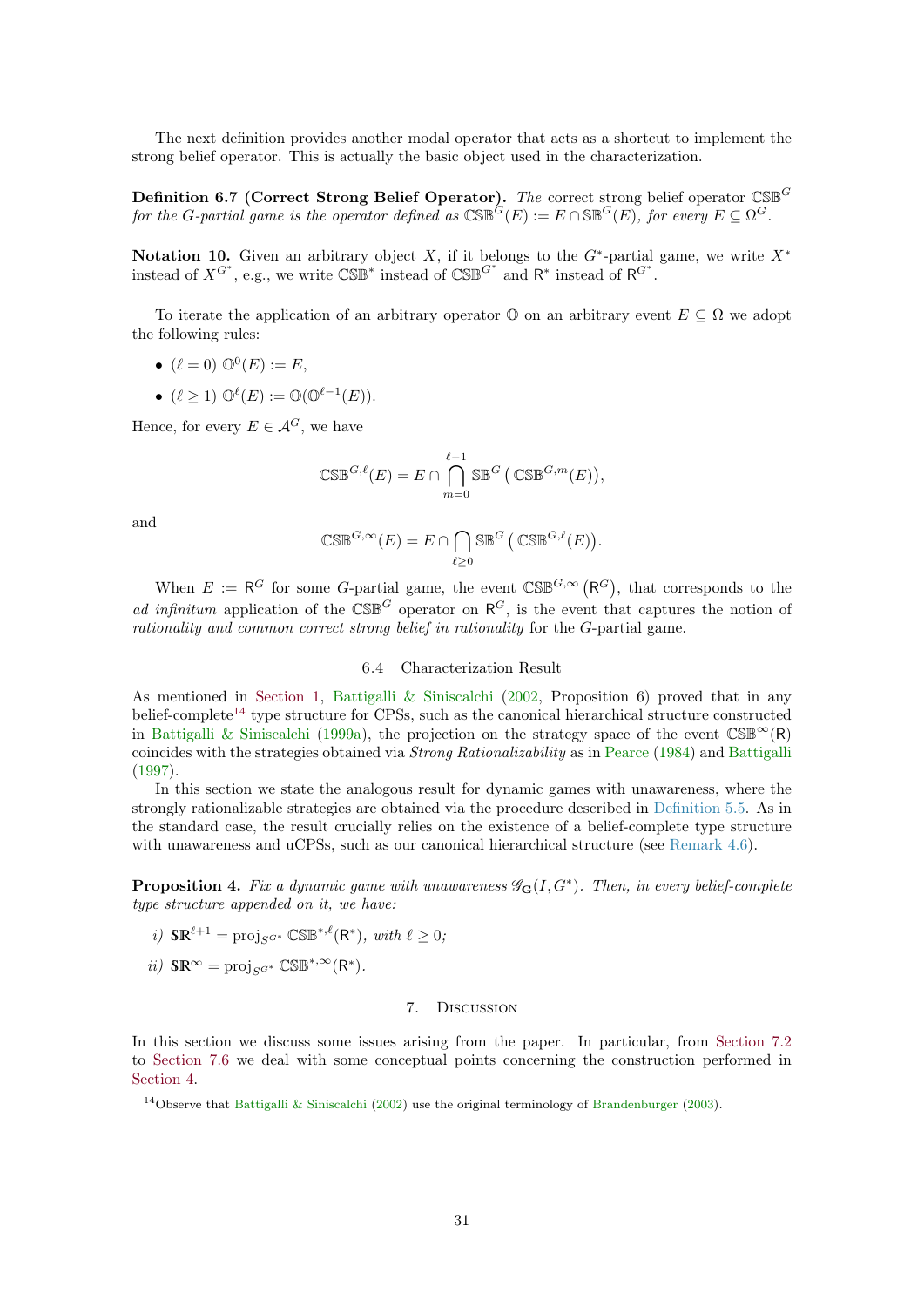#### 7.1 The Nature of the Conditioning Events

<span id="page-31-2"></span><span id="page-31-0"></span>If we carefully read [Section 4,](#page-11-0) one point is evident: the entire construction is based on the idea of fixing a certain awareness level  $\lambda \in \Lambda$ , taking the corresponding family of conditioning events  $C_{\lambda}$ , and—finally—obtaining the perception that a player holds for every conditioning event  $C \in \mathcal{C}_{\lambda}$ . Thus, it can happen that, for a given  $C \in \mathcal{C}_{\lambda}$ , a player has a certain perception  $\Sigma_C$ , with  $\Sigma_C \prec_{\lambda}^C \Sigma_{\lambda}$ , that later changes at a different conditioning event  $C' \in \mathcal{C}_{\lambda}$ , with  $\Sigma_C \prec \Sigma_{C'} \prec \Sigma_{\lambda}$ .

If we translate this point in a game-theoretical framework, we observe that the following issue arises: the set of conditioning events  $\mathcal{C}_{\lambda}$  cannot be given to a player ex ante, that is, before the actual beginning of the game, to see what she is going to believe for every  $C \in \mathcal{C}_{\lambda}$ . This is the case because, before the beginning of the game, she could actually be unaware of the existence of some events in  $C_{\lambda}$  and providing her the entire family  $C_{\lambda}$  would then make her aware of them.

To give an example, if we take the dynamic game with unawareness in [Figure 2](#page-7-0) and let Bob know all the information sets in  $G^*$ , we would automatically make Bob *aware* that the dynamic interaction he is involved in is the one that corresponds to G<sup>∗</sup> . Of course, this is at odds with the entire point of the framework, that is to capture the idea that Bob can only eventually become aware that  $G^*$  represents the *actual* interaction he is involved in. Thus, the natural question is then: how do we reconcile our construction, where the point of view seems to be that of an omniscient modeler, with the typical point of view embraced by epistemic game theory, where the analysis of a game is performed from the point of view of the players?

The answer simply comes from the literature on dynamic games with unawareness, more specifically from the way in which strategies are treated in this context. As emphasized in [Heifetz et al.](#page-38-0)  $(2013, Section 2.4)$  $(2013, Section 2.4)$  and [Halpern & Rêgo](#page-38-7)  $(2014, Section 3.1)$  $(2014, Section 3.1)$ , in dynamic games with unawareness, strategies cannot be interpreted in the standard way. Rather, strategies have to ideally answer the question: what would a player do upon reaching a certain information set? Thus, by adapting this interpretation to the context of conditioning events, we obtain the following interpretation:

# A family of conditioning events, for every awareness level, answers the question: what would a player believe (and perceive) upon reaching a certain conditioning event?

This point is strongly related to another major difference between the construction here developed and the one for standard finite dynamic games, namely, how nodes are interpreted in the two contexts. Thus, for example, the solution concept of RCSBR of [Battigalli & Siniscalchi](#page-37-1) [\(2002\)](#page-37-1) is a natural evolution of the solution concept of Rationality and Initial Common Belief of Rationality (RICBR) of [Ben-Porath](#page-37-8) [\(1997\)](#page-37-8), which is inherently related to the beliefs of a player at the root of the tree that represents the game. As a matter of fact, in the context of dynamic games with unawareness, it is not possible to develop an analogous of RICBR, because the root of the tree, which is the one related to initial rationality, in a sense is not only different for every player involved in an interaction, but it is also different for different types of the same player.

## 7.2 Relation to Models of Dynamic Games with Unawareness

<span id="page-31-1"></span>The construction in [Section 4](#page-11-0) is independent of the model that is chosen to describe a dynamic strategic interaction in presence of unawareness. In other words, the scholar who wants to choose between the models—for example—of [Halpern & Rêgo](#page-38-7) [\(2014\)](#page-38-7) or [Heifetz et al.](#page-38-0) [\(2013\)](#page-38-0) can rely on the existence of the canonical hierarchical structure with unawareness and uCPSs.

This is the result of a precise modelling choice: we embrace the view that type structures are more basic objects than the contingent representations used to capture strategic interactions. That is, infinite hierarchies of beliefs and type structures in general are basic objects of interactive reasoning: game theory is simply the standard context in which these objects are used. Hence, the construction in [Section 4](#page-11-0) is performed in an abstract setting with the goal in mind to construct the canonical hierarchical structure with unawareness and conditioning events. Having proved the existence of this object, we switch to one possible representation of type structures for dynamic games with unawareness for our game-theoretical analysis. By doing so, we show in [Section 6.1](#page-26-1) how to translate the objects that belong to a dynamic exogenous unawareness structure to those of a dynamic game with unawareness  $\dot{a}$  la [Heifetz et al.](#page-38-0) [\(2013\)](#page-38-0).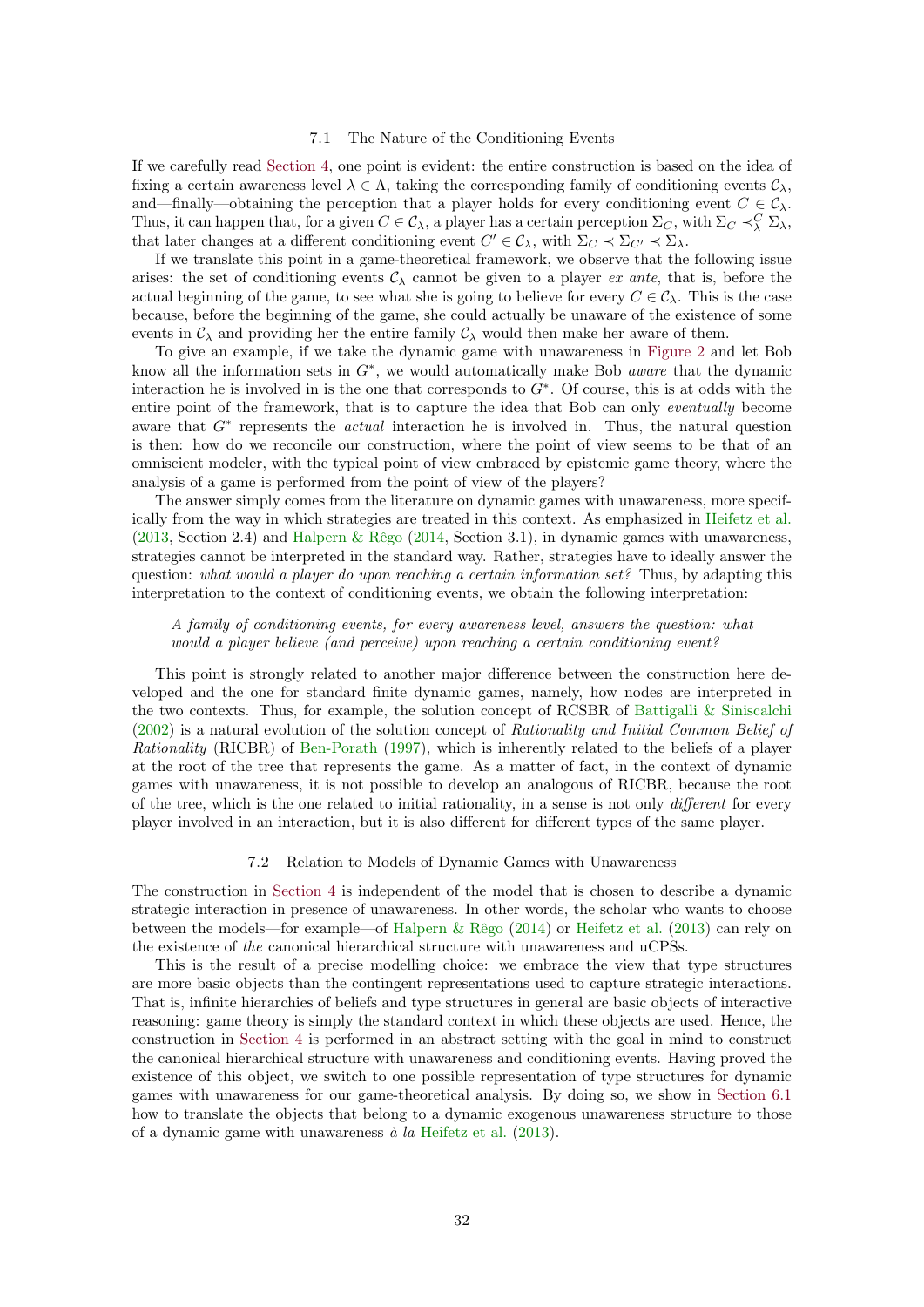#### 7.3 Related Literature on Large Type Structures

<span id="page-32-7"></span><span id="page-32-0"></span>In this section we extensively employ the word "universal": here, it denotes the (unique) type structure that embeds all other type structures on the same domain of uncertainty as beliefclosed subspaces.[15](#page-32-1) When the canonical hierarchical structure is built on a domain of uncertainty starting from some topological assumptions (such as in our case), it corresponds to the universal type structure appended on the same domain of uncertainty.

Our canonical hierarchical structure contains the one in [Battigalli & Siniscalchi](#page-37-0) [\(1999a\)](#page-37-0) as a degenerate case. Indeed, we obtain the construction of Battigalli  $&$  Siniscalchi [\(1999a\)](#page-37-0) when the domain of uncertainty is fixed and it does not change after any conditioning event, that is,  $\Lambda$  is a singleton.

Our result is also somewhat related to the proof of the existence of the universal type structure for static unawareness of [Heinsalu](#page-38-8) [\(2014\)](#page-38-8). We write "somewhat", since the two structures obtained are—strictly speaking—not comparable: ours is an explicit construction based on topological as-sumptions of coherent infinite hierarchies of beliefs performed à la [Brandenburger & Dekel](#page-38-12) [\(1993\)](#page-38-12); the structure in [Heinsalu](#page-38-8) [\(2014\)](#page-38-8) is topology-free and obtained by means of the nonconstructive method  $\hat{a}$  la [Heifetz & Samet](#page-38-16) [\(1998\)](#page-38-16), that obtained the topology-free universal type structure by taking types as ready-made objects, without relying on the construction of coherent infinite hierarchies of beliefs.[16](#page-32-2) Thus, what can be said is that ours is a topological and constructive counterpart of the result in [Heinsalu](#page-38-8) [\(2014\)](#page-38-8), where for every  $\lambda \in \Lambda$ , with  $\Lambda$  typically not a singleton, the only conditioning event is the domain of uncertainty itself.

The last statement in the paragraph above becomes particularly evident when we compare our construction to the one in [Heifetz et al.](#page-38-17)  $(2012)$ , that constructed the universal belief space for static unawareness.<sup>[17](#page-32-3)</sup> The notion of *belief space*,<sup>[18](#page-32-4)</sup> introduced in the literature by [Mertens &](#page-39-4) [Zamir](#page-39-4) [\(1985\)](#page-39-4), is captured by a tuple  $\langle I, S, \Omega, \mathfrak{s}, (m_i)_{i \in I} \rangle$ , where I is the set of individuals, S is a parameter space,  $\Omega$  is the set of states of the world, and  $\mathfrak{s} : \Omega \to S$  and  $m_i : \Omega \to \Delta(\Omega)$  are both measurable functions. Even if the two frameworks are equivalent in terms of their expressive power, a belief space is actually a generalization of a type structure, because it does not need to have by construction a product structure like the latter. Starting from a lattice of spaces of states of nature  $\{Z^L := \prod_{d \in L} Z_d\}_{L\subseteq D}$ , where every  $Z_d$  is a Hausdorff space and D is at most countable, [Heifetz](#page-38-17) [et al.](#page-38-17) [\(2012\)](#page-38-17)—following the construction of [Heifetz](#page-38-18) [\(1993\)](#page-38-18), itself an extension of [Mertens & Zamir](#page-39-4) [\(1985\)](#page-39-4)—constructed infinite hierarchies of beliefs by imposing the coherency requirement at the outset and then, by relying on an application of the Kolmogorov's Extension Theorem, obtained types as coherent infinite hierarchies of beliefs. Thus, the construction performed here and the one in [Heifetz et al.](#page-38-17) [\(2012\)](#page-38-17) present the following differences:

- 1. [Heifetz et al.](#page-38-17) [\(2012\)](#page-38-17) dealt with the static case, while we make the construction in presence of conditioning events;
- 2. [Heifetz et al.](#page-38-17) [\(2012\)](#page-38-17) assumed all their spaces to be Hausdorff, while we assume they are Polish;
- 3. [Heifetz et al.](#page-38-17) [\(2012\)](#page-38-17) performed a *bottom-up* construction,<sup>[19](#page-32-5)</sup> that is, they imposed the coherency requirement at the outset, like [Mertens & Zamir](#page-39-4) [\(1985\)](#page-39-4), while we perform a *top-down* construction, i.e., we first construct infinite hierarchies of beliefs and then we impose the coherency requirement on them (like [Brandenburger & Dekel](#page-38-12) [\(1993\)](#page-38-12)).

Finally, we relate our work to the recent [Lee](#page-39-14)  $(2016)$ .<sup>[20](#page-32-6)</sup> In this paper, the author generalizes the

<span id="page-32-1"></span><sup>&</sup>lt;sup>15</sup>See Section B.2 in the online appendix for a formal definition of the notion of "universal type structure", by having in mind that in that section we use the word "terminal" for what we call in the present section "universal".

<span id="page-32-2"></span><sup>&</sup>lt;sup>16</sup>Related to this, [Heifetz & Samet](#page-38-19) [\(1999\)](#page-38-19) showed why an adaptation of a classical result in measure theory by [Dieudonné](#page-38-20) [\(1948\)](#page-38-20), [Halmos](#page-38-21) [\(1950\)](#page-38-21), and [Sparre Andersen & Jessen](#page-39-15) [\(1948\)](#page-39-15) actually precludes the explicit construction of the topology-free universal type structure by means of coherent infinite hierarchies of beliefs.

<span id="page-32-3"></span><sup>&</sup>lt;sup>17</sup>We are grateful to an anonymous referee for having pointed out the need to investigate the relation between the two constructions.

<span id="page-32-4"></span><sup>&</sup>lt;sup>18</sup>See [Heifetz & Samet](#page-38-16) [\(1998,](#page-38-16) Section 6, "Belief Spaces") for a more detailed discussion of the differences between type structures and belief spaces and [Maschler et al.](#page-39-16) [\(2013,](#page-39-16) Chapter 10) for a textbook presentation of belief spaces.  $19$ Here the dichotomy bottom-up/top-down is borrowed from [Battigalli et al.](#page-37-12) [\(Work in Progress\)](#page-37-12).

<span id="page-32-6"></span><span id="page-32-5"></span> $^{20}$ We are grateful to the same referee mentioned in [Footnote 17](#page-32-3) for having drawn our attention to this contribution to the literature on type structures and for having pointed out the need to address the relation between the results contained in that paper and ours.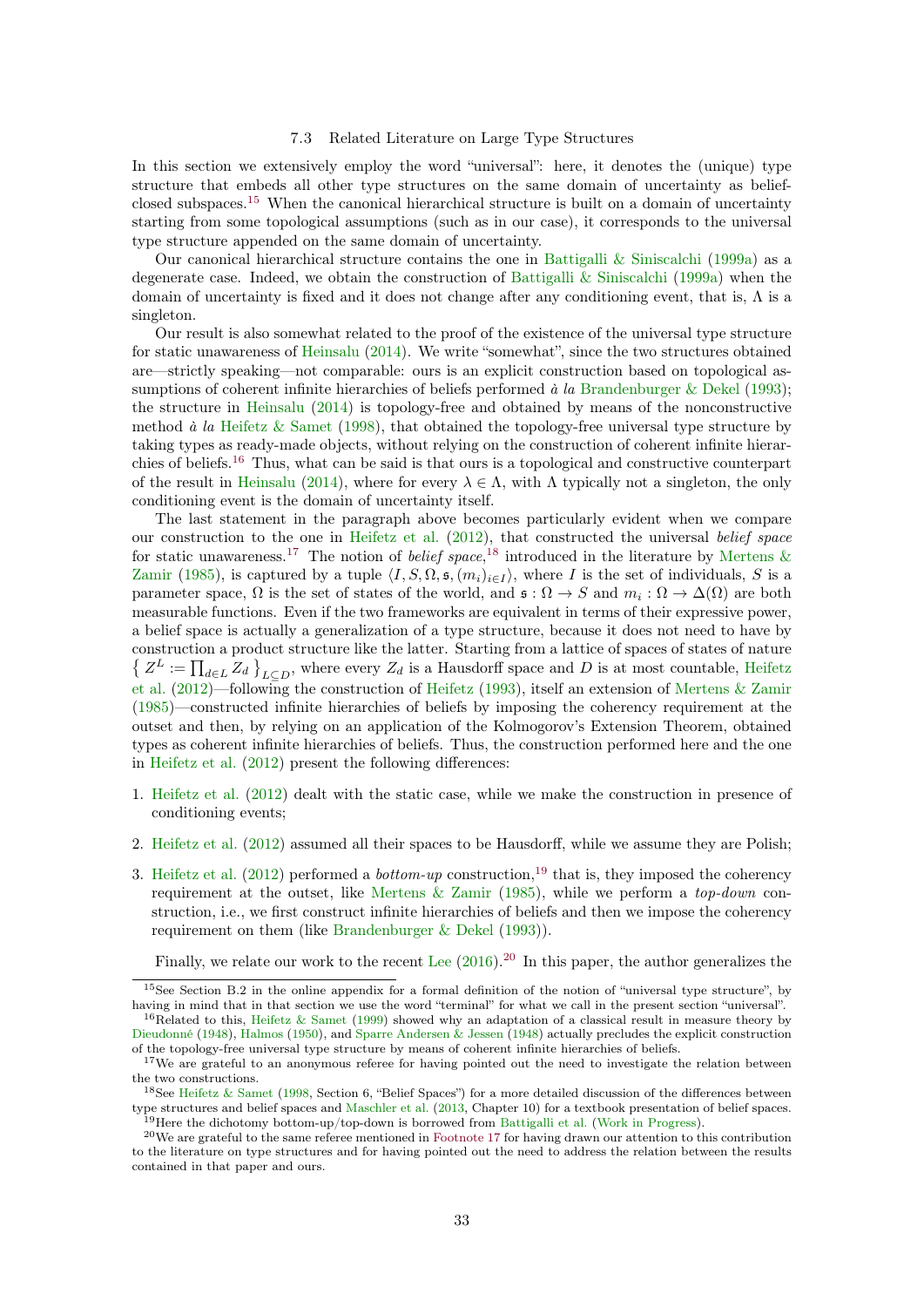<span id="page-33-4"></span>concept of belief over an arbitrary nonempty *Standard Borel*<sup>[21](#page-33-2)</sup> space X by means of what he calls a representation schema. A representation schema  $\mathscr R$  assigns to X a Standard Borel space  $\mathscr R(X)$ such that, for every  $r \in \mathcal{R}(X)$ , called a *belief* over X, there is a well-defined preference relation  $\succeq^r$  on the set of acts over X, where an *act* is defined as a measurable function  $f: X \to [0,1].$ Interestingly, in [Lee](#page-39-14) [\(2016,](#page-39-14) Section 8.2) it is pointed out that if we take an at most countable sequence of schemata which are well-behaved according to a list of assumptions, i.e., Assumptions 4.2–4.6 in [Lee](#page-39-14) [\(2016,](#page-39-14) Section 4), then the schema that corresponds to the union of this sequence of schemata also satisfies these requirements. Thus—by quoting the paper—"there also exists a universal type space defined with respect to the union schema" [\(Lee](#page-39-14)  $(2016, \text{Section } 8.2, \text{p.}22)$  $(2016, \text{Section } 8.2, \text{p.}22)$ , where the author does not distinguish, contrary to us, between the two terms "space" and "structure"). Thus, the quote is crucial to see the relationship between our construction and the result in [Lee](#page-39-14) [\(2016\)](#page-39-14). Indeed, by taking into account [Remark 4.4](#page-18-2) and the fact that the universal type structure corresponds to the canonical hierarchical structure in presence of topological assumptions, our construction essentially corresponds to a finite union of canonical hierarchical structures, one for every  $\lambda \in \Lambda$ . Thus, since for every  $\lambda \in \Lambda$  these constructions satisfy Assumptions 4.2–4.6 of [Lee](#page-39-14) [\(2016\)](#page-39-14) and—as pointed out at the begin of this section—are universal type structures, it follows that there exists a 'union' universal type structure.

## 7.4 Game-Theoretical Interpretation of the Domain of Uncertainty

<span id="page-33-0"></span>In our construction of the canonical hierarchical structure there is no explicit description of the structure of the domain of uncertainty. However, in [Section 6,](#page-26-0) we follow a rather standard convention in game theory by assuming that, given a game with two players  $i$  and  $j$ , the domain of uncertainty of player  $i$  is the set of strategies of player  $j$ , and vice versa.

An alternative way to deal with dynamic games with unawareness, compatible with our construction, is the model of [Battigalli et al.](#page-37-13) [\(2013\)](#page-37-13). This is a framework that can be used to address dynamic games in general. In this model, the domain of uncertainty of a player is not given by the set of strategies of her opponent, but it is the set of terminal (physical) paths in a tree. Hence, the player holds beliefs about the play as represented via paths of the game, which implies, given a non-terminal path in the game, that the player not only holds beliefs concerning the future actions taken by her opponent, but also about her own future actions.

This way of dealing with dynamic games looks particularly appealing in the context of dynamic games with unawareness, because there is no reference to strategies, whose definition in this context is—as mentioned in [Section 7.1—](#page-31-0)not a straightforward adaptation of the standard definition.

### 7.5 Awareness of Unawareness

<span id="page-33-1"></span>In this paper we epistemically characterized Strong Rationalizability for dynamic games with unawareness as in [Heifetz et al.](#page-38-0) [\(2013\)](#page-38-0). However, both that paper and this work essentially rely on the assumption that unexpected moves are considered mistakes that 'signal' the irrationality of a player.[22](#page-33-3) An example should clarify the issue.

Consider the centipede game with unawareness in [Figure 6.](#page-34-1) Here we have two players, again Ann and Bob. Ann is always aware that the game the players are actually playing is represented by  $G^*$ , while Bob becomes aware of this only at node  $\langle A, c, E \rangle_*,$  since  $\pi_b(\langle A \rangle_*) = {\langle A \rangle_\alpha}$  and  $\pi_b(\langle A, c, E \rangle_*) = {\langle A, c, E \rangle_*}.$  It is natural to ask ourselves what should be expected under RCSBR. We should predict Ann to choose  $B$  immediately. The reason is the following: upon reaching node  $\langle A \rangle_{*}$ , Bob thinks the game they are playing is  $G^{\alpha}$ . This implies that Bob is going to think that Ann is irrational; incidentally, it is also strictly dominant for him to play  $d$ , because letting Ann play at node  $\langle A, c \rangle_{\alpha}$  is—according to his view at  $\langle A \rangle_{*}$ , which is given by  $\pi_b(\langle A \rangle_{*}) = {\langle A \rangle_{\alpha}}$  —dominated.

However, observe that, upon being called into play, Bob could embrace the alternative view that Ann is not irrational, but rather that she is aware of something he is unaware of. That is, Bob would be aware of being unaware of something. As a matter of fact, our analysis does not explicitly address dynamic games with awareness of unawareness.

<span id="page-33-2"></span><sup>&</sup>lt;sup>21</sup>A space X is Standard Borel space if X is measurable and its  $\sigma$ -algebra  $\mathcal{A}_X$  is the Borel  $\sigma$ -algebra generated by a Polish topology on  $X$ .

<span id="page-33-3"></span><sup>&</sup>lt;sup>22</sup>The point we are emphasizing in this section has been considered also by [Rêgo & Halpern](#page-39-7) [\(2012\)](#page-39-7).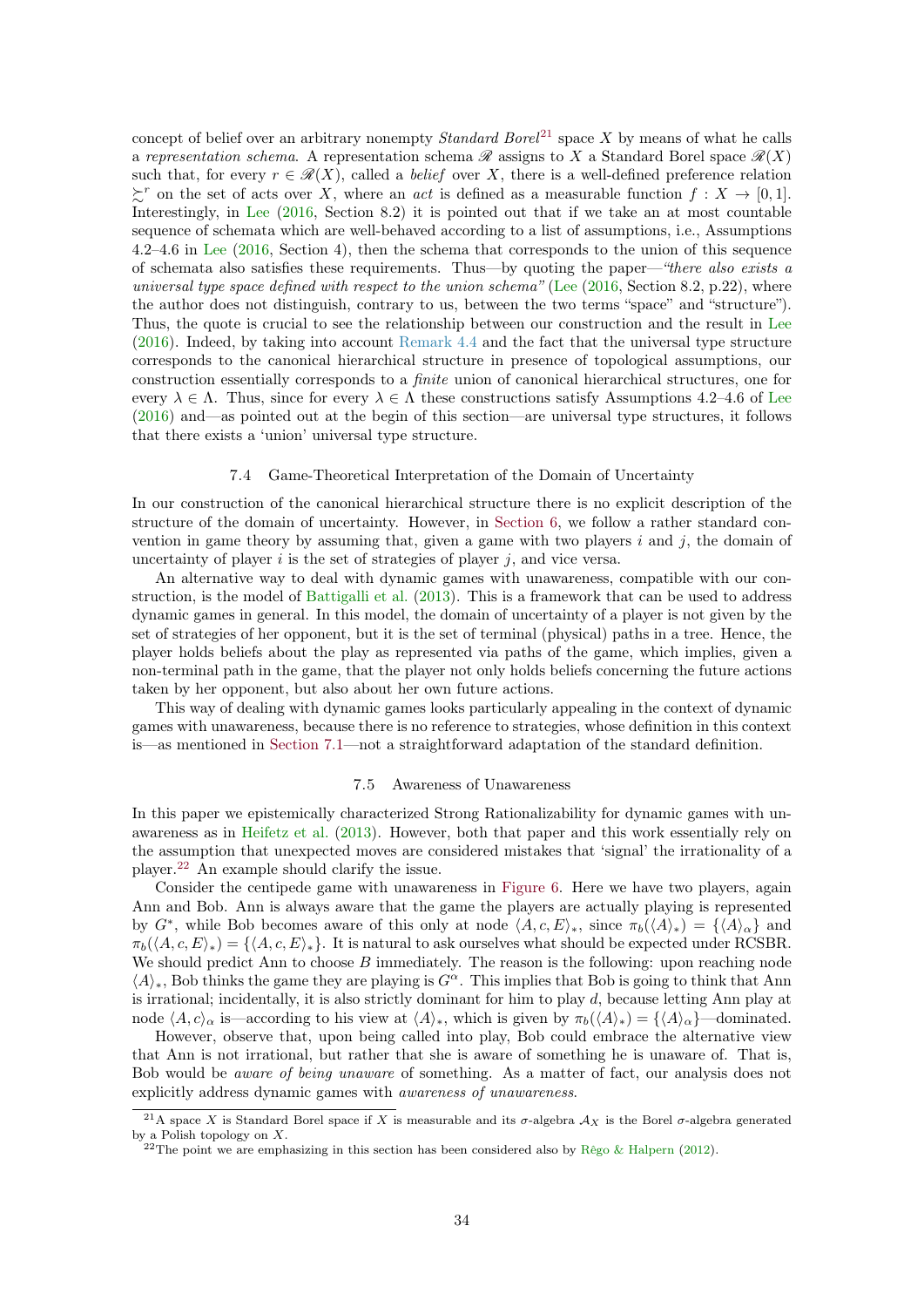<span id="page-34-3"></span>![](_page_34_Figure_0.jpeg)

<span id="page-34-1"></span>Figure 6: A centipede game with unawareness.

Nevertheless, it should be noticed that according to the way in which dynamic games with unawareness and awareness of unawareness are modelled in [Heifetz et al.](#page-38-0) [\(2013\)](#page-38-0), our analysis just extends naturally to encompass this class of games as well. The point is that in [Heifetz et al.](#page-38-0)  $(2013)^{23}$  $(2013)^{23}$  $(2013)^{23}$  $(2013)^{23}$  awareness of unawareness is modelled by *exogenously* introducing in some subjective tree G, a special move for a player, call it  $a_0$ , that reveals what somebody, i.e., that player or an opponent, is not aware of, still without being unaware of being unaware.

Thus, in our example in [Figure 6,](#page-34-1) we could represent this situation by introducing an action for Ann at node  $\langle A, c \rangle_\alpha$ , call it action  $a_0$ , along with a payoff, say  $(x_a, x_b)$ . We have to imagine this as if exogenously imposed by a modeler that—for reasons outside the realm of the interaction—'knows' that, at node  $\langle A \rangle_{\alpha}$ , Bob is going to think that he is actually unaware of something that Ann can do beyond action  $F$  and this is captured by action  $a_0$ , that is going to lead to a payoff that Bob thinks is going to be eventually equal to  $(x_a, x_b)$ . It is clear that, by modifying the game in such a way, indeed our analysis naturally extends to dynamic games with unawareness and awareness of unawareness.

## 7.6 Technical Assumptions

<span id="page-34-0"></span>The technical assumptions present in this paper are essentially two: the finiteness of  $\Sigma$  and the topological ones concerning the domain of uncertainty  $\Sigma$  and all the spaces in  $\Sigma$ .

Concerning the finiteness of  $\Sigma$ , it is interesting to make a comparison with [Halpern & Rêgo](#page-38-7) [\(2014\)](#page-38-7). In their framework, Halpern  $\&$  Rêgo (2014) assume the existence of a countable family of finite games, i.e., a countable family of games with a finite number of histories. This is the crucial point that allows them to have a family of countable games (or even uncountable, as they point out at the end of Section 2 of their paper): indeed, the finiteness of the set of histories implies that there is going to be a finite chain of 'perceived' games, as in [Remark 4.3.](#page-15-2) On the contrary, we assume the countability (and the clopeness) of the set of conditioning events  $\overline{C}$ , and hence—a fortiori—of  $\mathcal{C}_{\lambda}$ , for every  $\lambda \in \Lambda$ . Thus, to obtain the point emphasized in [Remark 4.3,](#page-15-2) we need to impose some constraint, that happens to be the finiteness of  $\Sigma$ .

Assuming the domain of uncertainty  $\overline{\Sigma}$ , along with all the sets in  $\Sigma$ , to be Polish is in line with part of the literature on the construction of canonical hierarchical structures. Beyond this, two reasons make this assumption particularly handy. First, it gives some obvious advantages in terms of the mathematical machinery from probability theory that can be used in the construction. In second place, as pointed out by Battigalli  $&$  Siniscalchi [\(1999a,](#page-37-0) p.198), in comparison to the more general measure-theoretic construction  $\dot{a}$  la [Heifetz & Samet](#page-38-16) [\(1998\)](#page-38-16), this topological construction allows arguments concerning the closeness of types in the canonical hierarchical structure.

<span id="page-34-2"></span><sup>&</sup>lt;sup>23</sup>This also applies to [Halpern & Rêgo](#page-38-7) [\(2014\)](#page-38-7). The same procedure has been used in a completely different context, namely, in decision theory, by [Karni & Vierø](#page-38-22) [\(2017\)](#page-38-22).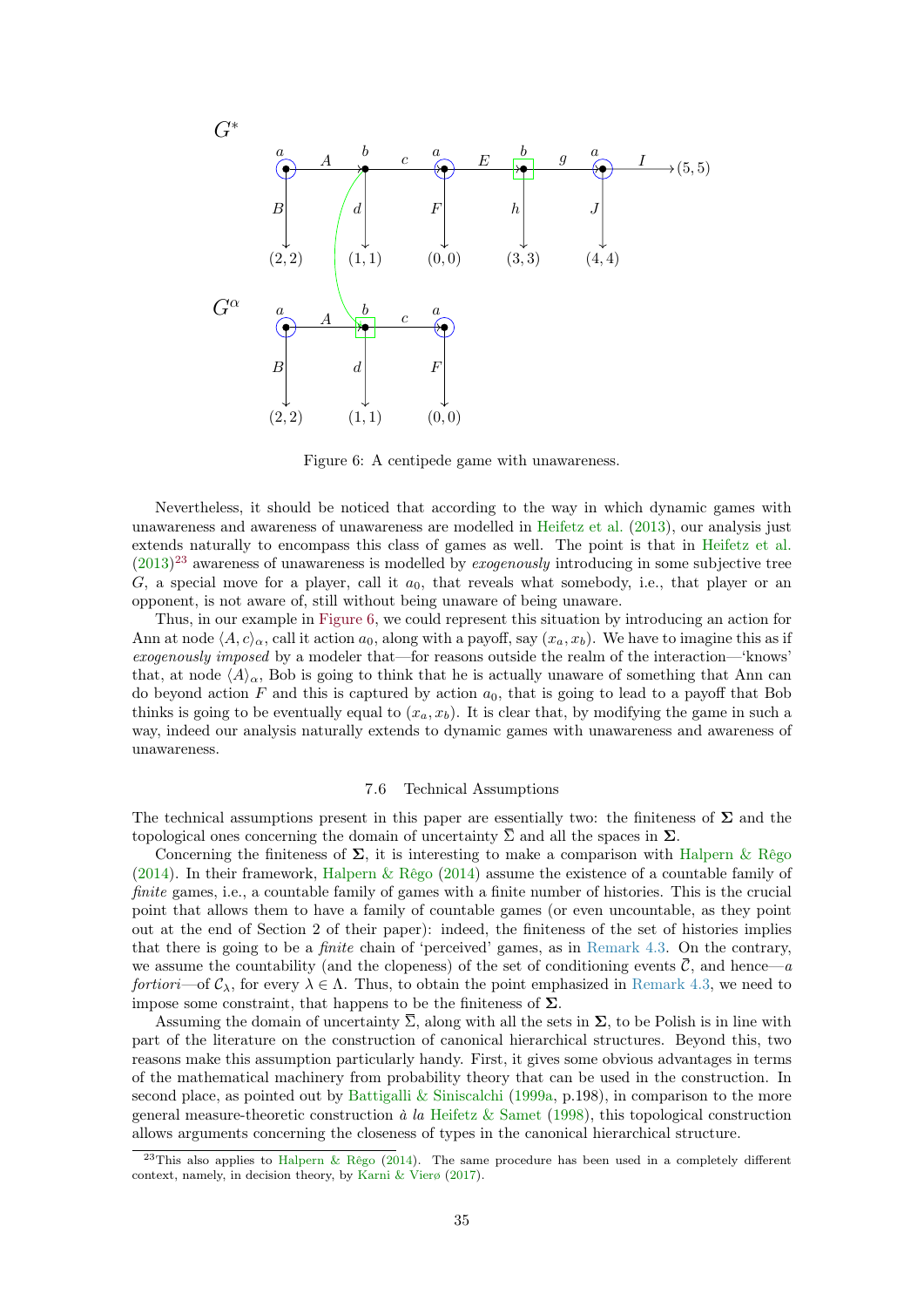#### **APPENDIX**

#### A. PROOFS

<span id="page-35-3"></span><span id="page-35-0"></span>Here we provide the proofs of the results established in the paper. We start with the proofs of the results of [Section 4;](#page-11-0) then we give the proof of [Proposition 4](#page-30-2) from [Section 6.4.](#page-30-0)

## A.1 Proofs of [Section 4](#page-11-0)

<span id="page-35-1"></span>All the proofs in this section are adaptations of the proofs of [Battigalli & Siniscalchi](#page-37-0) [\(1999a\)](#page-37-0). To lighten the notation we omit the subscripts for  $i \in I$ .

In order to prove [Proposition 1](#page-17-3) we need to prove the following lemma, which is an adaptation to our construction of Lemma 2 in [Battigalli & Siniscalchi](#page-37-0) [\(1999a\)](#page-37-0).

<span id="page-35-2"></span>**Lemma 1.** Let  $\lambda \in \Lambda$  be an arbitrary awareness level, fix an arbitrary conditioning event  $C \in \mathcal{C}_{\lambda}$ , and let

$$
D_{\overrightarrow{\lambda}}(C) := \left\{ \left( \delta_{\lambda,C}^1, \delta_{\lambda,C}^2, \dots \right) \middle| \forall \ell \ge 1, \delta_{\lambda,C}^{\ell} \in \Delta \left( X_{\lambda,C}^{\ell-1} \right), \max_{S_{\lambda,C}} \delta_{\lambda,C}^{\ell+1} = \delta_{\lambda,C}^{\ell} \right\}.
$$

Then there is a homeomorphism

$$
h_C^{\lambda}: D_{\overrightarrow{\lambda}}(C) \to \Delta \left( \Sigma_C \times \bigcup_{\alpha \in \Lambda: \Sigma_{\alpha} \preccurlyeq_{\lambda}^C \Sigma_C} \widetilde{H}_{\overrightarrow{\alpha}}(C) \right)
$$

such that

$$
\mathrm{marg}_{X_C^{\ell-1}} h_C^{\lambda} \Big( \delta_{\lambda,C}^1, \delta_{\lambda,C}^2, \dots \Big) = \delta_{\lambda,C}^{\ell},
$$

for every  $\ell > 1$ .

*Proof.* Fix an awareness level  $\lambda \in \Lambda$  and an arbitrary conditioning event  $C \in \mathcal{C}_{\lambda}$ . Let  $Z_{\lambda,C}^0 :=$  $X_C^0 = \Sigma_C$  and, for every  $\ell \geq 1$ ,  $Z_{\lambda,C}^{\ell} := \Delta^{\mathcal{C}_{\lambda}}\left(X_{\lambda,C}^{\ell-1}\right)$ . Hence, every  $Z_{\lambda,C}^{\ell}$  is a Polish space and

$$
D_{\overrightarrow{\lambda}}(C) = \left\{ \left( \delta_{\lambda,C}^1, \delta_{\lambda,C}^2, \dots \right) \middle| \forall \ell \ge 1, \delta_{\lambda,C}^{\ell} \in \Delta \left( Z_{\lambda,C}^0 \times \dots \times Z_{\lambda,C}^{\ell-1} \right), \max_{S_{\lambda,C}} \delta_{\lambda,C}^{\ell+1} = \delta_{\lambda,C}^{\ell} \right\}.
$$

The result follows from Lemma 1 in [Brandenburger & Dekel](#page-38-12) [\(1993\)](#page-38-12).

*Proof of [Proposition 1.](#page-17-3)* Fix an awareness level  $\lambda \in \Lambda$  and take the corresponding set of conditioning events  $\mathcal{C}_{\lambda}$ . For every  $C \in \mathcal{C}_{\lambda}$ , let

$$
\text{proj}_{C}^{\lambda}: H_{\overrightarrow{\lambda}}(C) \to D_{\overrightarrow{\lambda}}(C)
$$

be the projection function defined as

$$
\operatorname{proj}_{C}^{\lambda}\left(\mu_{\overrightarrow{\lambda}}^1,\ldots,\mu_{\overrightarrow{\lambda}}^{\ell}\right)=\left(\mu_{\overrightarrow{\lambda}}^1\left(\cdot\mid C\right),\ldots,\mu_{\overrightarrow{\lambda}}^{\ell}\left(\cdot\mid \mathcal{D}_{\overrightarrow{\lambda}}^{\ell-1}(C)\right),\ldots\right).
$$

The projection function  $proj_C^{\lambda}$  is continuous, and, by [Lemma 1,](#page-35-2) also the function

$$
f_C^{\lambda} := h_C^{\lambda} \circ \text{proj}_C^{\lambda} : H_{\overrightarrow{\lambda}}(C) \to \Delta \left( \Sigma_C \times \bigcup_{\alpha \in \Lambda : \Sigma_{\alpha} \preccurlyeq_{\lambda}^C \Sigma_C} \widetilde{H}_{\overrightarrow{\alpha}}(C) \right)
$$

is continuous. Let  $\mu_{\overrightarrow{\lambda}}\left(\cdot\right|\mathcal{D}_{\overrightarrow{\lambda}}^{\infty}(C)\right) = f_C^{\lambda}\left(\mu_{\lambda,C}^1,\mu_{\lambda,C}^2,\ldots\right)$ . We have that  $\mu_{\overrightarrow{\lambda}}\left(\mathcal{D}_{\overrightarrow{\lambda}}^{\infty}(C)\right|\mathcal{D}_{\overrightarrow{\lambda}}^{\infty}(C)\right) =$ 1 and, for every  $\ell \in \mathbb{N}$ , [Equation \(4.11\)](#page-17-5) is satisfied. Recall that  $\Delta^*(\cdot)_{C \in \mathcal{C}_{\lambda}}$  denotes the set of all unrestricted probability measures with conditioning events from  $\mathcal{C}_{\lambda}$ . Then the function

$$
f^{\overrightarrow{\lambda}} := (f_C^{\lambda})_{C \in \mathcal{C}_{\lambda}} : H_{\overrightarrow{\lambda}} \to \Delta^* \left( \Sigma_C \times \bigcup_{\alpha \in \Lambda : \Sigma_{\alpha} \preccurlyeq^C_{\lambda} \Sigma_C} \widetilde{H}_{\overrightarrow{\alpha}}(C) \right)_{C \in \mathcal{C}_{\lambda}}
$$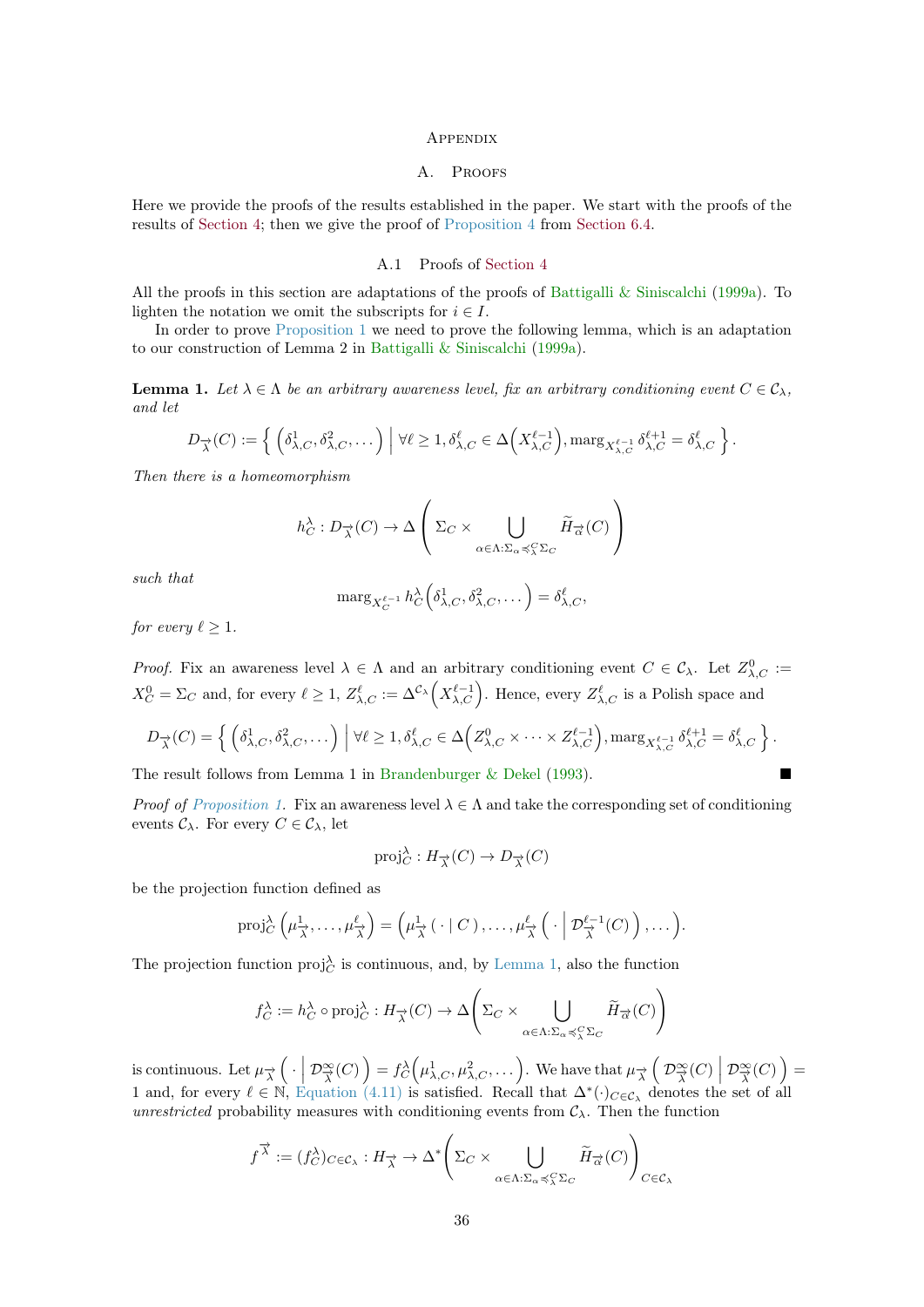<span id="page-36-2"></span>is again continuous and it satisfies [Equation \(4.11\).](#page-17-5) This implies that  $f^{\vec{\lambda}}$  is injective and that the restriction of  $(f^{\vec{\lambda}})^{-1}$  to  $f^{\vec{\lambda}}(H_{\vec{\lambda}})$  is continuous. However, observe that this function maps  $H_{\vec{\lambda}}$ to the set of unrestricted probability measures with conditioning events from  $\mathcal{C}_{\lambda}$ . Thus, it remains to show that

$$
f^{\vec{\lambda}}(H_{\vec{\lambda}}) = \Delta \Bigg(\Sigma_C \times \bigcup_{\alpha \in \Lambda: \Sigma_\alpha \preccurlyeq_\lambda^C \Sigma_C} \widetilde{H}_{\vec{\alpha}(C)} \Bigg)_{C \in \mathcal{C}_\lambda}.
$$

This readily follows by adapting the arguments in the proof of Proposition 1 of Battigalli  $\&$ [Siniscalchi](#page-37-0) [\(1999a\)](#page-37-0) to the axioms of [Definition 4.5.](#page-14-2)

*Proof of [Proposition 2.](#page-18-0)* Fix an  $i \in I$ , a  $\lambda \in \Lambda$ , and observe that

$$
H_{i,\overrightarrow{\lambda}}^* = \left\{ t \in H_{i,\overrightarrow{\lambda}} \mid \forall C \in \mathcal{C}_{\lambda}, \exists \alpha \in \Lambda : \Sigma_{\alpha} \preccurlyeq_{\lambda}^C \Sigma_C, f_{i,C}^{\lambda}(t_i) \Big( C \times H_{j,\overrightarrow{\alpha}}^*(C) \Big) = 1 \right\}.
$$

Conversely, for every  $t_i \in H^*_{i, \overrightarrow{\lambda}}$ ,  $C \in \mathcal{C}_{\lambda}$  and  $\ell \in \mathbb{N}$ , there is an  $\alpha \in \Lambda$  such that  $\Sigma_{\alpha} \preccurlyeq^C_{\lambda} \Sigma_C$ , and

$$
f_{i,C}^{\lambda}(t_i) \left( \Sigma_C \times H_{j,\overrightarrow{\alpha}}^{\ell}(C) \right) = 1.
$$

Since the measure  $f_{i,C}^{\lambda}(t_i)$  is  $\sigma$ -additive, we have that

$$
f_{i,C}^{\lambda}\left(\Sigma_{C}\times\bigcup_{\alpha:\Sigma_{\alpha}\preccurlyeq_{\lambda}^{C}\Sigma_{C}}H_{j,\overrightarrow{\alpha}}^{*}(C)\right) = f_{i,C}^{\lambda}\left(\Sigma_{C}\times\bigcup_{\alpha:\Sigma_{\alpha}\preccurlyeq_{\lambda}^{C}\Sigma_{C}}\left(\bigcap_{\ell\geq 1}H_{j,\overrightarrow{\alpha}}^{\ell}(C)\right)\right)
$$

$$
=\lim_{\ell\to\infty}f_{i,C}^{\lambda}(t_{i})\left(\Sigma_{C}\times\bigcup_{\alpha\in\Lambda:\Sigma_{\alpha}\preccurlyeq_{\lambda}^{C}\Sigma_{C}}H_{j,\overrightarrow{\alpha}}^{\ell}(C)\right) = 1.
$$

Thus, it follows that

$$
f_i^{\vec{\lambda}}(H^*_{i,\vec{\lambda}}) = \left\{ \mu_{i,\vec{\lambda}} \in \Delta \left( \Sigma_C \times \bigcup_{\alpha:\Sigma_\alpha \preccurlyeq_\lambda^C \Sigma_C} H_{j,\vec{\alpha}}(C) \right)_{C \in \mathcal{C}_\lambda} \middle| \begin{array}{l} \forall C \in \mathcal{C}_\lambda, \exists \alpha \in \Lambda : \Sigma_\alpha \preccurlyeq_\lambda^C \Sigma_C, \\ \mu_{i,\vec{\lambda}} \left( C \times H^*_{j,\vec{\alpha}}(C) \middle| C \times H_{j,\vec{\alpha}}(C) \right) = 1 \end{array} \right\},
$$

 $H^*_{i,\overrightarrow{\lambda}}$  is homeomorphic to  $f^{\overrightarrow{\lambda}}_i\left(H^*_{i,\overrightarrow{\lambda}}\right)$ , and every  $f^{\lambda}_{i,C}\left(H^*_{i,\overrightarrow{\lambda}}\right)$  is homeomorphic to  $\Delta\left(C\times H^*_{j,\overrightarrow{\alpha}(C)}\right)$ for an  $\alpha \in \Lambda$  such that  $\Sigma_{\alpha} \preccurlyeq_{\lambda}^C \Sigma_C$ . Given the definition of  $g_i^{\overrightarrow{\lambda}}$  in terms of  $f_i^{\overrightarrow{\lambda}}$ , for every  $t_i \in H^*_{i, \overrightarrow{\lambda}}$ it is possible to check that  $g_i^{\vec{\lambda}}$  satisfies the axioms of [Definition 4.5.](#page-14-2) Hence, the function

$$
g_i^{\overrightarrow{\lambda}} := (g_{i,C}^{\lambda})_{C \in \mathcal{C}_{\lambda}} : H_{i,\overrightarrow{\lambda}}^* \to \Delta \left(\Sigma_C \times \bigcup_{\alpha \in \Lambda : \Sigma_{\alpha} \preccurlyeq_{\lambda}^C \Sigma_C} H_{j,\overrightarrow{\alpha}}^*(C)\right)_{C \in \mathcal{C}_{\lambda}}
$$

is a homeomorphism.

#### A.2 Proof of [Proposition 4](#page-30-2)

<span id="page-36-0"></span>In order to proceed with the proof of [Proposition 4](#page-30-2) we need to adapt a lemma from Battigalli  $\&$ [Siniscalchi](#page-37-1) [\(2002\)](#page-37-1) to our context. Recall that the following proof is based on the crucial assumption that we perform our analysis in a belief-complete type structure as defined in [Definition 4.12.](#page-19-4)

<span id="page-36-1"></span>Lemma 2. Fix a belief-complete type structure

$$
\mathscr{T}_{\mathbf{G}} = \left\langle \mathscr{G}_{\mathbf{G}}(I, G^*), \left(T_i^G, \beta_i^G, \right)_{i \in I, G \in \mathbf{G}} \right\rangle,
$$

a G-partial game, a map  $\tau_{-i}^G : S_{-i}^G \to T_{-i}^G$  such that, for every  $k_i \in K_i^G$ ,  $\tau_{-i}^{G_{k_i}}(s_{-i}^G) \in T_{-i}^{G'}$  for a  $G_{k_i} \hookrightarrow G'$ , and a first-order belief  $\nu_i \in \Delta^{K_i^G}(S_{-i}^{G_{k_i}})$ . Then there exists an epistemic type  $t_i \in T_i^G$ <br>such that, for every  $k_i \in K_i^G$ , the function  $\beta_{i,k_i}^{G}$  has finite support and

$$
\beta_{i,k_i}^G(t_i) \bigg( s_{-i}^G, \tau_{-i}^G(s_{-i}^G) \bigg) = \nu_i \left( s_{-i}^G \, \big| \, \mathcal{S}_{-i}^G(k_i) \right)
$$

for every  $s_{-i}^G \in S_{-i}^G$  and  $G \hookrightarrow G'$ .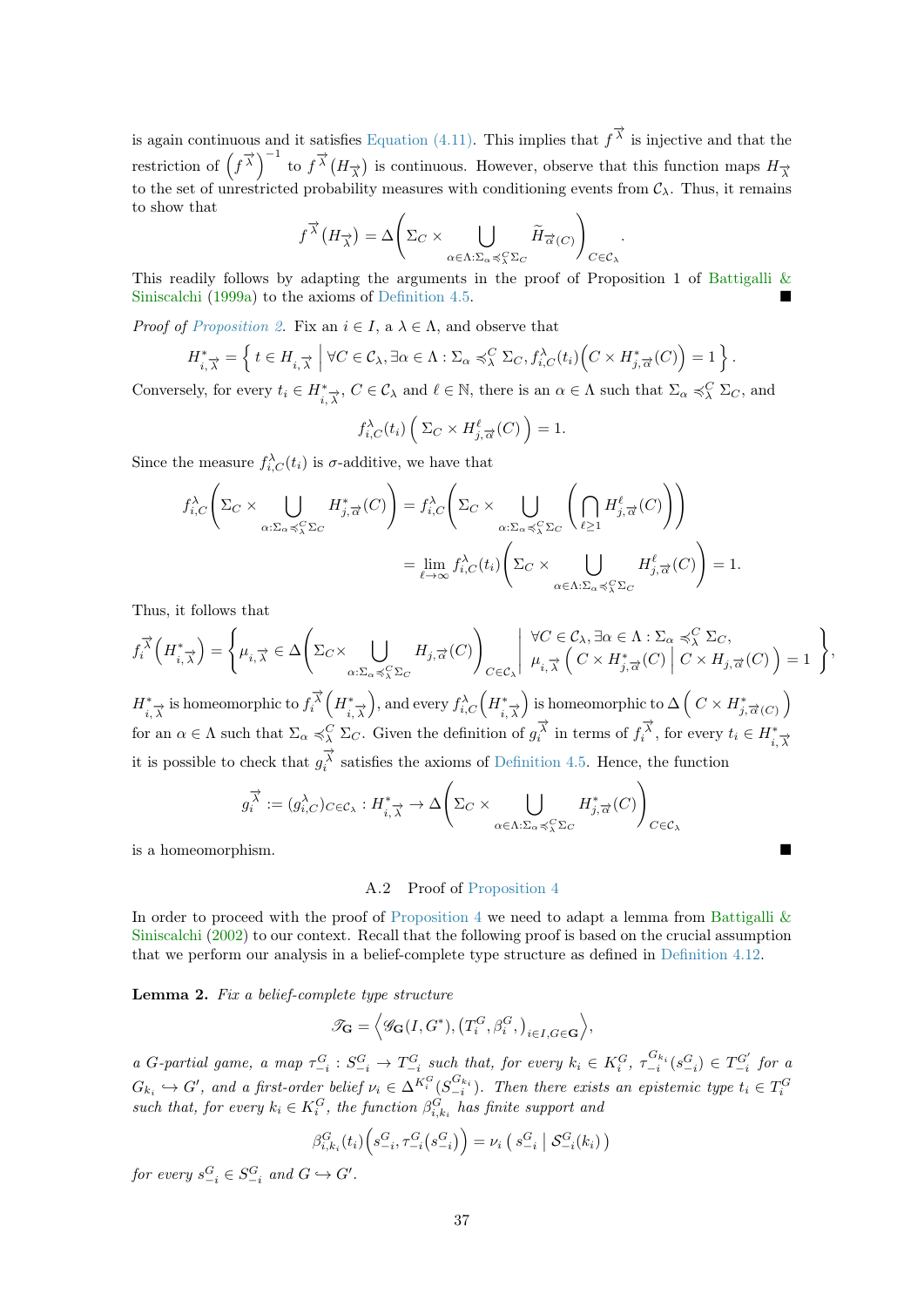<span id="page-37-14"></span>*Proof.* Fix a G-partial game and a player *i*. Define a *candidate* uCPS  $\mu_i^G$  on  $S_{-i}^G \times T_{-i}^G$  such that, for every  $k_i \in K_i^G$ ,  $\mu_i^G(\cdot | k_i) \in \Delta(S_{-i}^{G_{k_i}} \times T_{-i}^{G'})$ , with  $G_{k_i} \hookrightarrow G'$ , as

$$
\mu_i^G \left( \left\{ \left( s_{-i}^G, \tau_{-i}^G(s_{-i}^G) \right) \right\} \middle| S_{-i}^G(k_i) \times T_{-i}^{G'} \right) := \nu_i \left( s_{-i}^G \middle| S_{-i}^G(k_i) \right).
$$

That  $\mu_i^G$  satisfies Axioms (Au1)-(Au3) of [Definition 4.5](#page-14-2) comes from the fact that  $s_{-\underline{i}}^G \mapsto (s_{-i}^G, \tau_{-i}^G(s_{-i}^G))$ provides an embedding of  $\bigcup_{k_i \in K_i^G}$  supp  $\left(v_i\left(\cdot \mid \mathcal{S}_{-i}^G(k_i)\right)\right)$  in  $S_{-i}^G \times T_{-i}^G$ , where  $S_{-i}^G$  is finite, which

in turn implies that, for every  $k_i \in K_i^G$ ,  $\mu_i^G(\cdot | k_i) \in \Delta(S_{-i}^{G_{k_i}} \times T_{-i}^{G'})$  for a  $G_{k_i} \hookrightarrow G'$ . Finally, from the surjectivity of  $\beta_i^G$  that comes from the belief-completeness of the type structure, there exists a type  $t_i^G$  such that  $\beta_i^G(t_i^G) = \mu_i^G$ , and—by construction—this type satisfies the condition stated in the lemma.

*Proof of [Proposition 4.](#page-30-2)* The proof is identical to the proof of Proposition 6 of [Battigalli & Sinis](#page-37-1)[calchi](#page-37-1) [\(2002\)](#page-37-1), with the obvious *caveat* that their argument apply to  $\mathbb{CSE}^*$  ( $\mathbb{R}^*$ ), where the "<sup>\*</sup> stands for " $\ell$ " or " $\infty$ ", and that we have to apply [Lemma 2](#page-36-1) with  $G^*$  as the reference G-partial game.

#### **REFERENCES**

- <span id="page-37-10"></span><span id="page-37-2"></span>ALIPRANTIS, C.D., BORDER, K.C. (2006). *Infinite Dimensional Analysis*. 3rd edition. Springer-Verlag, Berlin. [\[18\]](#page-17-6)
- <span id="page-37-4"></span>ARMBRUSTER, W., BÖGE, W. (1979). Bayesian Game Theory. In Game theory and related topics. North-Holland, Amsterdam, (pp. 17–28). [\[3\]](#page-2-2)
- <span id="page-37-3"></span>BATTIGALLI, P. (1997). On Rationalizability in Extensive Form Games. Journal of Economic Theory, 74, 40–61. [\[3,](#page-2-2) [26,](#page-25-1) [31\]](#page-30-4)

<span id="page-37-5"></span> $-$  (1999). Rationalizability in Incomplete Information Games. Technical report, European University Institute (Department of Economics). [\[3\]](#page-2-2)

- <span id="page-37-13"></span>BATTIGALLI, P., DI TILLIO, A., SAMET, D. (2013). "Strategies and Interactive Beliefs in Dynamic Games". In Advances in Economics and Econometrics (D. Acemoglu, M. Arellano, E. Dekel, editors). Cambridge University Press, Cambridge. [\[34\]](#page-33-4)
- <span id="page-37-12"></span>Battigalli, P., Friedenberg, A., Siniscalchi, M. (Work in Progress). Epistemic Game Theory: Reasoning about Strategic Uncertainty. [\[33\]](#page-32-7)
- <span id="page-37-6"></span><span id="page-37-0"></span>BATTIGALLI, P., SINISCALCHI, M. (1999a). Hierarchies of Conditional Beliefs and Interactive Epistemology in Dynamic Games. Journal of Economic Theory, 88, 188–230. [\[1,](#page-0-0) [2,](#page-1-0) [3,](#page-2-2) [4,](#page-3-1) [9,](#page-8-3) [10,](#page-9-2) [11,](#page-10-3) [12,](#page-11-3) [15,](#page-14-3) [18,](#page-17-6) [19,](#page-18-3) [31,](#page-30-4) [33,](#page-32-7) [35,](#page-34-3) [36,](#page-35-3) [37\]](#page-36-2)
	- $-$  (1999b). Interactive Beliefs, Epistemic Independence and Strong Rationalizability. Research in Economics, 53, 247–273. [\[3\]](#page-2-2)
	- $-$  (2002). Strong Belief and Forward Induction Reasoning. *Journal of Economic Theory*, 106, 356–391. [\[1,](#page-0-0) [3,](#page-2-2) [4,](#page-3-1) [30,](#page-29-2) [31,](#page-30-4) [32,](#page-31-2) [37,](#page-36-2) [38\]](#page-37-14)
- <span id="page-37-7"></span><span id="page-37-1"></span> $-$  (2003). Rationalization and Incomplete Information. The B.E. Journal of Theoretical Economics (Advances), 3, Article 3. [\[3\]](#page-2-2)
- <span id="page-37-8"></span>Ben-Porath, E. (1997). Rationality, Nash Equilibrium and Backward Induction in Perfect Information Games. Review of Economic Studies, 64, 23–46. [\[3,](#page-2-2) [32\]](#page-31-2)
- <span id="page-37-9"></span>Böge, W., Eisele, T. (1979). On Solutions of Bayesian games. International Journal of Game Theory, 8, 193–215. [\[4\]](#page-3-1)
- <span id="page-37-11"></span>BRANDENBURGER, A. (2003). On the Existence of a 'Complete' Possibility Structure. In Cognitive Processes and Economic Behavior (M. Basili, N. Dimitri, I. Gilboa, editors). Routledge, (pp. 30–34). [\[20,](#page-19-5) [31\]](#page-30-4)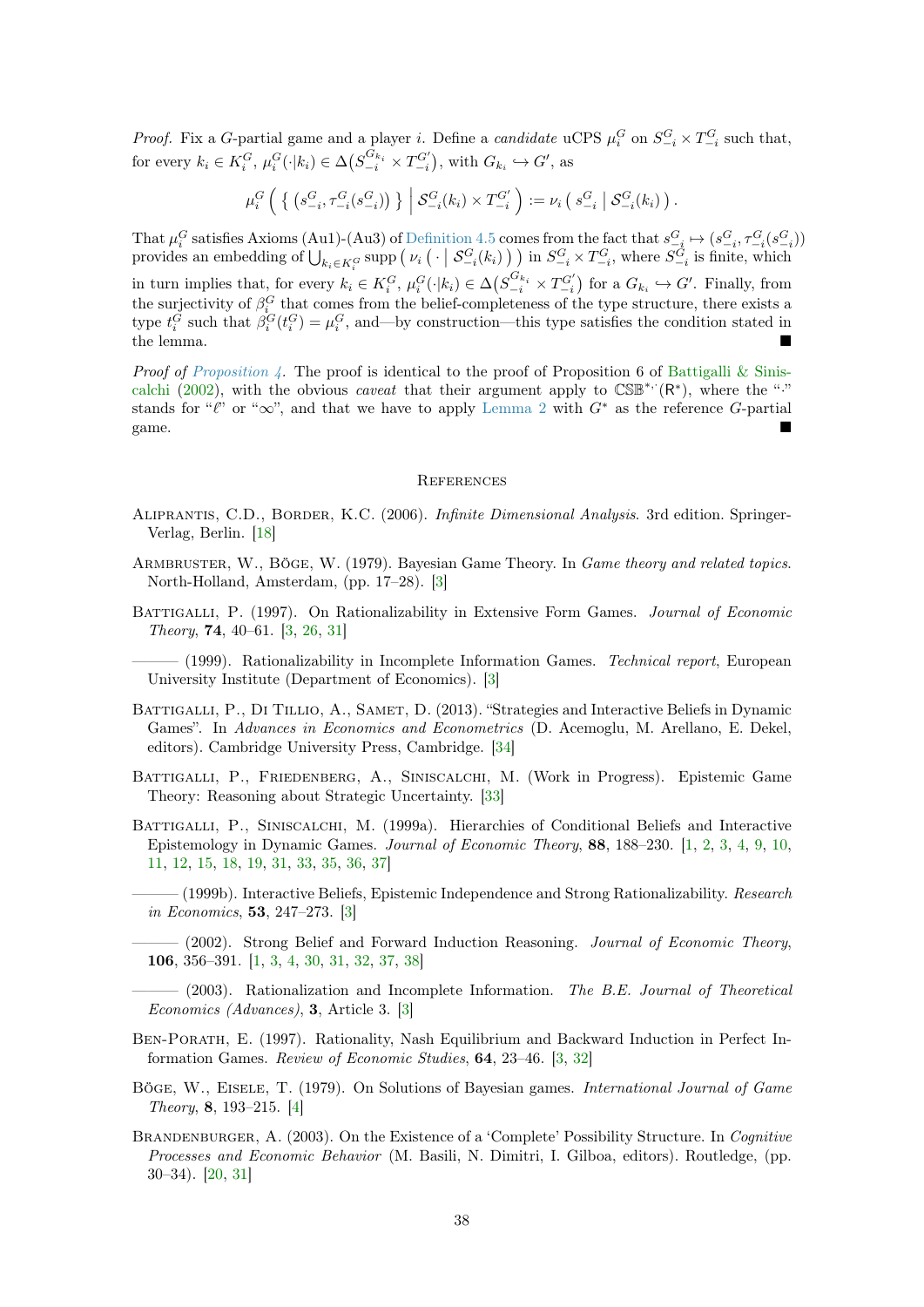- <span id="page-38-9"></span>BRANDENBURGER, A., DEKEL, E. (1987). Rationalizability and Correlated Equilibria. Econometrica, 55, 1391–1402. [\[4\]](#page-3-1)
- <span id="page-38-12"></span> $-$  (1993). Hierarchies of Beliefs and Common Knowledge. *Journal of Economic Theory*, **59**, 189–198. [\[18,](#page-17-6) [19,](#page-18-3) [33,](#page-32-7) [36\]](#page-35-3)
- <span id="page-38-3"></span>DEKEL, E., SINISCALCHI, M. (2015). Epistemic Game Theory. In Handbook of Game Theory (H.P. Young, S. Zamir, editors), volume IV. North-Holland, Amsterdam. [\[3\]](#page-2-2)
- <span id="page-38-20"></span>Dieudonné, J.A.E. (1948). Sur le théorème de Lebesgue-Nikodym (III). Annales de l'université de Grenoble, 23, 25–53. [\[33\]](#page-32-7)
- <span id="page-38-13"></span>DUDLEY, R.M. (2002). Real Analysis and Probability. Cambridge University Press, Cambridge. [\[18\]](#page-17-6)
- <span id="page-38-6"></span>FEINBERG, Y. (2012). Games with Unawareness. Technical Report 2122, Stanford, Graduate School of Business. [\[4\]](#page-3-1)

<span id="page-38-11"></span>FUDENBERG, D., TIROLE, J. (1991). *Game Theory*. MIT Press. [\[12\]](#page-11-3)

- <span id="page-38-2"></span>Govindan, S., Wilson, R.A. (2009). On Forward Induction. Econometrica, 77, 1–28. [\[3\]](#page-2-2)
- <span id="page-38-21"></span>Halmos, P.R. (1950). Measure Theory. 1st edition. Litton Educational Publishing, Inc. [\[33\]](#page-32-7)
- <span id="page-38-10"></span>Halpern, J.Y. (2010). Lexicographic Probability, Conditional Probability, and Nonstandard Probability. Games and Economic Behavior, 68, 155–179. [\[11\]](#page-10-3)
- <span id="page-38-7"></span>HALPERN, J.Y., RÊGO, L.C. (2014). Extensive Games with Possibly Unaware Players. Mathematical Social Sciences, 70, 42–58. [\[4,](#page-3-1) [32,](#page-31-2) [35\]](#page-34-3)
- <span id="page-38-4"></span>Harsanyi, J.C. (1967-1968). Games with Incomplete Information Played by 'Bayesian' Players, I–III. Management Science, 14, 159–182, 320–334, 486–502. [\[3,](#page-2-2) [4\]](#page-3-1)
- <span id="page-38-18"></span>Heifetz, A. (1993). The Bayesian Formulation of Incomplete Information – The Non-Compact Case. International Journal of Game Theory, 21, 329–338. [\[33\]](#page-32-7)
- <span id="page-38-15"></span>HEIFETZ, A., MEIER, M., SCHIPPER, B.C. (2006). Interactive Unawareness. Journal of Economic Theory, 130, 78–94. [\[23\]](#page-22-2)
- <span id="page-38-17"></span>——— (2012). Unawareness, Beliefs, and Speculative Trade. Mimeo. [\[33\]](#page-32-7)
- <span id="page-38-0"></span> $-$  (2013). Dynamic Unawareness and Rationalizable Behavior. Games and Economic Behavior, 81, 50–68. [\[1,](#page-0-0) [3,](#page-2-2) [4,](#page-3-1) [5,](#page-4-3) [7,](#page-6-1) [10,](#page-9-2) [11,](#page-10-3) [12,](#page-11-3) [22,](#page-21-4) [23,](#page-22-2) [24,](#page-23-1) [25,](#page-24-3) [26,](#page-25-1) [27,](#page-26-3) [28,](#page-27-2) [32,](#page-31-2) [34,](#page-33-4) [35\]](#page-34-3)
- <span id="page-38-5"></span>——— (2019). Prudent Rationalizability in Generalized Extensive-Form Games with Unawareness. Technical report. [\[4\]](#page-3-1)
- <span id="page-38-16"></span>HEIFETZ, A., SAMET, D. (1998). Topology-Free Typology of Beliefs. Journal of Economic Theory, 82, 324–341. [\[33,](#page-32-7) [35\]](#page-34-3)
- <span id="page-38-19"></span> $-$  (1999). Coherent Beliefs are not always Types. *Journal of Mathematical Economics*, 32, 475–488. [\[33\]](#page-32-7)
- <span id="page-38-8"></span>HEINSALU, S. (2014). Universal Type Structures with Unawareness. Games and Economic Behavior, 83, 255–266. [\[4,](#page-3-1) [29,](#page-28-4) [33\]](#page-32-7)
- <span id="page-38-14"></span>Karni, E., Vierø, M.L. (2013). "Reverse Bayesianism": A Choice-Based Theory of Growing Awareness. The American Economic Review, 103, 2790–2810. [\[21\]](#page-20-8)
- <span id="page-38-22"></span>(2017). Awareness of Unawareness: A Theory of Decision Making in the Face of Ignorance. Journal of Economic Theory, 168, 301–328. [\[35\]](#page-34-3)
- <span id="page-38-1"></span>KOHLBERG, E. (1990). Game Theory and Applications, chapter Refinement of Nash Equilibrium: the Main Ideas. Academic Press, San Diego. [\[3\]](#page-2-2)